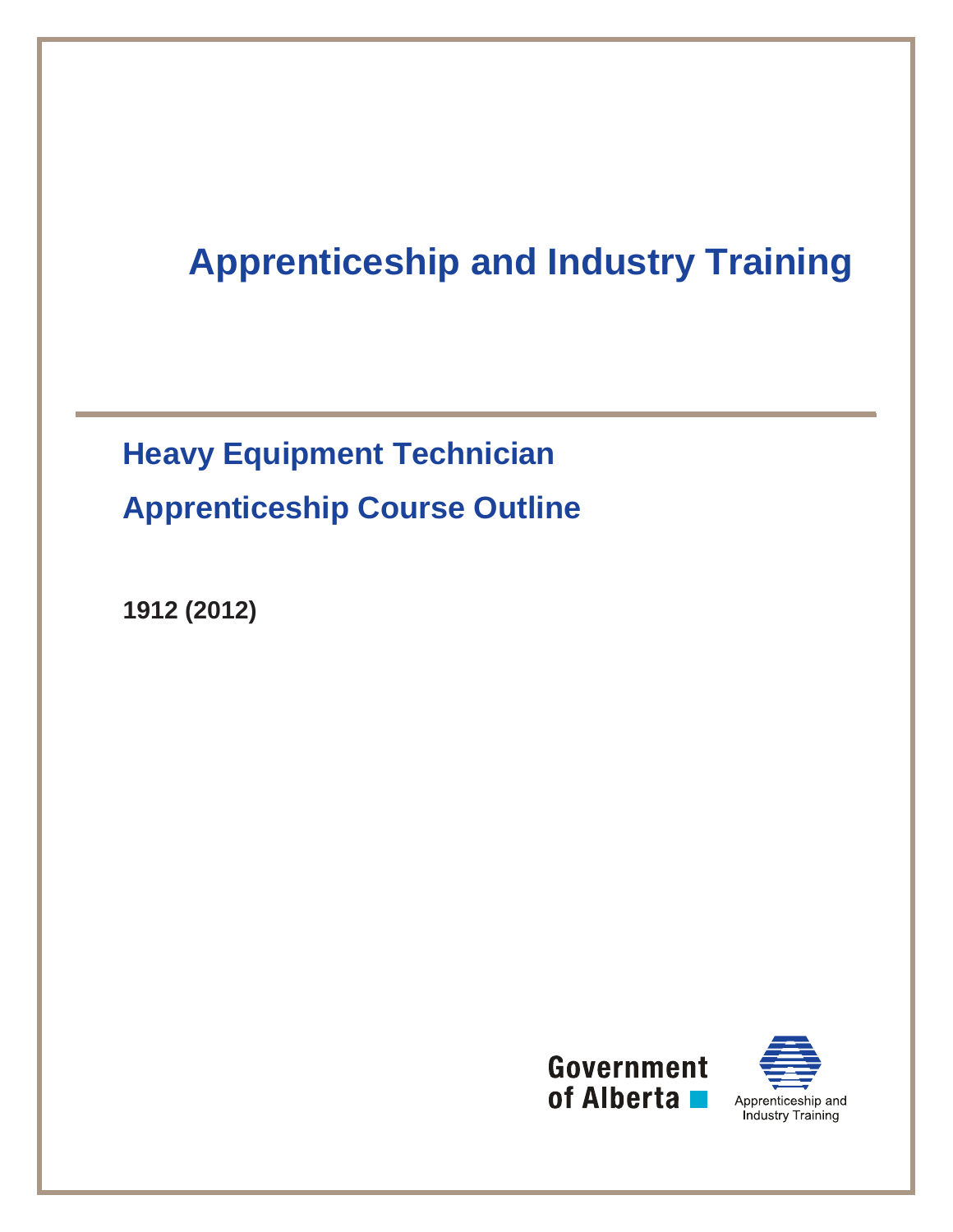#### ALBERTA ADVANCED EDUCATION AND TECHNOLOGY CATALOGUING IN PUBLICATION DATA

Alberta. Alberta Advanced Education and Technology. Apprenticeship and Industry Training. Heavy equipment technician : apprenticeship course outline.

ISBN 978-0-7785-9902-9 (Online)

Available online: http://www.tradesecrets.gov.ab.ca

1. Industrial equipment – Maintenance and repair – Vocational guidance – Alberta.

2. Machinery – Maintenance and repair – Vocational guidance – Alberta.

3. Mechanics (Persons) – Vocational guidance – Alberta. 4. Apprentices – Alberta.

5. Apprenticeship programs – Alberta. 6. Occupational training – Alberta.

I. Title. II. Series: Apprenticeship and industry training.

HD4885.C2.H46 A333 2012 373.27

ALL RIGHTS RESERVED:

© 2012, Her Majesty the Queen in right of the Province of Alberta, as represented by the Minister of Alberta Enterprise and Advanced Education, 10th floor, Commerce Place, Edmonton, Alberta, Canada, T5J 4L5. All rights reserved. No part of this material may be reproduced in any form or by any means, without the prior written consent of the Minister of Enterprise and Advanced Education Province of Alberta, Canada.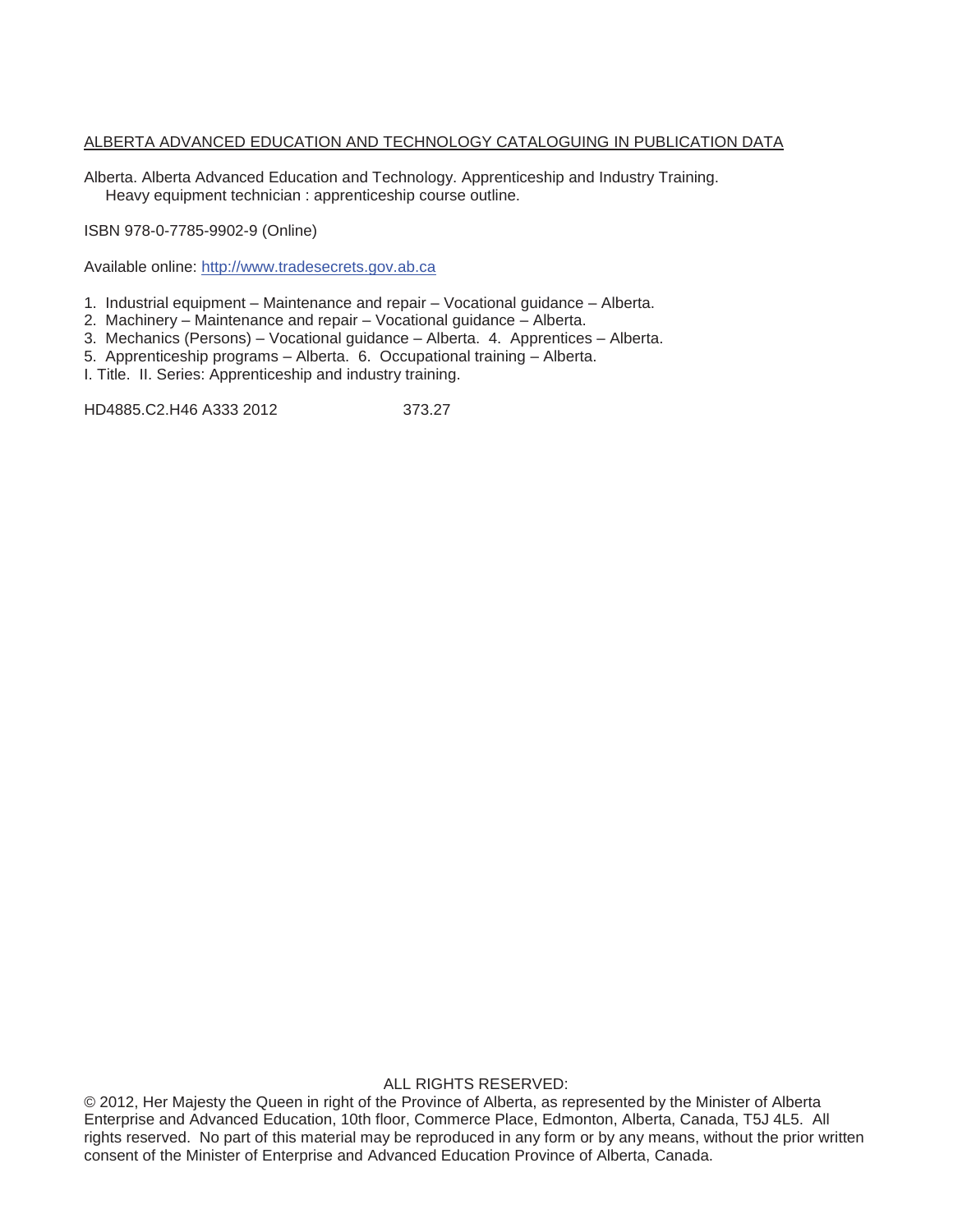# Heavy Equipment Technician<br>Table of Contents

#### **Course Outline**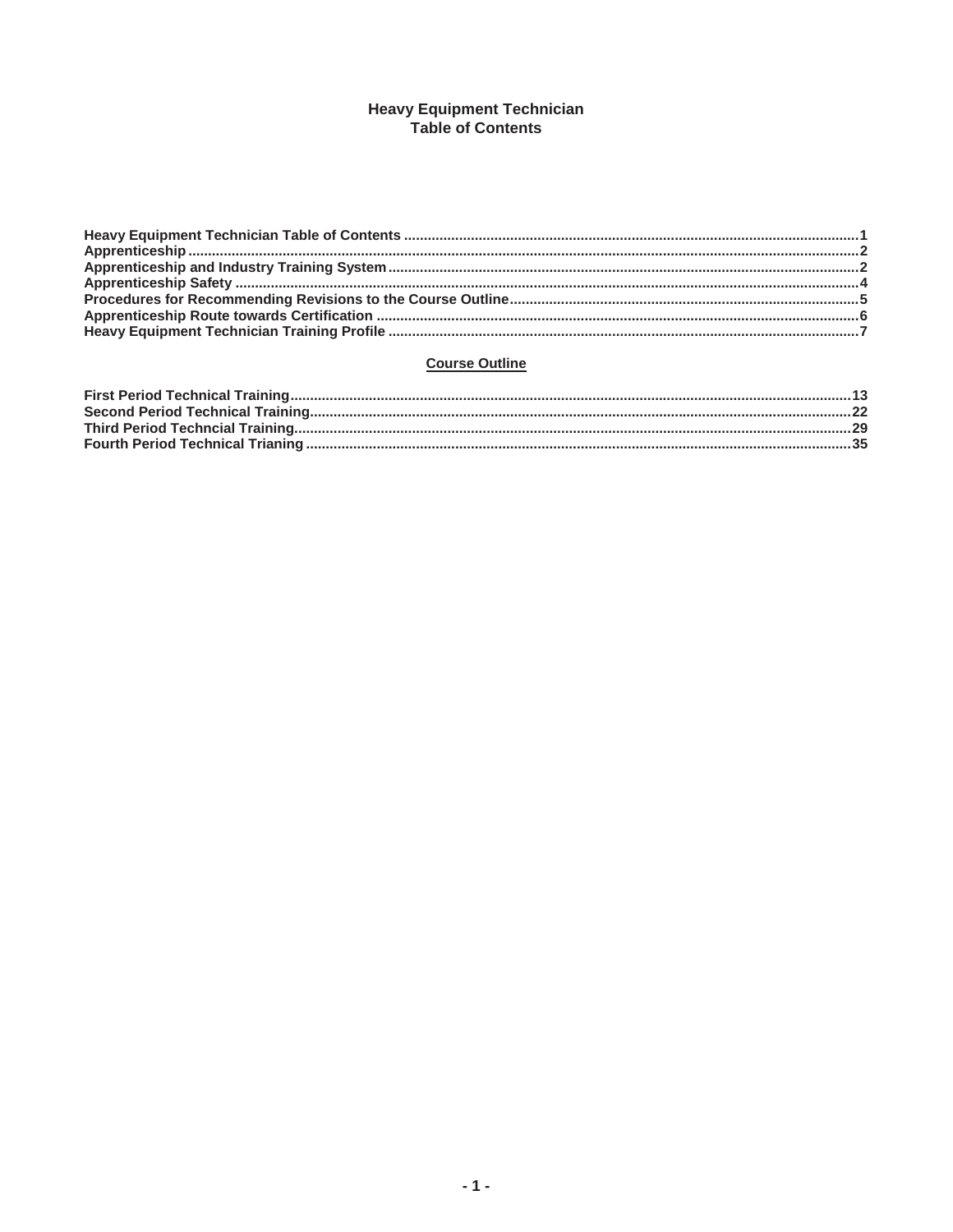# **Apprenticeship**

Apprenticeship is post-secondary education with a difference. Apprenticeship begins with finding an employer. Employers hire apprentices, pay their wages and provide on-the-job training and work experience. Approximately 80 per cent of an apprentice's time is spent on the job under the supervision of a certified journeyperson or qualified tradesperson. The other 20 per cent involves technical training provided at, or through, a post-secondary institution – usually a college or technical institute.

To become certified journeypersons, apprentices must learn theory and skills, and they must pass examinations. Requirements for certification—including the content and delivery of technical training are developed and updated by the Alberta Apprenticeship and Industry Training Board on the recommendation of Heavy Equipment Technician Provincial Apprenticeship Committee.

The graduate of the Heavy Equipment Technician apprenticeship program is a certified journeyperson who will be able to:

- diagnose repair, and maintain by skills and knowledge gained through training and experience any of the working parts of diesel engines as well as the various components of mobile industrial equipment
- use, competently, both hand and power tools in order to carry out repairs according to manufacturer's specifications
- read and understand work orders, prepare estimates, and interpret technical manuals
- write service reports, diagnose the cause of failures and keep service analysis records
- when fully competent in all phases of general repairs, a Heavy Equipment Technician may specialise in any one of several areas of the trade such as, fuel pumps and injectors, track equipment, engine overhaul, hydraulic controls, power shift transmissions and allied equipment
- outstanding individuals may advance to service representatives or supervisory positions
- be familiar with the work in related trades such as Machinist and Welder
- understand the fundamentals of operating a small business.
- perform assigned tasks in accordance with quality and production standards required by industry.

# **Apprenticeship and Industry Training System**

# **Industry-Driven**

Alberta's apprenticeship and industry training system is an industry-driven system that ensures a highly skilled, internationally competitive workforce in more than 50 designated trades and occupations. This workforce supports the economic progress of Alberta and its competitive role in the global market. Industry (employers and employees) establishes training and certification standards and provides direction to the system through an industry committee network and the Alberta Apprenticeship and Industry Training Board. The Alberta government provides the legislative framework and administrative support for the apprenticeship and industry training system.

# **Alberta Apprenticeship and Industry Training Board**

The Alberta Apprenticeship and Industry Training Board provides a leadership role in developing Alberta's highly skilled and trained workforce. The Board's primary responsibility is to establish the standards and requirements for training and certification in programs under the Apprenticeship and Industry Training Act. The Board also provides advice to the Minister of Enterprise and Advanced Education on the needs of Alberta's labour market for skilled and trained workers, and the designation of trades and occupations.

The thirteen-member Board consists of a chair, eight members representing trades and four members representing other industries. There are equal numbers of employer and employee representatives.

# **Industry Committee Network**

Alberta's apprenticeship and industry training system relies on a network of industry committees, including local and provincial apprenticeship committees in the designated trades, and occupational committees in the designated occupations. The network also includes other committees such as provisional committees that are established before the designation of a new trade or occupation comes into effect. All trade committees are composed of equal numbers of employer and employee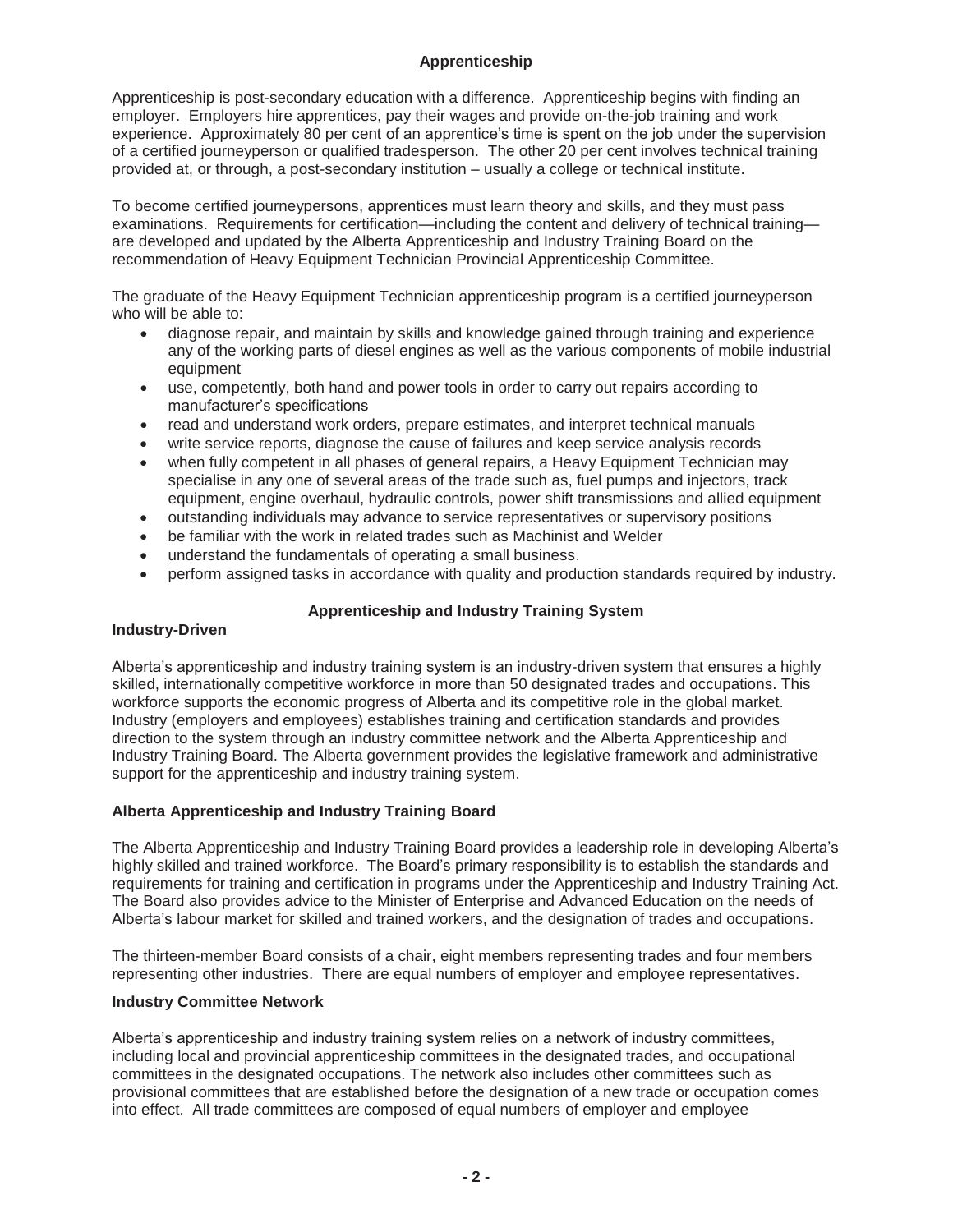representatives. The industry committee network is the foundation of Alberta's apprenticeship and industry training system.

# **Local Apprenticeship Committees (LAC)**

Wherever there is activity in a trade, the Board can set up a local apprenticeship committee. The Board appoints equal numbers of employee and employer representatives for terms of up to three years. The committee appoints a member as presiding officer. Local apprenticeship committees:

- monitor apprenticeship programs and the progress of apprentices in their trade, at the local level
- make recommendations to their trade's provincial apprenticeship committee (PAC) about apprenticeship and certification in their trade
- promote apprenticeship programs and training and the pursuit of careers in their trade
- make recommendations to the Board about the appointment of members to their trade's PAC
- help settle certain kinds of disagreements between apprentices and their employers
- carry out functions assigned by their trade's PAC or the Board

#### **Provincial Apprenticeship Committees (PAC)**

The Board establishes a provincial apprenticeship committee for each trade. It appoints an equal number of employer and employee representatives, and, on the PAC's recommendation, a presiding officer - each for a maximum of two terms of up to three years. Most PACs have nine members but can have as many as twenty-one. Provincial apprenticeship committees:

- make recommendations to the Board about:
	- standards and requirements for training and certification in their trade
	- courses and examinations in their trade
	- apprenticeship and certification
	- designation of trades and occupations
	- regulations and orders under the Apprenticeship and Industry Training Act
- monitor the activities of local apprenticeship committees in their trade
- determine whether training of various kinds is equivalent to training provided in an apprenticeship program in their trade
- x promote apprenticeship programs and training and the pursuit of careers in their trade
- x consult with other committees under the Apprenticeship and Industry Training Act about apprenticeship programs, training and certification and facilitate cooperation between different trades and occupations
- consult with organizations, associations and people who have an interest in their trade and with employers and employees in their trade
- may participate in resolving certain disagreements between employers and employees
- carry out functions assigned by the Board

# **Heavy Equipment Technician PAC Members at the time of publication.**

| Mr. M. Larson Edmonton  Presiding Officer  |  |
|--------------------------------------------|--|
| Mr. D. Scott Red Deer  Employer            |  |
| Mr. G. Atkinson  Grand Prairie  Employer   |  |
| Mr. M. AllenCalgary Employer               |  |
| Mr. A. Nieuwenkamp  Spruce Grove  Employer |  |
| Mr. M. Tarrabain  Edmonton  Employer       |  |
| Mr. R. Cosens Calgary  Employee            |  |
| Mr. P. Valgardson  Taber  Employee         |  |
| Mr. A. Paananen Stony Plain  Employee      |  |
| Mr. R. Wizniak  Sherwood Park  Employee    |  |
| Mr. M. Bordeleau  Bonnyville  Employee     |  |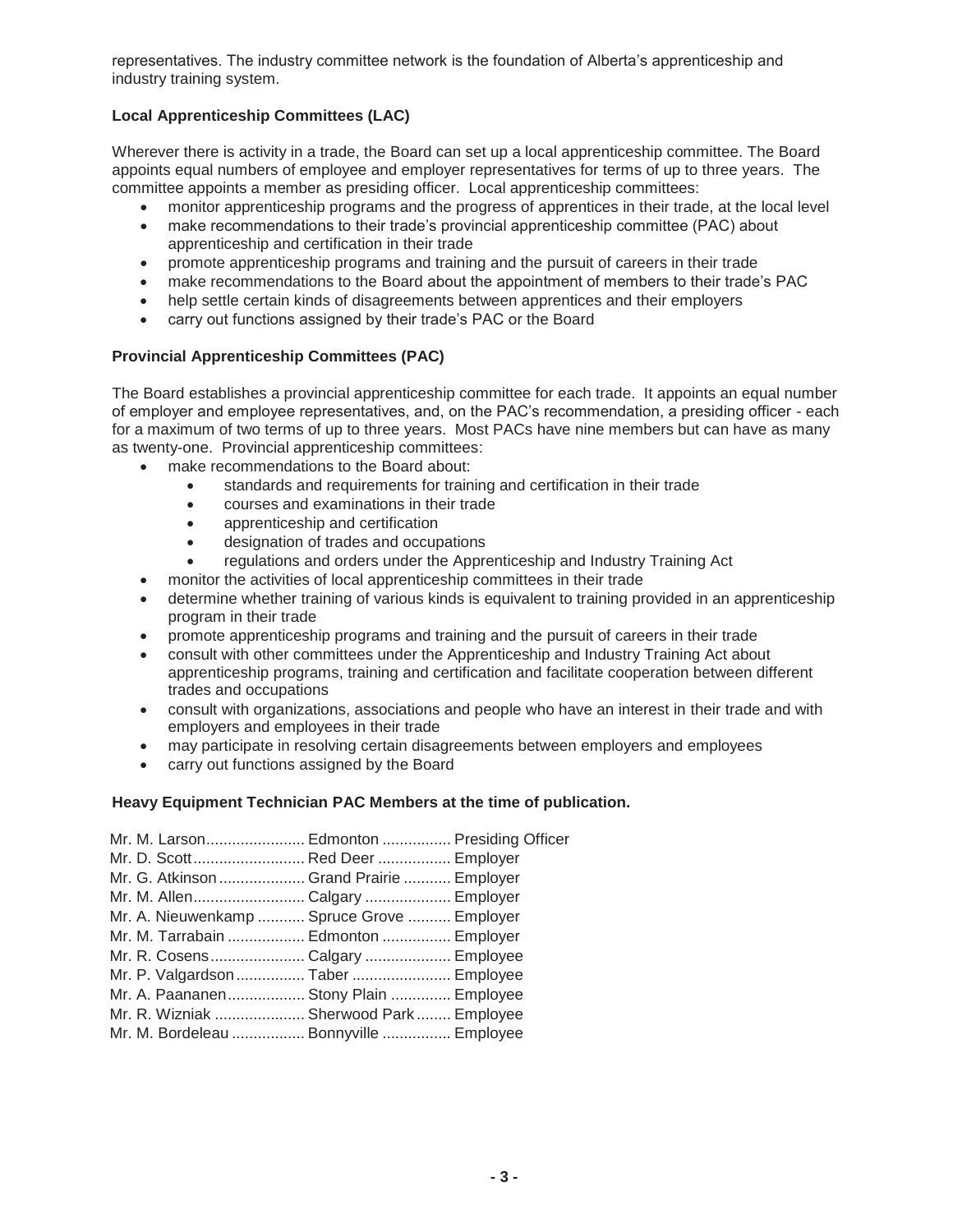# **Alberta Government**

Alberta Enterprise and Advanced Education works with industry, employer and employee organizations and technical training providers to:

- facilitate industry's development and maintenance of training and certification standards
- x provide registration and counselling services to apprentices and employers
- coordinate technical training in collaboration with training providers
- certify apprentices and others who meet industry standards

# **Technical Institutes and Colleges**

The technical institutes and colleges are key participants in Alberta's apprenticeship and industry training system. They work with the Board, industry committees and Alberta Enterprise and Advanced Education to enhance access and responsiveness to industry needs through the delivery of the technical training component of apprenticeship programs. They develop lesson plans from the course outlines established by industry and provide technical training to apprentices.

# **Apprenticeship Safety**

Safe working procedures and conditions, incident/injury prevention, and the preservation of health are of primary importance in apprenticeship programs in Alberta. These responsibilities are shared and require the joint efforts of government, employers, employees, apprentices and the public. Therefore, it is imperative that all parties are aware of circumstances that may lead to injury or harm.

Safe learning experiences and healthy environments can be created by controlling the variables and behaviours that may contribute to or cause an incident or injury. By practicing a safe and healthy attitude, everyone can enjoy the benefit of an incident and injury free environment.

# **Alberta Apprenticeship and Industry Training Board Safety Policy**

The Alberta Apprenticeship and Industry Training Board (board) fully supports safe learning and working environments and emphasizes the importance of safety awareness and education throughout apprenticeship training- in both on-the- job training and technical training. The board also recognizes that safety awareness and education begins on the first day of on-the-job training and thereby is the initial and ongoing responsibility of the employer and the apprentice as required under workplace health and safety training. However the board encourages that safe workplace behaviour is modeled not only during on-thejob training but also during all aspects of technical training, in particular, shop or lab instruction. Therefore the board recognizes that safety awareness and training in apprenticeship technical training reinforces, but does not replace, employer safety training that is required under workplace health and safety legislation.

The board has established a policy with respect to safety awareness and training:

#### **The board promotes and supports safe workplaces, which embody a culture of safety for all apprentices, employers and employees. Employer required safety training is the responsibility of the employer and the apprentice, as required under legislation other than the** *Apprenticeship and Industry Training Act.*

The board's complete document on its 'Apprenticeship Safety Training Policy' is available at www.tradesecrets.gov.ab.ca; access the website and conduct a search for 'safety training policy'.

Implementation of the policy includes three common safety learning outcomes and objectives for all trade course outlines. These common learning outcomes ensure that each course outline utilizes common language consistent with workplace health and safety terminology. Under the title of 'Standard Workplace Safety', this first section of each trade course outline enables the delivery of generic safety training; technical training providers will provide trade specific examples related to the content delivery of course outline safety training.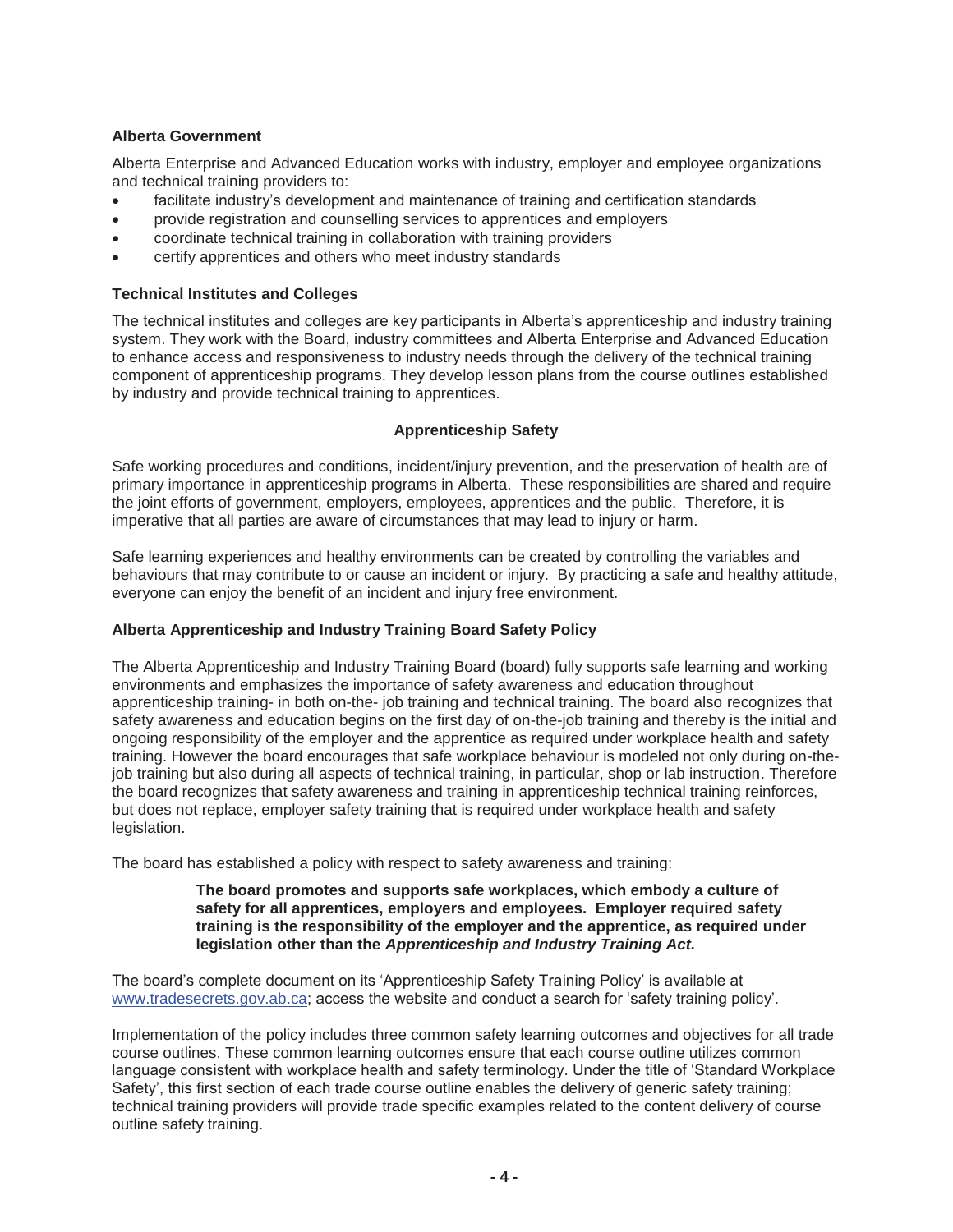#### **Workplace Health and Safety**

A tradesperson is often exposed to more hazards than any other person in the work force and therefore should be familiar with and apply the Occupational Health and Safety Act, Regulations and Code when dealing with personal safety and the special safety rules that apply to all daily tasks.

Workplace Health and Safety (Alberta Employment and Immigration) conducts periodic inspections of workplaces to ensure that safety regulations for industry are being observed.

Additional information is available at www.worksafely.org

#### **Technical Training**

Apprenticeship technical training is delivered by the technical institutes and many colleges in the public post-secondary system throughout Alberta. The colleges and institutes are committed to delivering the technical training component of Alberta apprenticeship programs in a safe, efficient and effective manner. All training providers place great emphasis on safe technical practices that complement safe workplace practices and help to develop a skilled, safe workforce.

The following technical training providers deliver Heavy Equipment Technician apprenticeship training:

| Northern Alberta Institute of Technology |
|------------------------------------------|
| Southern Alberta Institute of Technology |
| Keyano College                           |
| Medicine Hat College                     |
| Olds College                             |

Lakeland College Lethbridge College Grande Prairie Regional College Red Deer College

#### **Procedures for Recommending Revisions to the Course Outline**

Enterprise and Advanced Education has prepared this course outline in partnership with the Heavy Equipment Technician Provincial Apprenticeship Committee.

This course outline was approved on December 9, 2011 by the Alberta Apprenticeship and Industry Training Board on a recommendation from the Provincial Apprenticeship Committee. The valuable input provided by representatives of industry and the institutions that provide the technical training is acknowledged.

Any concerned individual or group in the province of Alberta may make recommendations for change by writing to:

Heavy Equipment Technician Provincial Apprenticeship Committee c/o Industry Programs and Standards Apprenticeship and Industry Training Enterprise and Advanced Education 10th floor, Commerce Place 10155 102 Street NW Edmonton AB T5J 4L5

It is requested that recommendations for change refer to specific areas and state references used. Recommendations for change will be placed on the agenda for regular meetings of the Heavy Equipment Technician Provincial Apprenticeship Committee.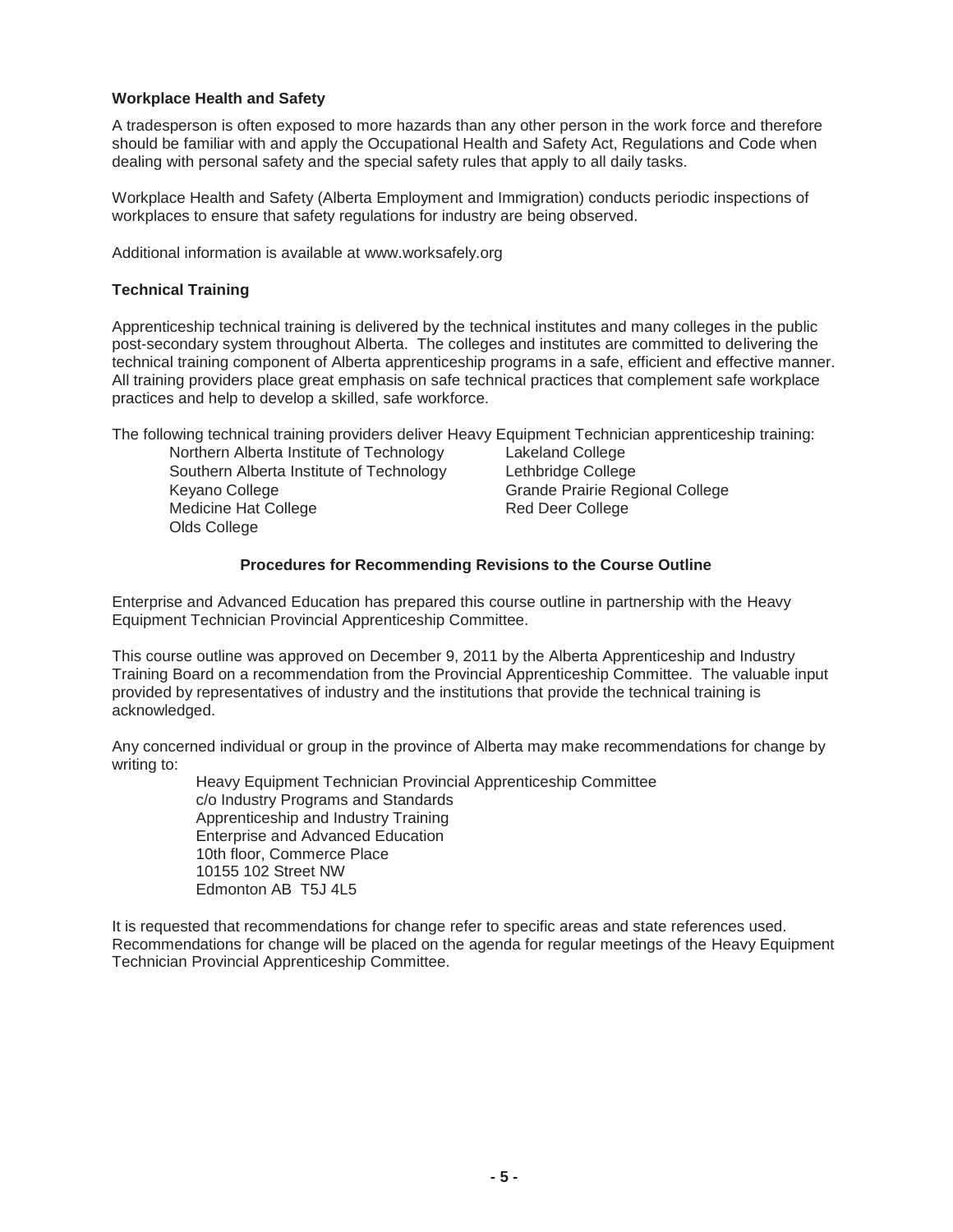

\* FOR ENTRANCE REQUIREMENTS RECOMMENDED PATH AS WELL AS MINIMUM REQUIREMENTS, REFER TO <www.tradesecrets.gov.ab.ca>

\*\* A PERSON HOLDING A "JOURNEYMAN HEAVY EQUIPMENT TECHNICIAN" CERTIFICATE WILL RECEIVE THE TRANSPORT-TRAILER MECHANIC, TRUCK AND TRANSPORT MECHANIC, AND THE HEAVY DUTY EQUIPMENT MECHANIC (OFF ROAD) CERTIFICATES. CANDIDATES ARE ALSO ELIGIBLE TO RECEIVE THE INTERPROVINCIAL RED SEAL FOR TRUCK AND TRANSPORT MECHANIC AND THE HEAVY DUTY EQUIPMENT MECHANIC (OFF ROAD).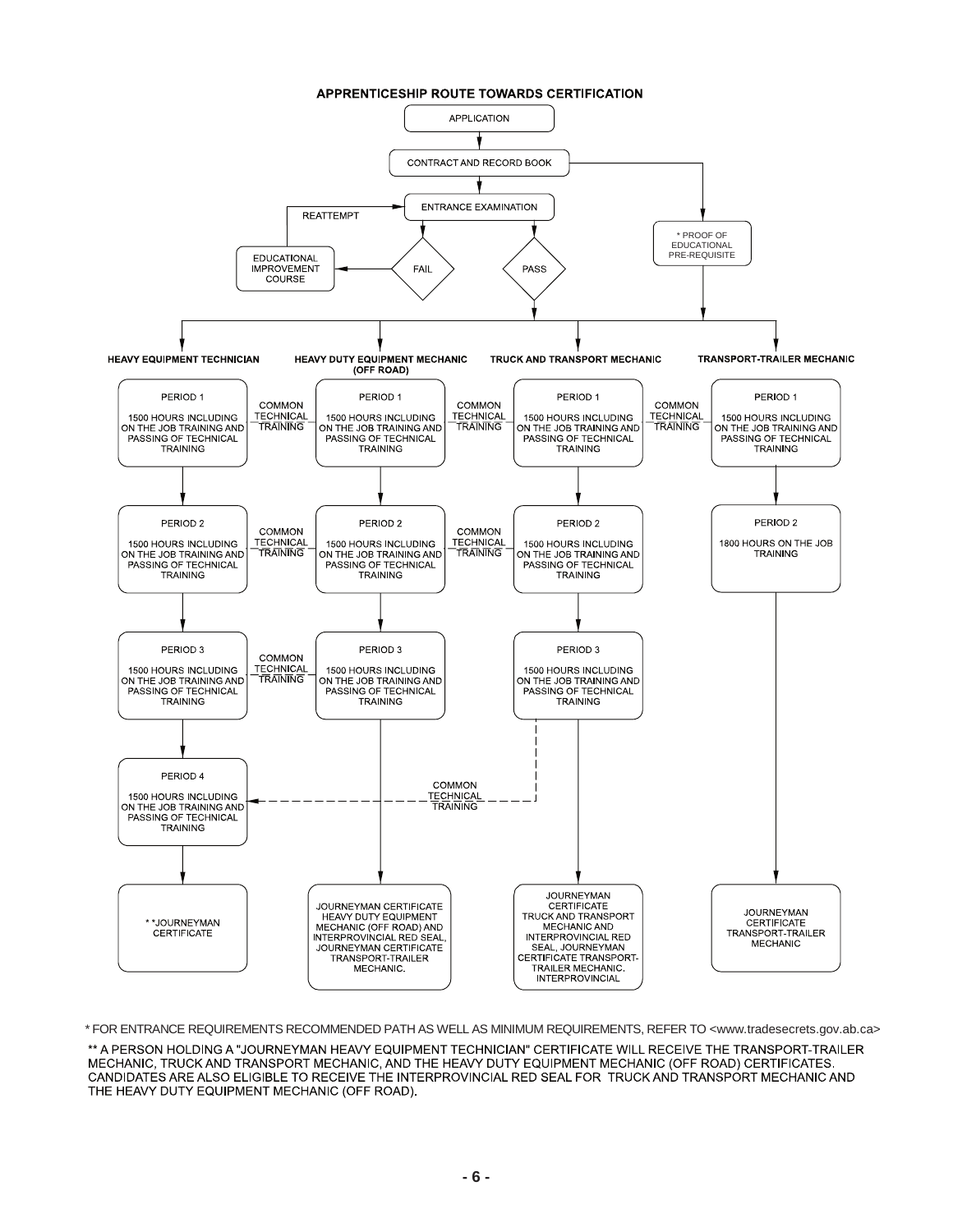# **Heavy Equipment Technician Training Profile FIRST PERIOD (8 Weeks 30 Hours per Week – Total of 240 Hours)**

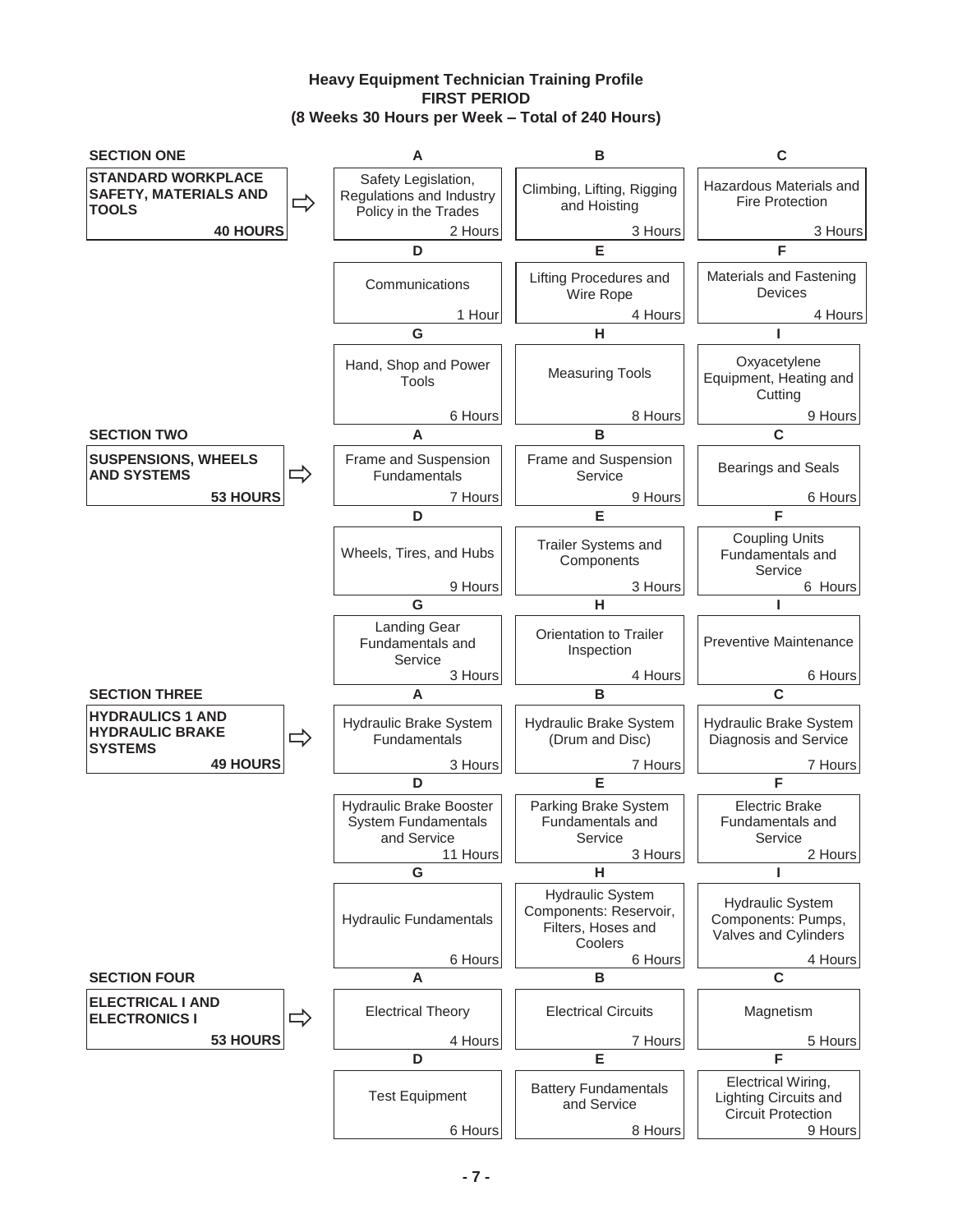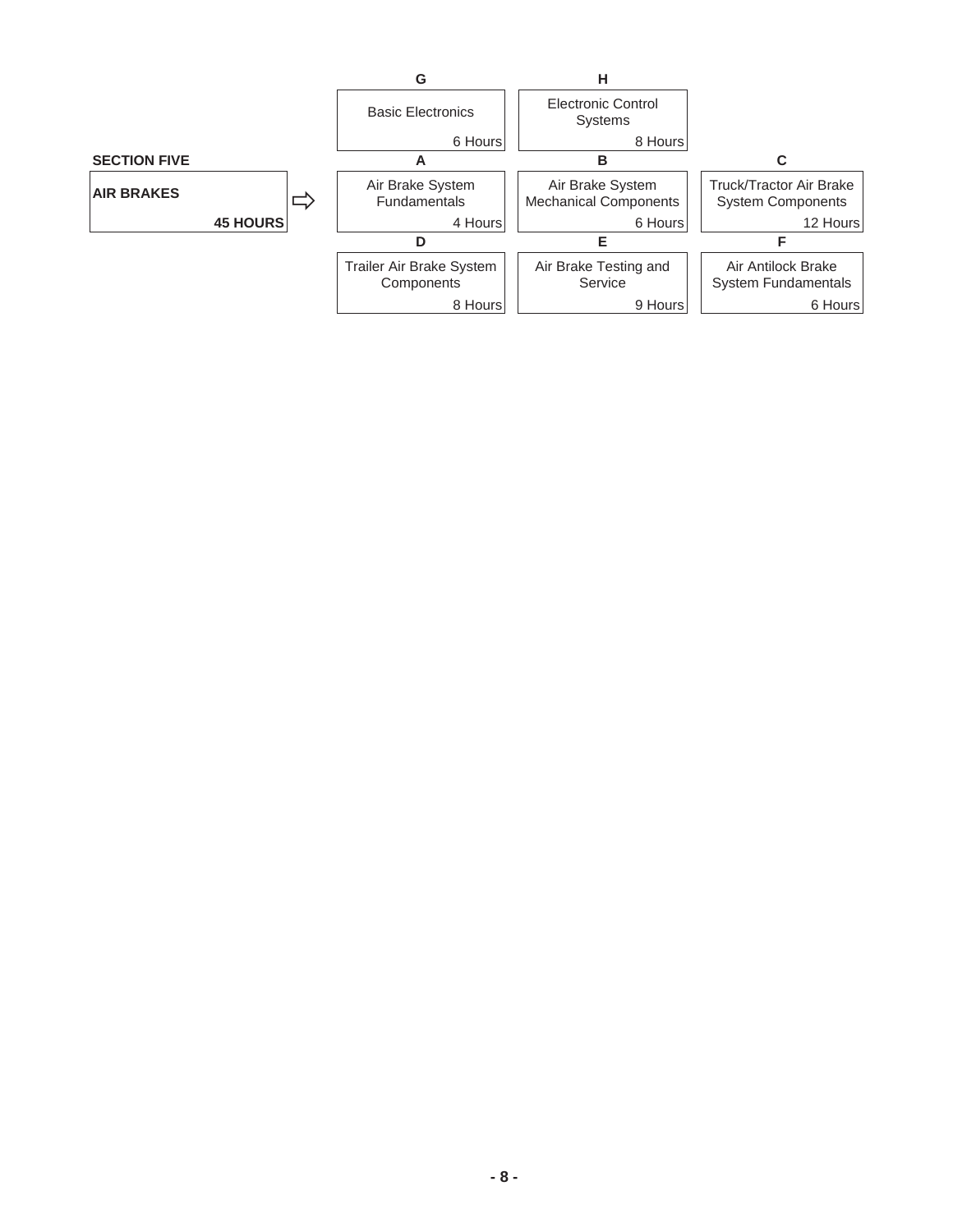**SECOND PERIOD (8 Weeks 30 Hours per Week – Total of 240 Hours)** 

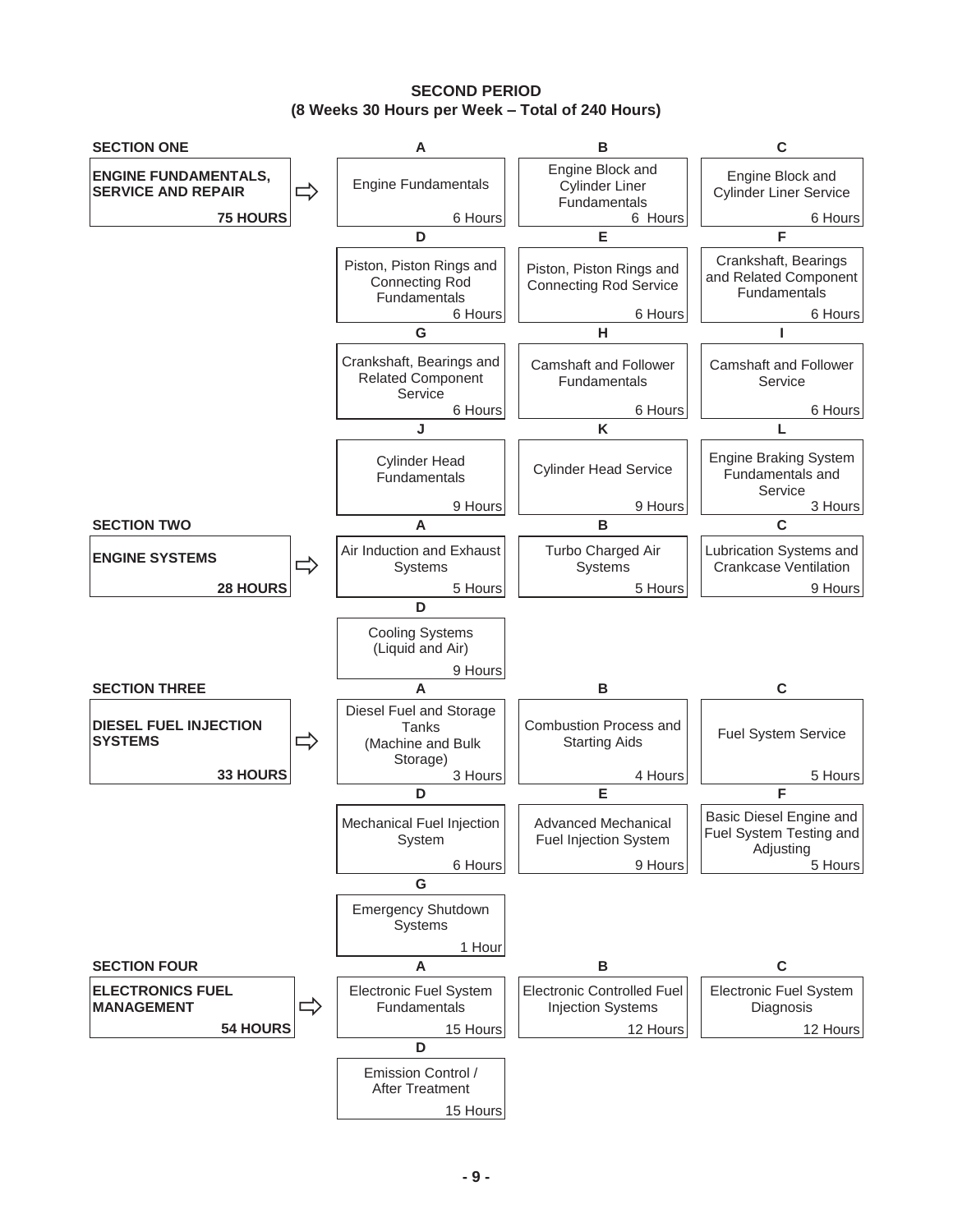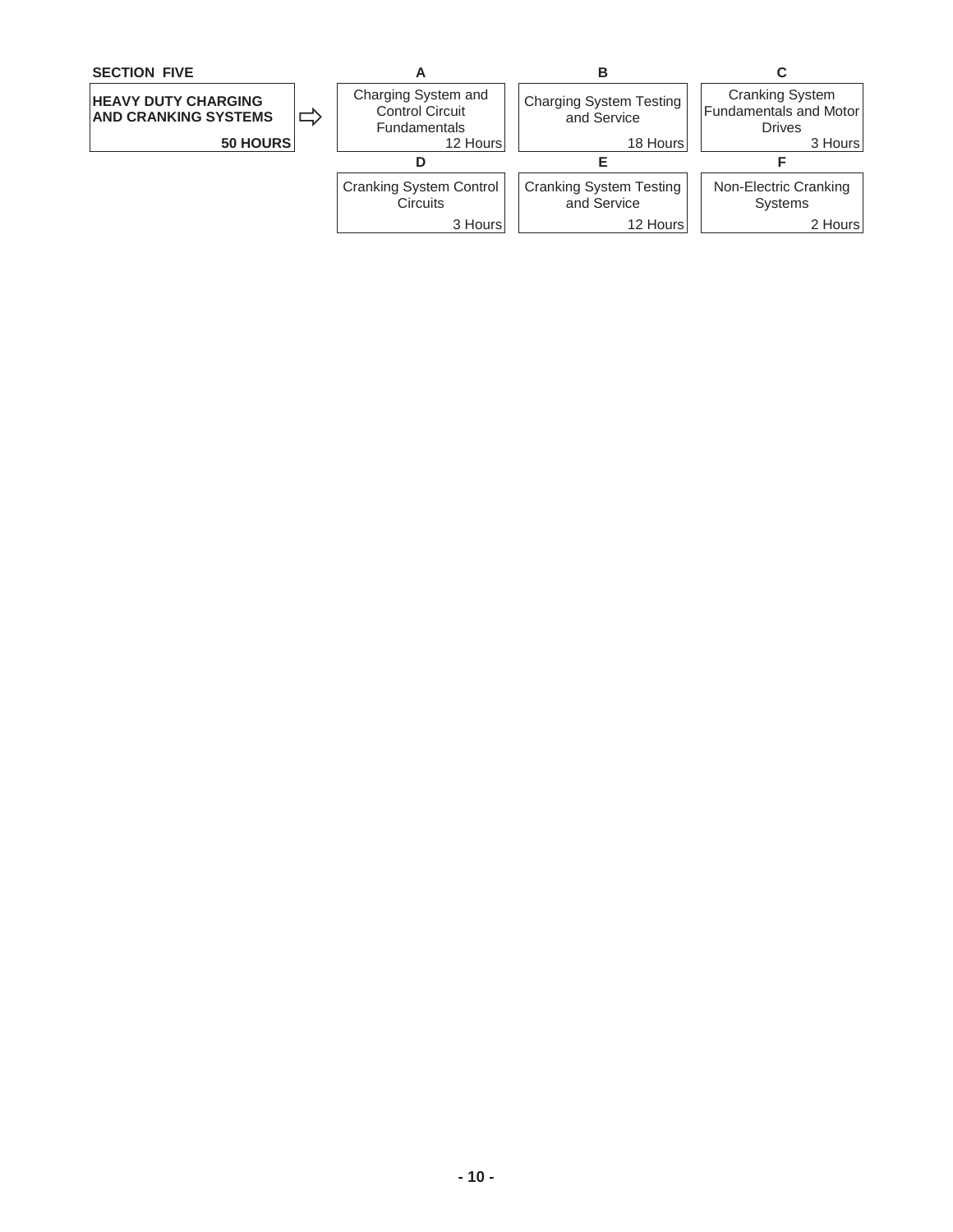**THIRD PERIOD (8 Weeks 30 Hours per Week – Total of 240 Hours)** 

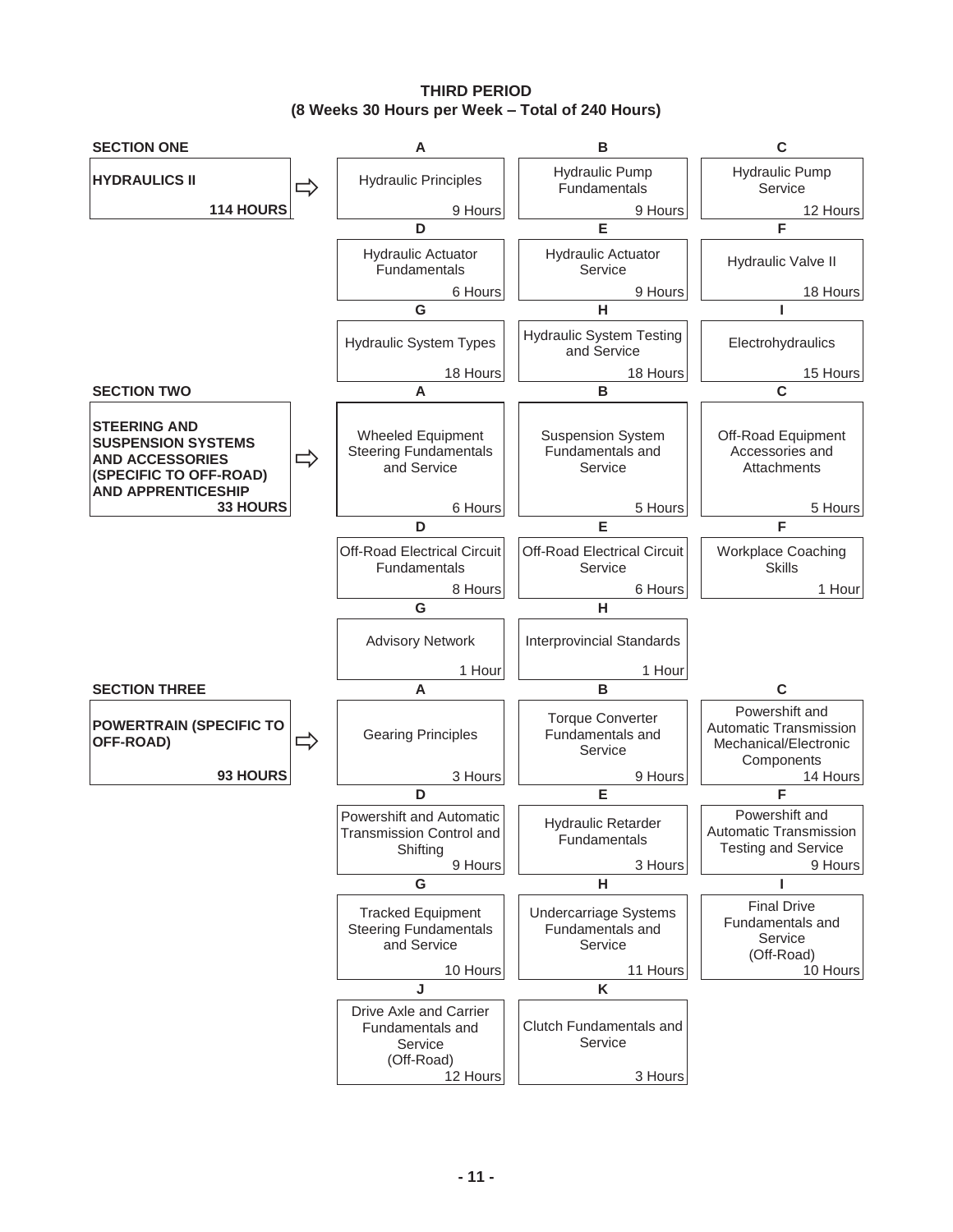**FOURTH PERIOD (8 Weeks 30 Hours per Week – Total of 240 Hours)** 



NOTE: The hours stated are for guidance and should be adhered to as closely as possible. However, adjustments must be made for rate of apprentice learning, statutory holidays, registration and examinations for the training establishment and Apprenticeship and Industry Training.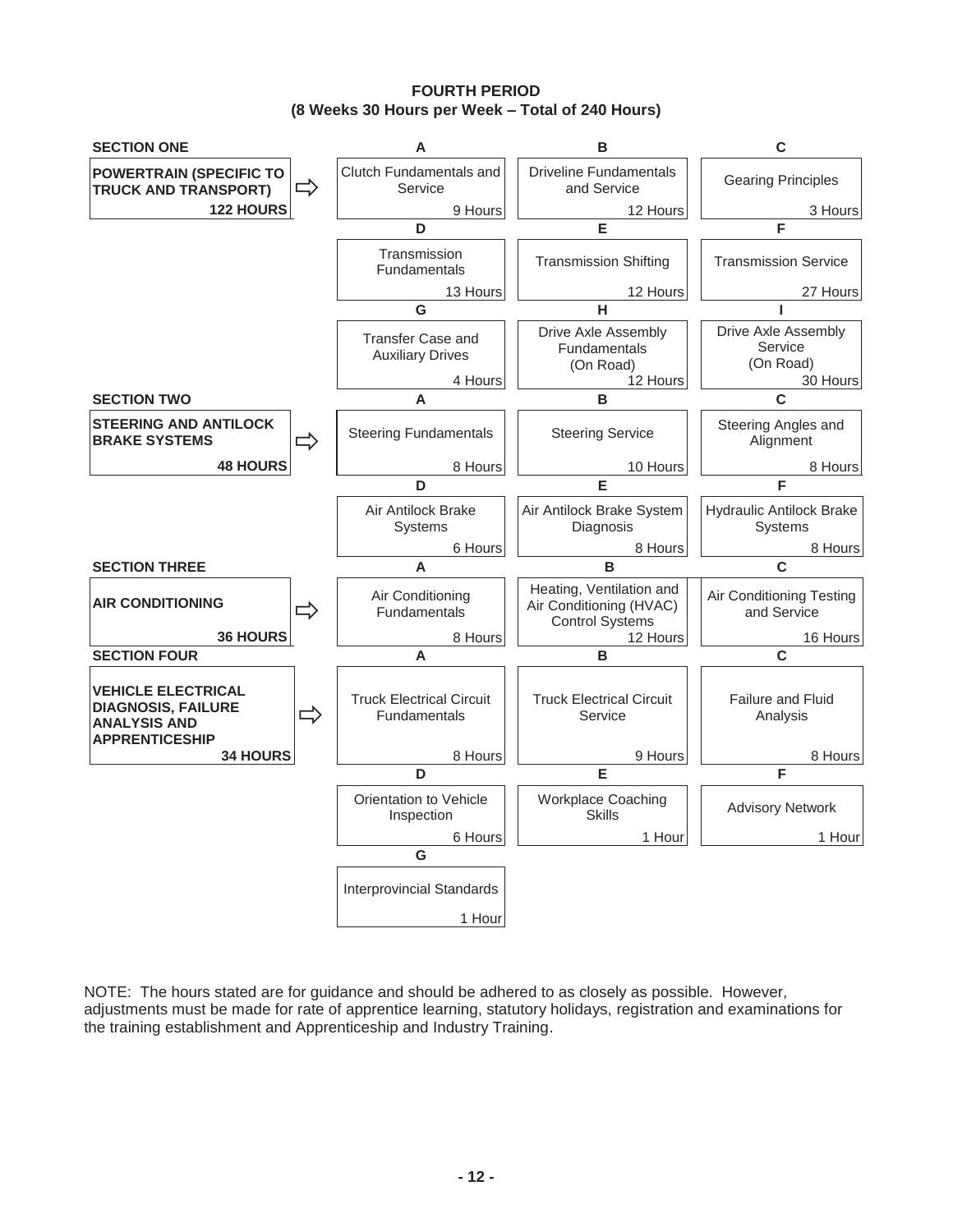#### **FIRST PERIOD TECHNICAL TRAINING HEAVY EQUIPMENT TECHNICIAN TRADE COURSE OUTLINE**

*UPON SUCCESSFUL COMPLETION OF THIS PROGRAM THE APPRENTICE SHOULD BE ABLE TO PERFORM THE FOLLOWING OUTCOMES AND OBJECTIVES*.

#### **SECTION ONE: ............ STANDARD WORKPLACE SAFETY MATERIALS AND TOOLS .................. 40 HOURS**

**A. Safety Legislation, Regulations and Industry Policy in the Trades ...........................................2 Hours** 

#### *Outcome: Describe legislation, regulations and practices intended to ensure a safe work place in this trade.*

- 1. Demonstrate the ability to apply the Occupational Health and Safety Act, Regulation and Code.
- 2. Explain the role of the employer and employee in regard to Occupational Health and Safety (OH&S) regulations, Worksite Hazardous Materials Information Systems (WHMIS), fire regulations, Workers Compensation Board regulations, and related advisory bodies and agencies.
- 3. Explain industry practices for hazard assessment and control procedures.
- 4. Describe the responsibilities of workers and employers to apply emergency procedures.
- 5. Describe positive tradesperson attitudes with respect to housekeeping, personal protective equipment and emergency procedures.
- 6. Describe the roles and responsibilities of employers and employees with respect to the selection and use of personal protective equipment (PPE).
- 7. Select, use and maintain appropriate PPE for worksite applications.
- **B. Climbing, Lifting, Rigging and Hoisting ....................................................................................... 3 Hours**

 *Outcome: Describe the use of personal protective equipment (PPE) and safe practices for climbing, lifting, rigging and hoisting in this trade.* 

- 1. Select, use and maintain specialized PPE for climbing, lifting and load moving equipment.
- 2. Describe manual lifting procedures using correct body mechanics.
- 3. Describe rigging hardware and the safety factor associated with each item.
- 4. Select the correct equipment for rigging typical loads.
- 5. Describe hoisting and load moving procedures.
- **C. Hazardous Materials and Fire Protection ..................................................................................... 3 Hours** 
	- *Outcome: Describe the safety practices for hazardous materials and fire protection in this trade.*
	- 1. Describe the roles, responsibilities features and practices related to the workplace hazardous materials information system (WHMIS) program.
	- 2. Describe the three key elements of WHMIS.
	- 3. Describe handling, storing and transporting procedures when dealing with hazardous material.
	- 4. Describe safe venting procedures when working with hazardous materials.
	- 5. Describe fire hazards, classes, procedures and equipment related to fire protection.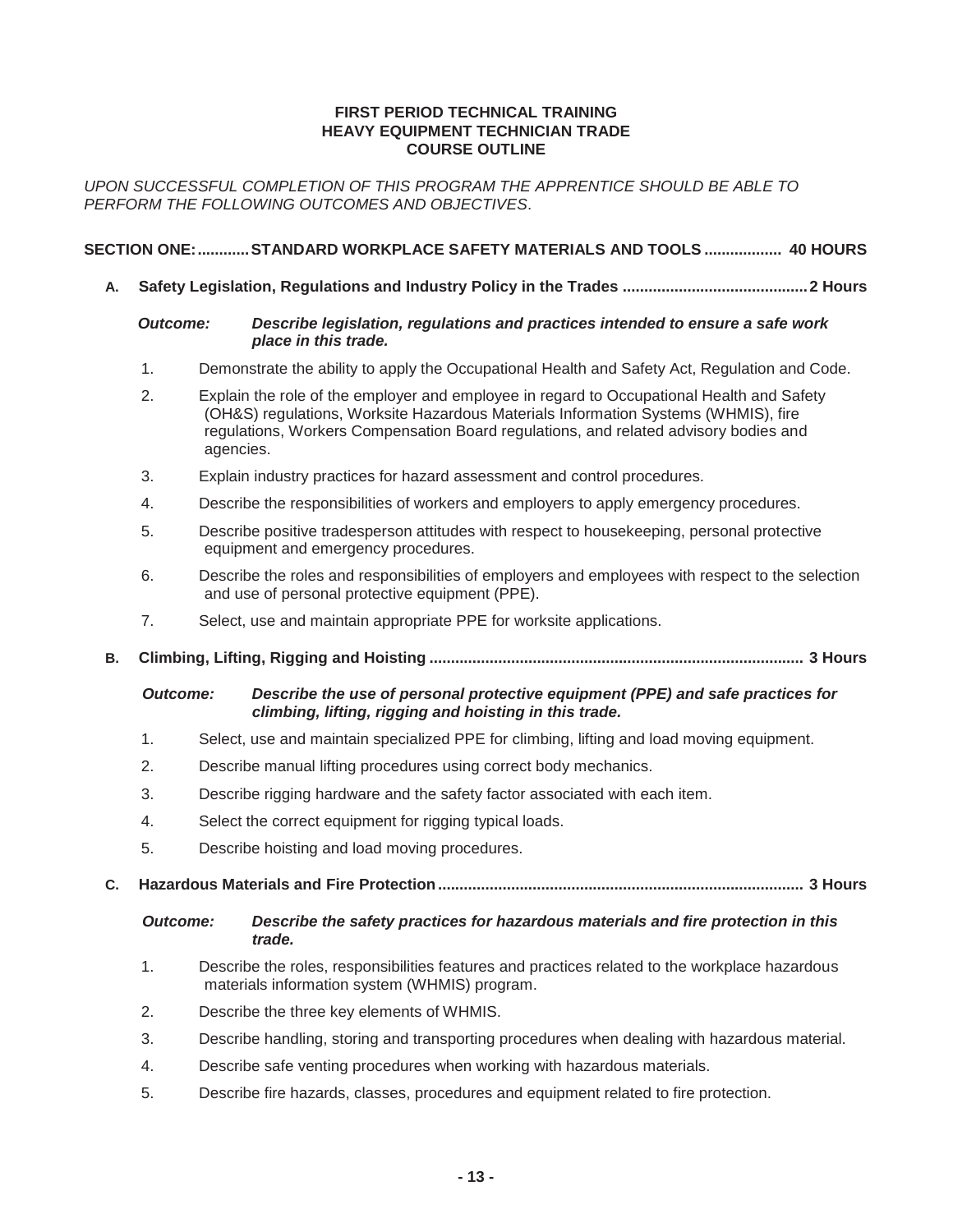| D. |                                                                                               |  |                                                                                                                                 |  |  |
|----|-----------------------------------------------------------------------------------------------|--|---------------------------------------------------------------------------------------------------------------------------------|--|--|
|    | <b>Outcome:</b>                                                                               |  | Demonstrate communication skills and workshop safety as it pertains to<br>Occupational Health and Safety standards.             |  |  |
|    | 1.                                                                                            |  | Communicate trade-related information using standards terms for components and operations.                                      |  |  |
|    | 2.                                                                                            |  | Identify key areas of responsibility that an employee has in regards to shop and trade safety.                                  |  |  |
|    | 3.                                                                                            |  | Explain correct use of fire extinguishers.                                                                                      |  |  |
| Е. |                                                                                               |  |                                                                                                                                 |  |  |
|    | <b>Outcome:</b>                                                                               |  | Perform lifting operations using proper techniques and equipment as it pertains to<br>Occupational Health and Safety standards. |  |  |
|    | 1.                                                                                            |  | Describe manual lifting operations using correct body mechanics.                                                                |  |  |
|    | 2.                                                                                            |  | Describe lifting equipment, grading, sizing and limits.                                                                         |  |  |
|    | 3.                                                                                            |  | Select equipment for rigging typical loads.                                                                                     |  |  |
|    | 4.                                                                                            |  | Describe applications of wire rope on machinery following regulations set out by the<br>Occupational Health and Safety Act.     |  |  |
|    | 5.                                                                                            |  | Demonstrate the correct use of jacking and blocking techniques common to off-road and on-road<br>equipment and trailers.        |  |  |
| F. |                                                                                               |  |                                                                                                                                 |  |  |
|    | <b>Outcome:</b>                                                                               |  | Identify materials and fasteners commonly used in the trade.                                                                    |  |  |
|    | 1.                                                                                            |  | Identify common metallic materials and their applications.                                                                      |  |  |
|    | 2.                                                                                            |  | Identify common non-metallic materials and their applications.                                                                  |  |  |
|    | 3.                                                                                            |  | Identify types of threaded fasteners and their applications.                                                                    |  |  |
|    | Explain the torque procedures and precautions required when securing fastening devices.<br>4. |  |                                                                                                                                 |  |  |
|    | 5.                                                                                            |  | Identify types of non-threaded fasteners and their applications.                                                                |  |  |
| G. |                                                                                               |  |                                                                                                                                 |  |  |
|    |                                                                                               |  | Outcome: Demonstrate the correct use of hand, shop and power tools common to the trade.                                         |  |  |
|    | 1.                                                                                            |  | Describe types, uses and care of hand tools.                                                                                    |  |  |
|    | 2.                                                                                            |  | Describe the procedures required to safely operate various types and capacities of shop puller<br>and pressing equipment.       |  |  |
|    | 3.                                                                                            |  | Describe and use cutting hand tools common to the trade.                                                                        |  |  |
|    | 4.                                                                                            |  | Demonstrate proper care and safe use of common power hand tools.                                                                |  |  |
| н. |                                                                                               |  |                                                                                                                                 |  |  |
|    | Outcome:                                                                                      |  | Demonstrate the correct use of measuring tools common to the trade.                                                             |  |  |
|    | $\mathbf{1}$ .                                                                                |  | Perform calculations related to measurement using imperial and metric units.                                                    |  |  |
|    | 2.                                                                                            |  | Perform linear measurements using basic measuring tools.                                                                        |  |  |
|    | 3.                                                                                            |  | Perform linear measurements using precision measuring tools.                                                                    |  |  |
|    | 4.                                                                                            |  | Perform accurate torque measurements using torquing tools.                                                                      |  |  |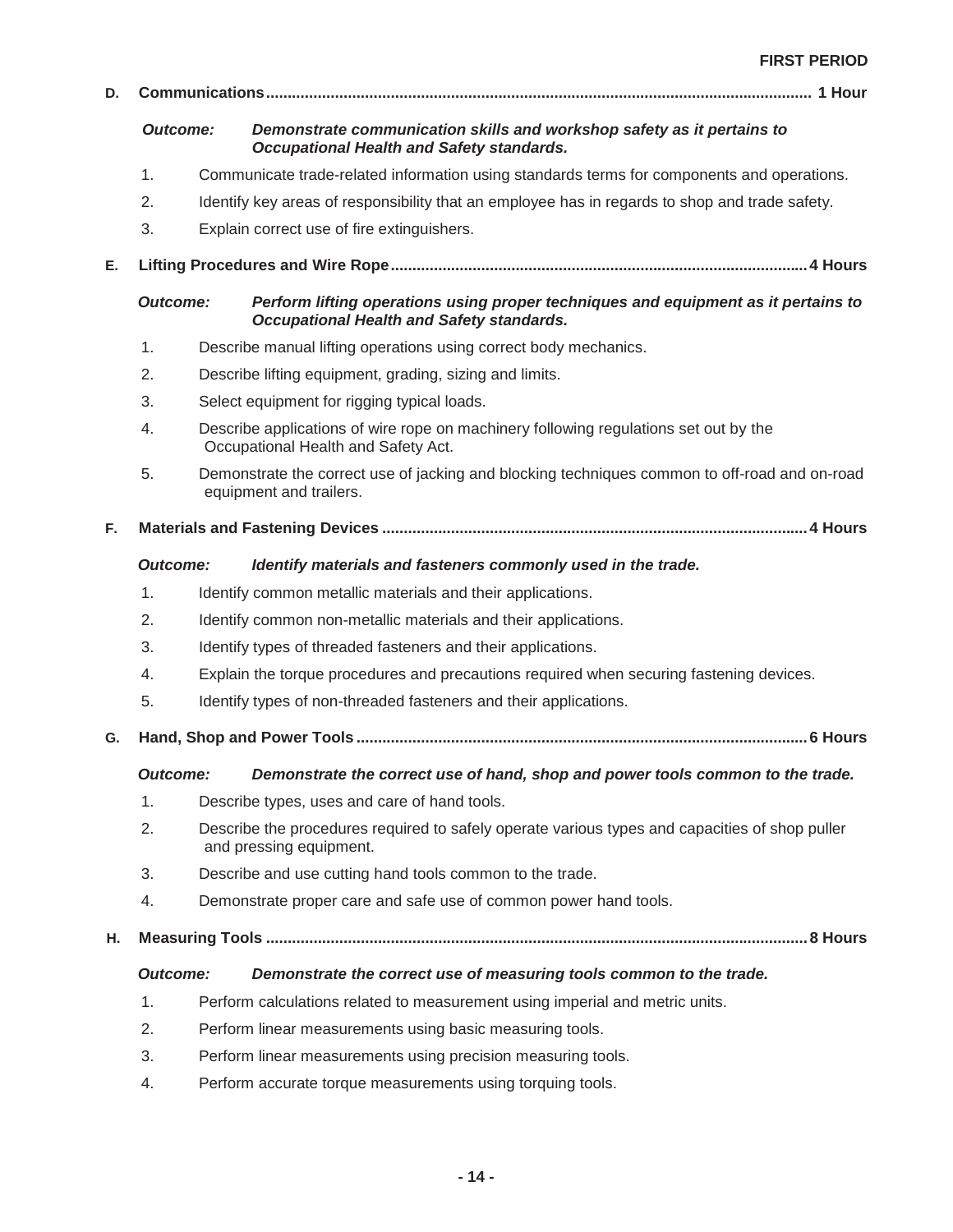| L.        |                 |                                                                        |                                                                                                      |  |  |  |
|-----------|-----------------|------------------------------------------------------------------------|------------------------------------------------------------------------------------------------------|--|--|--|
|           | <b>Outcome:</b> |                                                                        | Perform metal cutting and heating operations safely using oxyacetylene<br>equipment.                 |  |  |  |
|           | 1.              |                                                                        | Describe the characteristics and handling procedures for oxygen, propane and acetylene.              |  |  |  |
|           | 2.              |                                                                        | Demonstrate handling procedures for regulators and hoses.                                            |  |  |  |
|           | 3.              |                                                                        | Demonstrate the use, care, and maintenance of torches and tips.                                      |  |  |  |
|           | 4.              |                                                                        | Demonstrate the use of personal protective equipment.                                                |  |  |  |
|           | 5.              |                                                                        | Perform heating and cutting operations using oxygen and acetylene.                                   |  |  |  |
|           |                 |                                                                        | SECTION TWO: SUSPENSIONS, WHEELS AND SYSTEMS  53 HOURS                                               |  |  |  |
| А.        |                 |                                                                        |                                                                                                      |  |  |  |
|           | <b>Outcome:</b> |                                                                        | Explain the operating principles and design features of common frame and<br>suspension systems.      |  |  |  |
|           | 1.              |                                                                        | State the functions of a vehicle frame.                                                              |  |  |  |
|           | 2.              |                                                                        | Identify types, designs and components of frames commonly used in truck and trailer<br>applications. |  |  |  |
|           | 3.              |                                                                        | State the functions of a vehicle suspension system.                                                  |  |  |  |
|           | 4.              |                                                                        | Explain the operating principles of common suspension systems.                                       |  |  |  |
| <b>B.</b> |                 |                                                                        |                                                                                                      |  |  |  |
|           | <b>Outcome:</b> |                                                                        | Repair common types of frame and suspension systems.                                                 |  |  |  |
|           | 1.              | Explain frame inspection and repair procedures.                        |                                                                                                      |  |  |  |
|           | 2.              |                                                                        | Explain the causes of suspension system malfunction.                                                 |  |  |  |
|           | 3.              |                                                                        | Explain suspension system repair procedures.                                                         |  |  |  |
| C.        |                 |                                                                        |                                                                                                      |  |  |  |
|           | <b>Outcome:</b> |                                                                        | Service common bearings and seals.                                                                   |  |  |  |
|           | 1.              |                                                                        | State bearing functions and applications.                                                            |  |  |  |
|           | 2.              |                                                                        | State seal functions and applications.                                                               |  |  |  |
|           | 3.              |                                                                        | Diagnose common bearing and seal faults.                                                             |  |  |  |
|           | 4.              |                                                                        | Perform bearing and seal service.                                                                    |  |  |  |
| D.        |                 |                                                                        |                                                                                                      |  |  |  |
|           | <b>Outcome:</b> |                                                                        | Service wheels, tires and hubs.                                                                      |  |  |  |
|           | 1.              |                                                                        | Identify common wheel types and mounting designs.                                                    |  |  |  |
|           | 2.              | Explain tire construction, care and maintenance in relation to design. |                                                                                                      |  |  |  |
|           | 3.              |                                                                        | State the safety procedures required when handling wheels and tires.                                 |  |  |  |
|           | 4.              |                                                                        | Perform wheel removal, inspection and installation.                                                  |  |  |  |
|           | 5.              |                                                                        | Explain wheel balancing.                                                                             |  |  |  |
|           | 6.              |                                                                        | Diagnose wheel and tire faults.                                                                      |  |  |  |
|           |                 |                                                                        |                                                                                                      |  |  |  |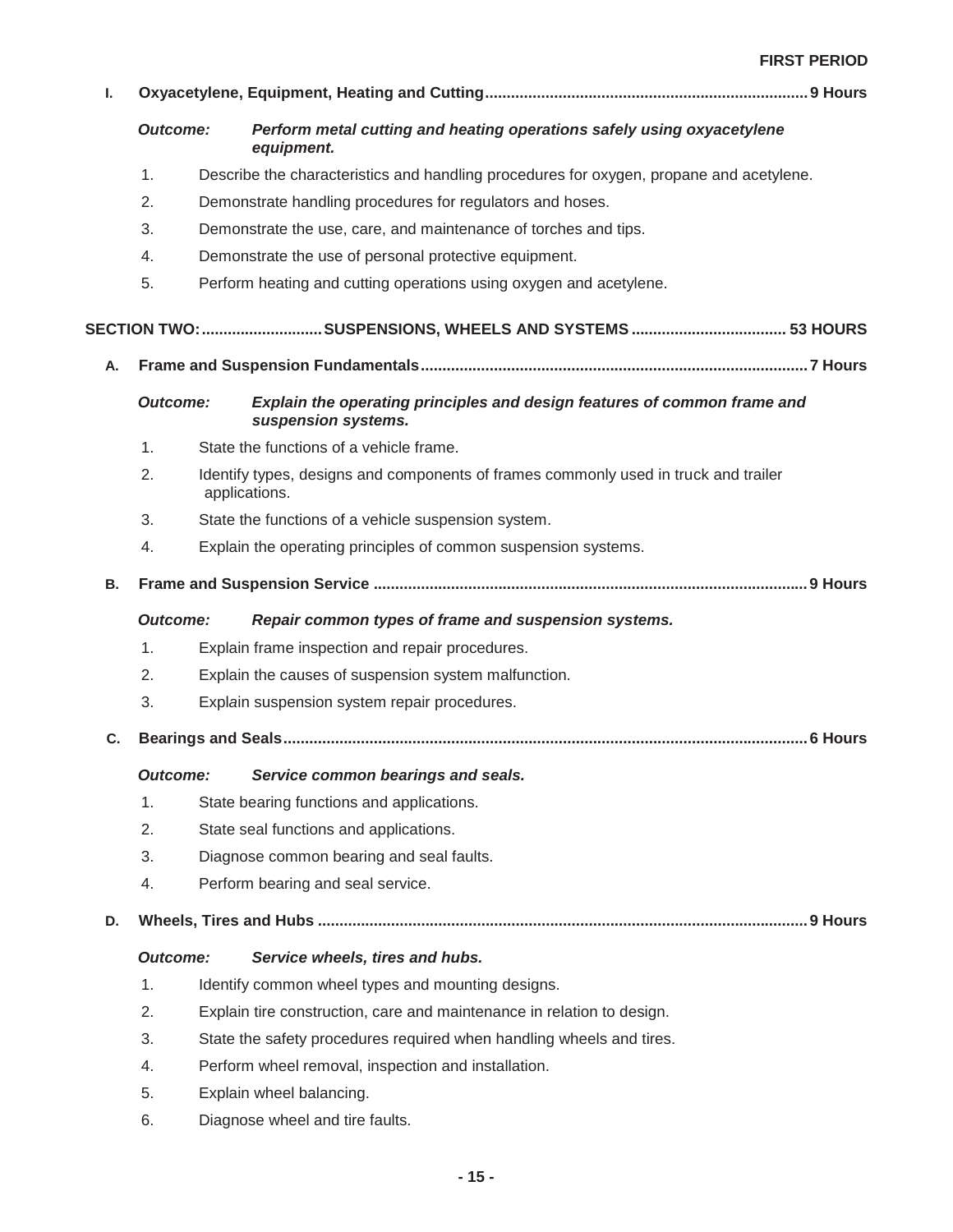| Е. |                                                            |             |                                                                                               |
|----|------------------------------------------------------------|-------------|-----------------------------------------------------------------------------------------------|
|    | <b>Outcome:</b>                                            |             | Identify common trailer systems and components.                                               |
|    | 1.                                                         |             | Describe types and configurations of on-highway trailers.                                     |
|    | 2.                                                         |             | Identify trailer configurations according to number of axles and hitch points.                |
|    | 3.                                                         |             | Identify trailer axle configurations; fixed and steering.                                     |
| F. |                                                            |             |                                                                                               |
|    | <b>Outcome:</b>                                            |             | Service trailer coupling systems and landing gear.                                            |
|    | 1.                                                         |             | Identify common types of trailer coupling units.                                              |
|    | 2.                                                         |             | Service a fifth wheel assembly.                                                               |
|    | 3.                                                         |             | Service a no-slack pintle hitch.                                                              |
|    | 4.                                                         | systems.    | Explain procedures and safety precautions required when coupling and uncoupling trailer       |
| G. |                                                            |             |                                                                                               |
|    | <b>Outcome:</b>                                            |             | Service trailer coupling systems and landing gear.                                            |
|    | 1.                                                         |             | Identify common types of trailer landing gear.                                                |
|    | 2.                                                         |             | Service common types of trailer landing gear.                                                 |
| н. |                                                            |             |                                                                                               |
|    | <b>Outcome:</b>                                            |             | Explain trailer inspection according to CVI regulations.                                      |
| 1. |                                                            |             | Outline trailer inspection regulations.                                                       |
|    | 2.                                                         | inoperable. | Identify conditions caused by damage, wear or corrosion, which would make a trailer unsafe or |
| ı. |                                                            |             |                                                                                               |
|    | <b>Outcome:</b>                                            |             | Explain typical maintenance programs used with off-road and on road equipment.                |
|    | 1.                                                         |             | Explain the types of maintenance systems.                                                     |
|    | 2.                                                         |             | Explain the principles of preventive maintenance.                                             |
|    | 3.                                                         |             | Explain the principles of predictive maintenance.                                             |
|    | 4.                                                         |             | Demonstrate basic preventive maintenance and service procedures.                              |
|    |                                                            |             | SECTION THREE:  HYDRAULICS 1 AND HYDRAULIC BRAKE SYSTEMS 49 HOURS                             |
| А. |                                                            |             |                                                                                               |
|    | <b>Outcome:</b>                                            |             | Apply scientific principles to braking system operation.                                      |
|    | 1.                                                         |             | Explain braking principles with emphasis on heat, friction and hydraulic forces.              |
|    | 2.                                                         |             | Explain brake fluids with regards to properties and handling procedures.                      |
| В. |                                                            |             |                                                                                               |
|    | <b>Outcome:</b>                                            |             | Explain the operation of hydraulic drum and disc brake systems.                               |
|    | Evalois the principles of execution of drump broke ovatome |             |                                                                                               |

1. Explain the principles of operation of drum brake systems.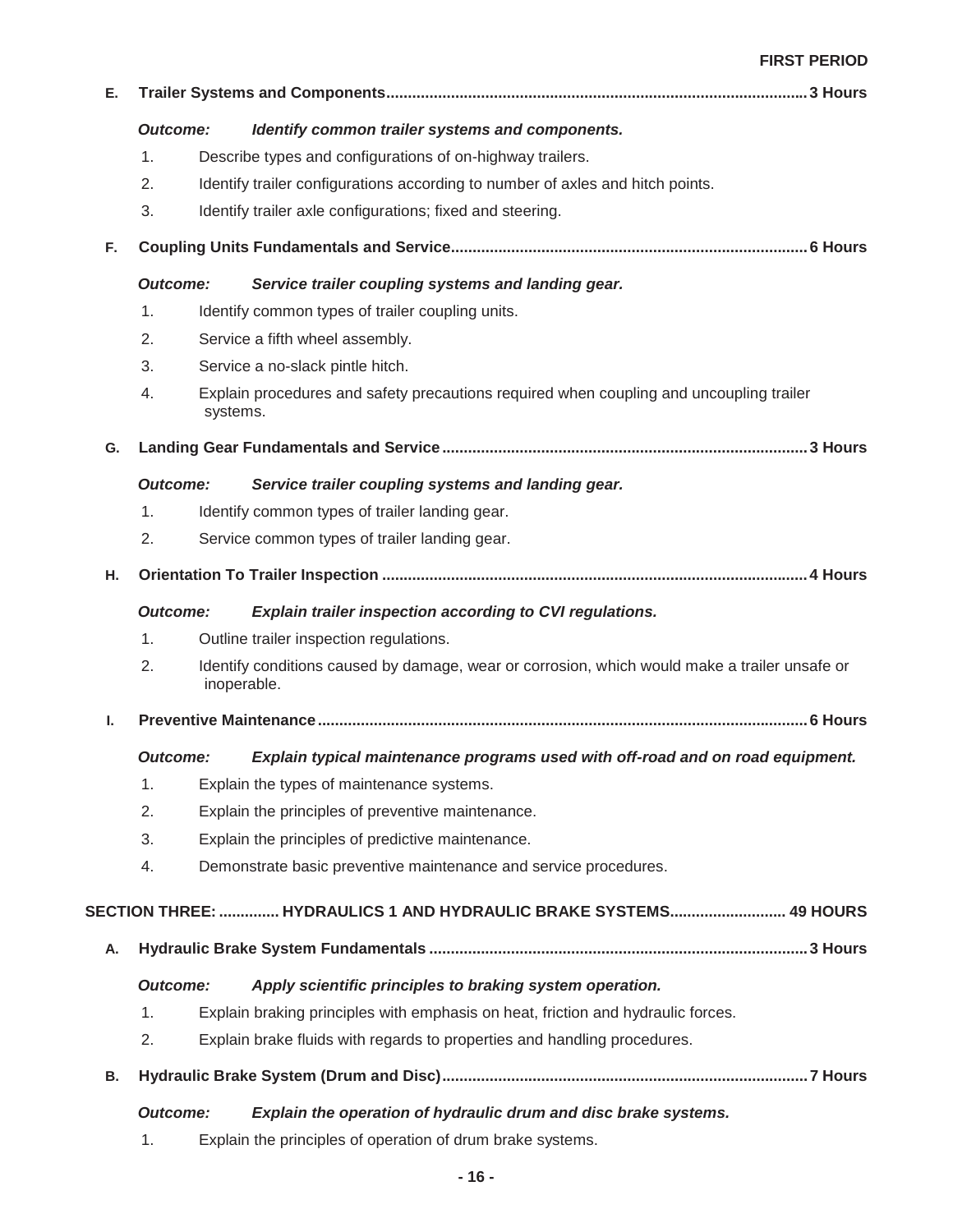- 2. Explain the principles of operation of disc brake systems.
- 3. Explain the construction and operation of master cylinders.
- 4. Explain the purpose and construction of brake lines and hoses.
- 5. Explain the construction and operation of wheel cylinders and calipers.
- 6. Explain the purpose and operation of the metering, proportioning and pressure differential valves.

**C. Hydraulic Brake System Diagnosis and Service .......................................................................... 7 Hours** 

#### *Outcome: Service hydraulic drum and disc brake systems.*

- 1. List safety responsibilities required when servicing and repairing brake systems.
- 2. Diagnose brake system faults.
- 3. Service a typical drum brake assembly.
- 4. Service a typical disc brake assembly.
- 5. Describe reconditioning procedures required for master cylinders, wheel cylinders and brake calipers.
- 6. Demonstrate brake flushing and bleeding procedures on hydraulic brake systems.

# **D. Hydraulic Brake Booster System Fundamentals and Service .................................................. 11 Hours**

#### *Outcome: Explain power braking systems service procedures.*

- 1. Identify common power assist braking systems.
- 2. Explain the principles of operation for vacuum brake booster systems.
- 3. Describe the diagnosis and repair procedures for vacuum brake booster systems.
- 4. Explain the principles of operation for air-over-hydraulic brake booster systems.
- 5. Describe the diagnosis and repair procedures for air-over-hydraulic brake booster systems.
- 6. Explain the principles of operation for hydraulic-over-hydraulic brake booster systems.
- 7. Describe the diagnosis and repair procedures for hydraulic-over-hydraulic brake booster systems.

# **E. Parking Brake System Fundamentals and Service ...................................................................... 3 Hours**

#### *Outcome: Explain service procedures of parking brake systems.*

- 1. Explain the principles of operation for common parking brake systems.
- 2. Describe the adjusting procedures for common parking brake systems.
- 3. Describe repair procedures for common parking brake systems.
- **F. Electric Brake Fundamentals and Service .................................................................................... 2 Hours**

#### *Outcome: Explain service procedures of electric braking systems.*

- 1. Explain the principles of operation for electric braking systems.
- 2. Identify basic electric braking system failures.
- **G. Hydraulic Fundamentals ................................................................................................................. 6 Hours**

#### *Outcome: Explain hydraulic principles.*

1. Define hydraulic terminology.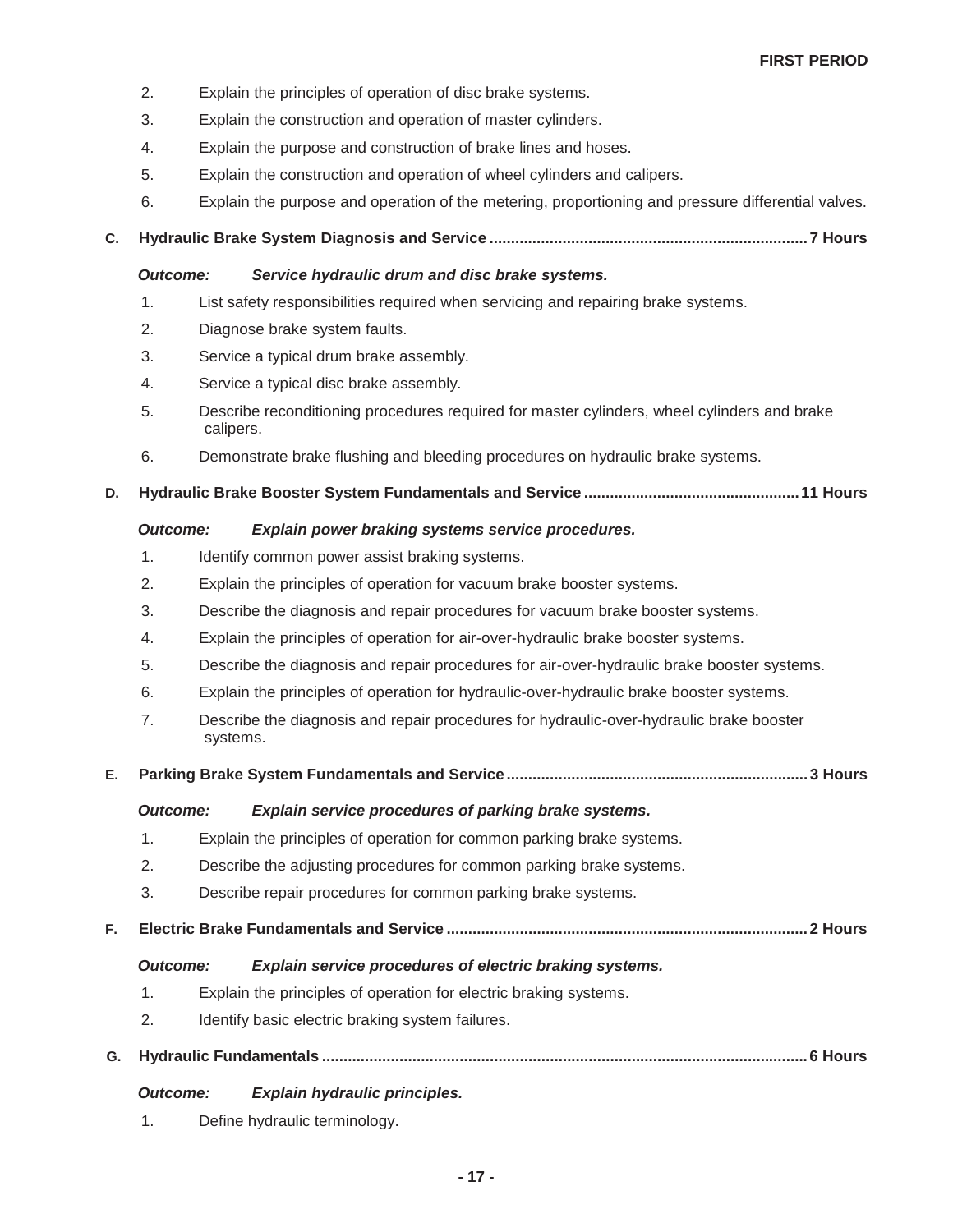- 2. Using mathematical calculations, explain the hydraulic principles of pressure, force, area.
- 3. Draw and interpret basic hydraulic schematics.
- 4. State the safety precautions that must be observed when working with hydraulic systems.
- **H. Hydraulic System Components: Reservoir, Filters, Hoses and Coolers ................................... 6 Hours**

# *Outcome: Explain the function of the following hydraulic system components; hydraulic oils, reservoirs, filters, conductors, and heat exchangers.*

- 1. Explain the properties of hydraulic fluid and the criteria for its selection.
- 2. State the functions of the hydraulic reservoir and its related components.
- 3. State the functions and principles of operation of filtration devices.
- 4. Explain the construction and applications of common types of hydraulic conductors.
- 5. State the functions and applications of hydraulic heat exchangers.
- **I. Hydraulic System Components: Pumps, Valves and Cylinders ................................................. 4 Hours**

#### *Outcome: Explain the functions and principles of operation of hydraulic system components.*

- 1. Explain gear pump operating principles.
- 2. Explain the principles of operation of the basic types of hydraulic control valves (direct acting pressure relief valve, open center directional control valve).
- 3. Explain the principles of operation of basic hydraulic cylinders.

# **SECTION FOUR: .............................. ELECTRICAL I AND ELECTRONICS I ........................................ 53 HOURS**

**A. Electrical Theory .............................................................................................................................. 4 Hours** 

#### *Outcome: Apply scientific principles to explain electrical theory.*

- 1. Explain the physical properties of conductors, semi-conductors and insulators.
- 2. Explain electricity in terms of voltage, current and resistance.
- 3. Explain direct current, alternating current and static electricity.
- **B. Electrical Circuits ............................................................................................................................. 7 Hours**

#### *Outcome: Identify electrical circuit types and circuit defects.*

- 1. List the components of a basic electrical circuit.
- 2. Identify the three circuit types and their properties.
- 3. Explain electrical laws and formulas that apply to the operation of electrical circuits.
- 4. Apply electrical laws and formulas to mathematically calculate circuit values.
- 5. Explain the effects of circuit defects on circuit operation.
- **C. Magnetism ........................................................................................................................................ 5 Hours**

#### *Outcome: Apply scientific principles to explain the theory of magnetism.*

- 1. Explain the fundamental laws of magnetism.
- 2. Explain the properties and applications of permanent magnets.
- 3. Explain the construction, operation and application of electromagnets.
- 4. Explain the principles of electromagnetic induction.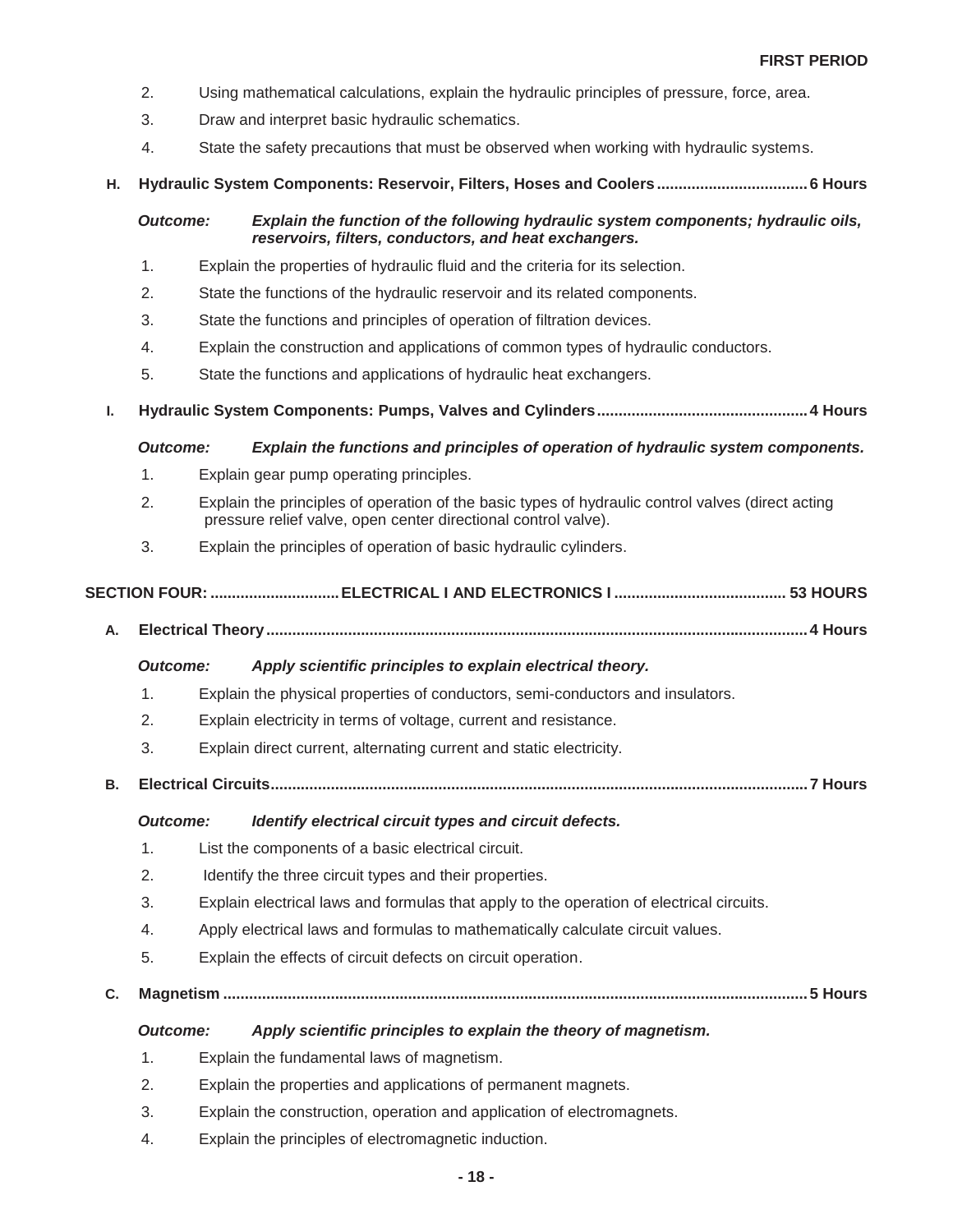| D. |                 |  |                                                                                                                      |  |  |
|----|-----------------|--|----------------------------------------------------------------------------------------------------------------------|--|--|
|    | <b>Outcome:</b> |  | Use electrical test equipment to measure electrical values and check circuit<br>operation.                           |  |  |
|    | 1.              |  | Explain the construction and operation of voltmeters, ammeters and ohmmeters.                                        |  |  |
|    | 2.              |  | Explain meter precautions when measuring voltage, current and resistance.                                            |  |  |
|    | 3.              |  | Measure voltage at various points on a circuit and interpret the results.                                            |  |  |
|    | 4.              |  | Measure current flow at various points on a circuit and interpret the results.                                       |  |  |
|    | 5.              |  | Measure resistance using an ohmmeter.                                                                                |  |  |
| Е. |                 |  |                                                                                                                      |  |  |
|    | <b>Outcome:</b> |  | Service, test and charge a lead-acid battery.                                                                        |  |  |
|    | 1.              |  | Identify hazards encountered with lead-acid storage batteries.                                                       |  |  |
|    | 2.              |  | Explain battery construction, sizing and capacity.                                                                   |  |  |
|    | 3.              |  | Perform battery maintenance and testing.                                                                             |  |  |
|    | 4.              |  | List safety precautions and procedures for boosting batteries.                                                       |  |  |
|    | 5.              |  | List the safety precautions and procedures for charging batteries.                                                   |  |  |
|    | 6.              |  | Explain multiple battery circuits in relation to connections and battery compatibility.                              |  |  |
| F. |                 |  |                                                                                                                      |  |  |
|    | <b>Outcome:</b> |  | <b>Test and repair electrical circuits.</b>                                                                          |  |  |
|    | 1.              |  | Trace electrical circuits using symbols that are common to the industry.                                             |  |  |
|    | 2.              |  | Perform wiring harness inspection and repair.                                                                        |  |  |
|    | 3.              |  | Identify and repair wiring harness connectors that are common to the industry.                                       |  |  |
|    | 4.              |  | Test circuit protection devices, switches, relays and solenoids.                                                     |  |  |
|    | 5.              |  | Repair an electrical lighting circuit for a short circuit, ground fault, open circuit and high<br>resistance.        |  |  |
| G. |                 |  |                                                                                                                      |  |  |
|    |                 |  |                                                                                                                      |  |  |
|    | <b>Outcome:</b> |  | Test discrete electronic components used in the trade.                                                               |  |  |
|    | 1.              |  | Compare and contrast solid state electronic and electrical circuitry.                                                |  |  |
|    | 2.              |  | Explain the properties, applications and test procedures for resistors.                                              |  |  |
|    | 3.              |  | Explain the properties, applications and test procedures for diodes.                                                 |  |  |
|    | 4.              |  | Identify the conditions that affect the life of electronic devices.                                                  |  |  |
| н. |                 |  |                                                                                                                      |  |  |
|    | <b>Outcome:</b> |  | Describe the operation of basic computer-controlled systems.                                                         |  |  |
|    | 1.              |  | Identify the terminology commonly used with computer controls and components.                                        |  |  |
|    | 2.              |  | Explain the function of electronic control system components.                                                        |  |  |
|    | 3.              |  | Explain the interaction between inputs, processors and outputs and multiplexing to control a<br>circuit or a system. |  |  |
|    | 4.              |  | Identify electronic test equipment used for diagnosis of electronic systems.                                         |  |  |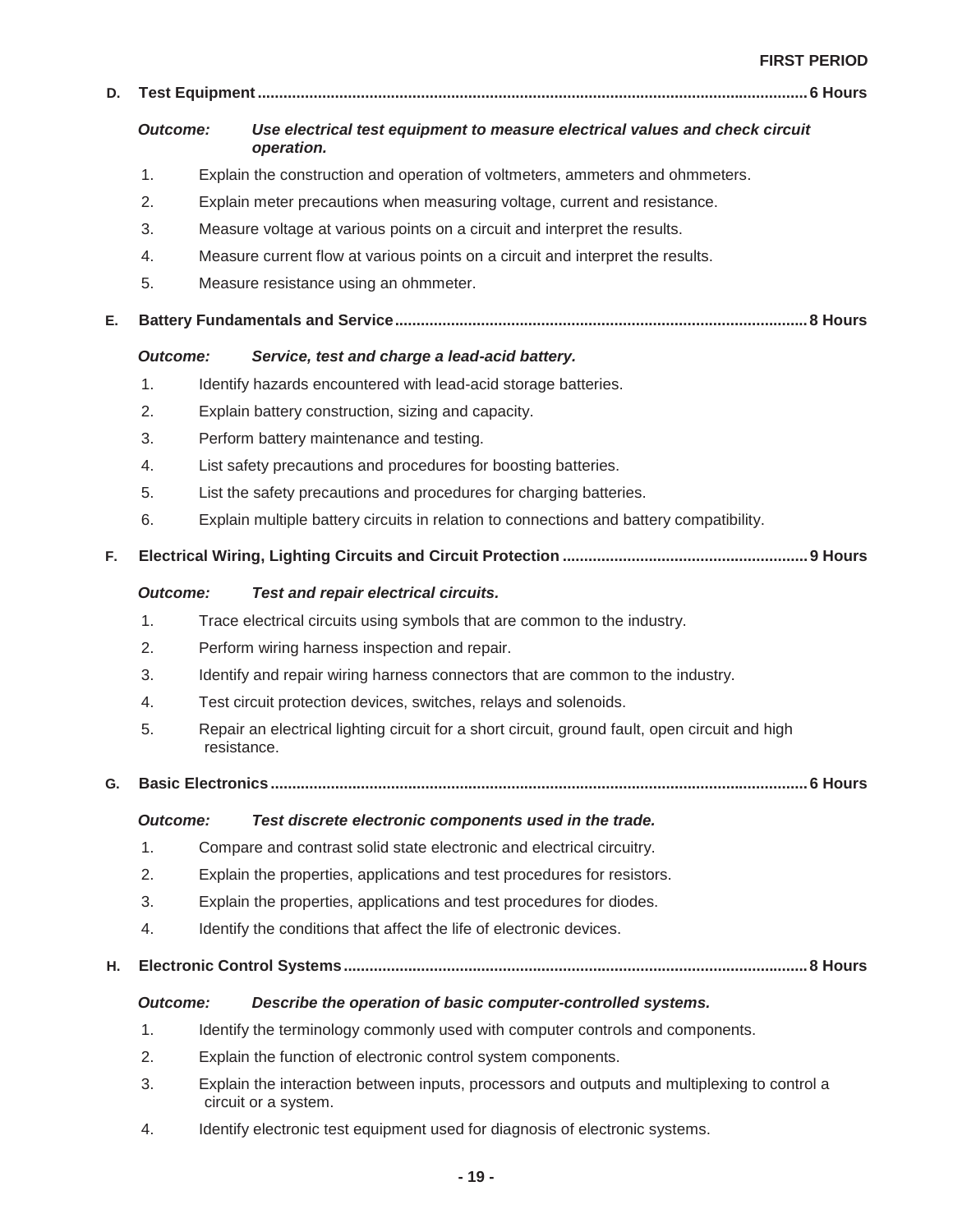| Α.        |                 |                                                                                                                                                                 |  |
|-----------|-----------------|-----------------------------------------------------------------------------------------------------------------------------------------------------------------|--|
|           | <b>Outcome:</b> | Explain the fundamental principles of operation of an air brake system.                                                                                         |  |
|           | 1.              | Explain the principles of operation of an air brake system.                                                                                                     |  |
|           | 2.              | Develop a simple air brake system consisting of a compressor, dryer, reservoir, brake valve,<br>steer axle and drive axle brake chambers, and connecting lines. |  |
| <b>B.</b> |                 |                                                                                                                                                                 |  |
|           | <b>Outcome:</b> | Explain the operating principles of air brake mechanical components.                                                                                            |  |
|           | 1.              | Explain the operating principles of a typical cam-operated foundation brake.                                                                                    |  |
|           | 2.              | Explain the operating principles of a typical air disc foundation brake.                                                                                        |  |
| C.        |                 |                                                                                                                                                                 |  |
|           | <b>Outcome:</b> | Explain the principles of operation of truck/tractor air brake systems.                                                                                         |  |
|           | 1.              | Explain the functions and principles of operation of common air brake supply circuit components.                                                                |  |
|           | 2.              | Explain the functions and principles of operation of common primary service brake circuit<br>components.                                                        |  |
|           | 3.              | Explain the functions and principles of operation of common secondary service brake circuit<br>components.                                                      |  |
|           | 4.              | Explain the functions and principles of operation of common parking/emergency brake circuit<br>components.                                                      |  |
|           | 5.              | Explain the functions and principles of operation of common trailer control circuit components.                                                                 |  |
| D.        |                 |                                                                                                                                                                 |  |
|           | <b>Outcome:</b> | Explain the principles of trailer brake system component operation.                                                                                             |  |
|           | 1.              | Explain the functions and principles of operation of pre-CMVSS 121 single trailer brake circuit<br>components.                                                  |  |
|           | 2.              | Explain the functions and principles of operation of CMVSS 121 single trailer brake circuit<br>components.                                                      |  |
|           | 3.              | Explain functions and principles of operation of common components used on multiple trailer<br>combinations.                                                    |  |
| Е.        |                 |                                                                                                                                                                 |  |
|           | <b>Outcome:</b> | Service and diagnose truck/tractor and trailer air brake systems.                                                                                               |  |
|           | 1.              | State the safety precautions that must be observed prior to performing air brake system testing<br>and service.                                                 |  |
|           | 2.              | Perform a visual inspection of the air brake system.                                                                                                            |  |
|           | 3.              | Perform air brake system testing.                                                                                                                               |  |
|           | 4.              | Analyse test results and state possible causes for system malfunction.                                                                                          |  |
|           | 5.              | Service cam-operated foundation brakes.                                                                                                                         |  |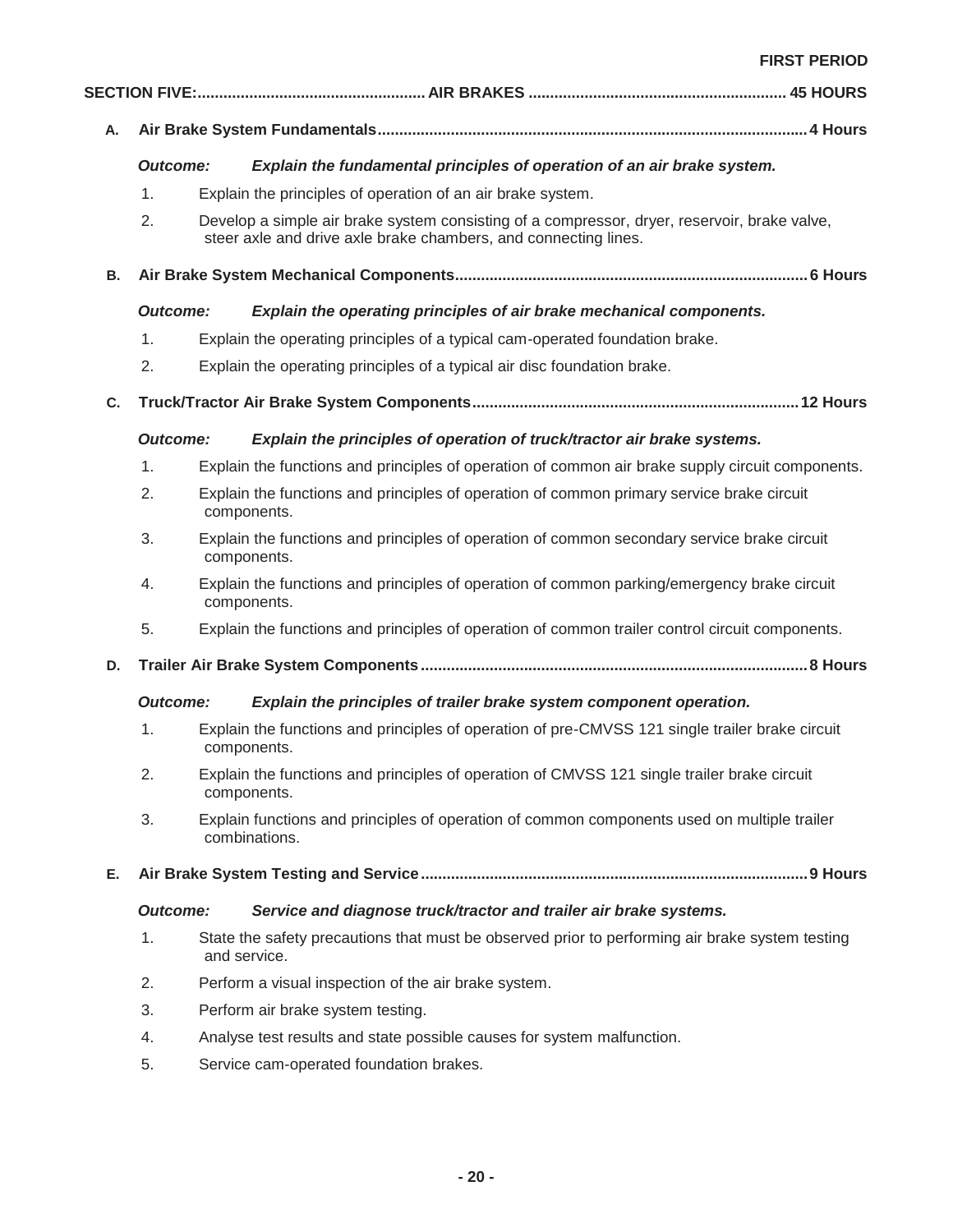# **F. Air Antilock Brake System Fundamentals .................................................................................... 6 Hours**

# *Outcome: Describe the basic operation of an air antilock brake system.*

- 1. List the advantages of operating a vehicle equipped with an antilock brake system.
- 2. Explain the operation of an antilock air brake system.
- 3. Identify typical system layout and component locations on a vehicle equipped with an antilock air brake system.
- 4. Describe antilock air brake system service precautions.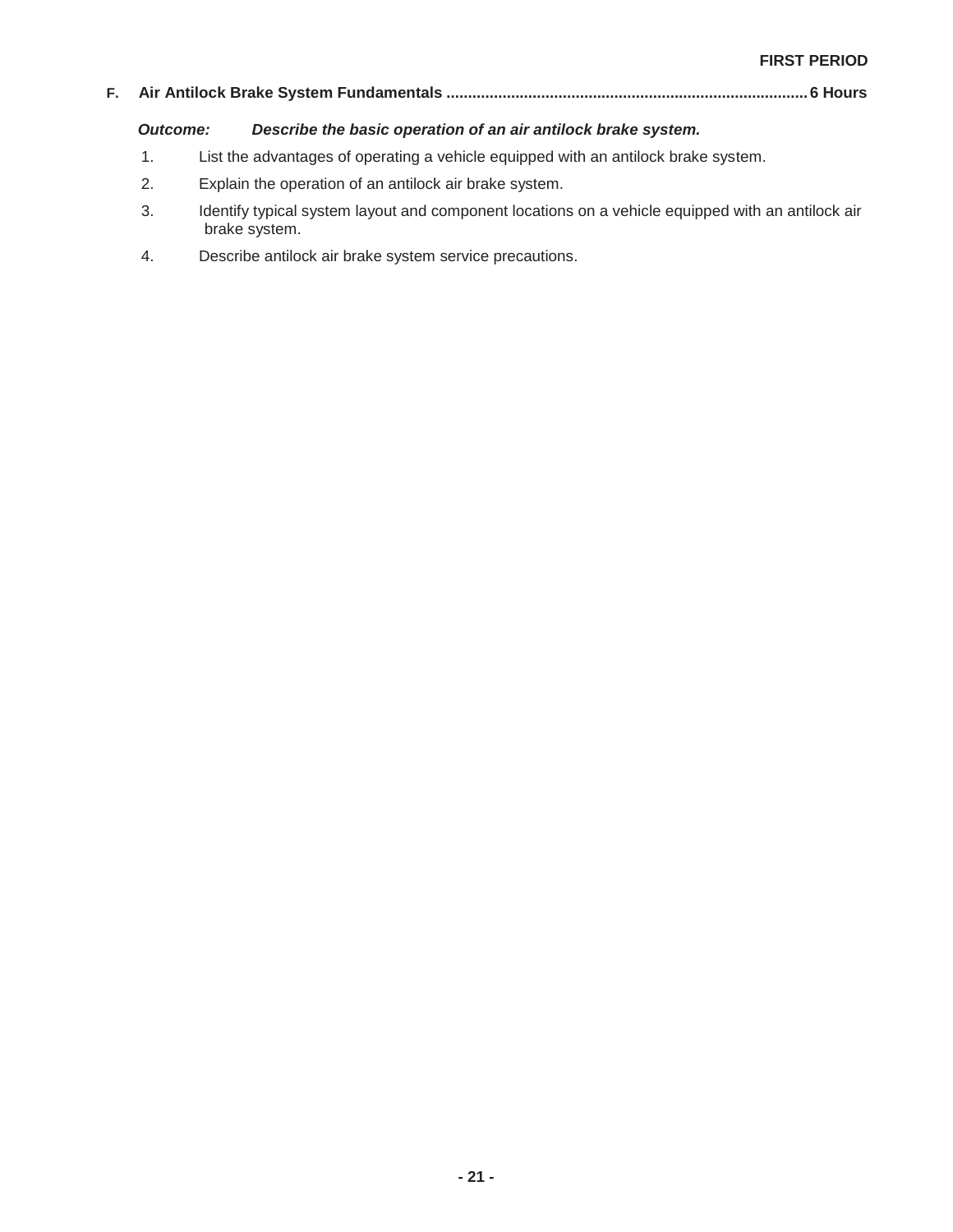#### **SECOND PERIOD TECHNICAL TRAINING HEAVY EQUIPMENT TECHNICIAN TRADE COURSE OUTLINE**

*UPON SUCCESSFUL COMPLETION OF THIS PROGRAM THE APPRENTICE SHOULD BE ABLE TO PERFORM THE FOLLOWING OUTCOMES AND OBJECTIVES*.

|    |                 |           | SECTION ONE: ENGINE FUNDAMENTALS, SERVICE AND REPAIR  75 HOURS                                              |
|----|-----------------|-----------|-------------------------------------------------------------------------------------------------------------|
| А. |                 |           |                                                                                                             |
|    | <b>Outcome:</b> |           | Explain the operating principles and design features of two and four stroke internal<br>combustion engines. |
|    | 1.              |           | Explain the stages of development of the internal combustion engine.                                        |
|    | 2.              |           | Explain common engine terms and definitions.                                                                |
|    | 3.              |           | Explain common methods of classifying engines.                                                              |
|    | 4.              |           | Explain the principles of operation for two and four stroke cycle engines.                                  |
|    | 5.              |           | Compare diesel and gasoline engine operation.                                                               |
| В. |                 |           |                                                                                                             |
|    | <b>Outcome:</b> |           | Describe the functions and design features of cylinder block assemblies.                                    |
|    | 1.              |           | State the functions of the engine cylinder block.                                                           |
|    | 2.              |           | Identify cylinder block construction and design features.                                                   |
|    | 3.              |           | Describe the construction and design features of removable cylinder liners.                                 |
| C. |                 |           |                                                                                                             |
|    | Outcome:        |           | Inspect an engine block assembly for serviceability.                                                        |
|    | 1.              |           | Inspect engine blocks for cracks, thread, bearing bore and machined surface condition.                      |
|    | 2.              | surfaces. | Explain cylinder block repair procedures for cracks, threads, bearing bores and machined                    |
|    | 3.              |           | Explain inspection and reconditioning procedures for a cylinder block with integral cylinders.              |
|    | 4.              |           | Perform removable cylinder liner service.                                                                   |
| D. |                 |           |                                                                                                             |
|    | <b>Outcome:</b> |           | Describe the functions and design features of pistons, piston rings and connecting<br>rods.                 |
|    | 1.              |           | Explain the function, construction and design features of pistons and piston pins.                          |
|    | 2.              |           | Explain the function, construction and design features of piston rings.                                     |
|    | 3.              |           | Explain the function, construction and design features of connecting rods.                                  |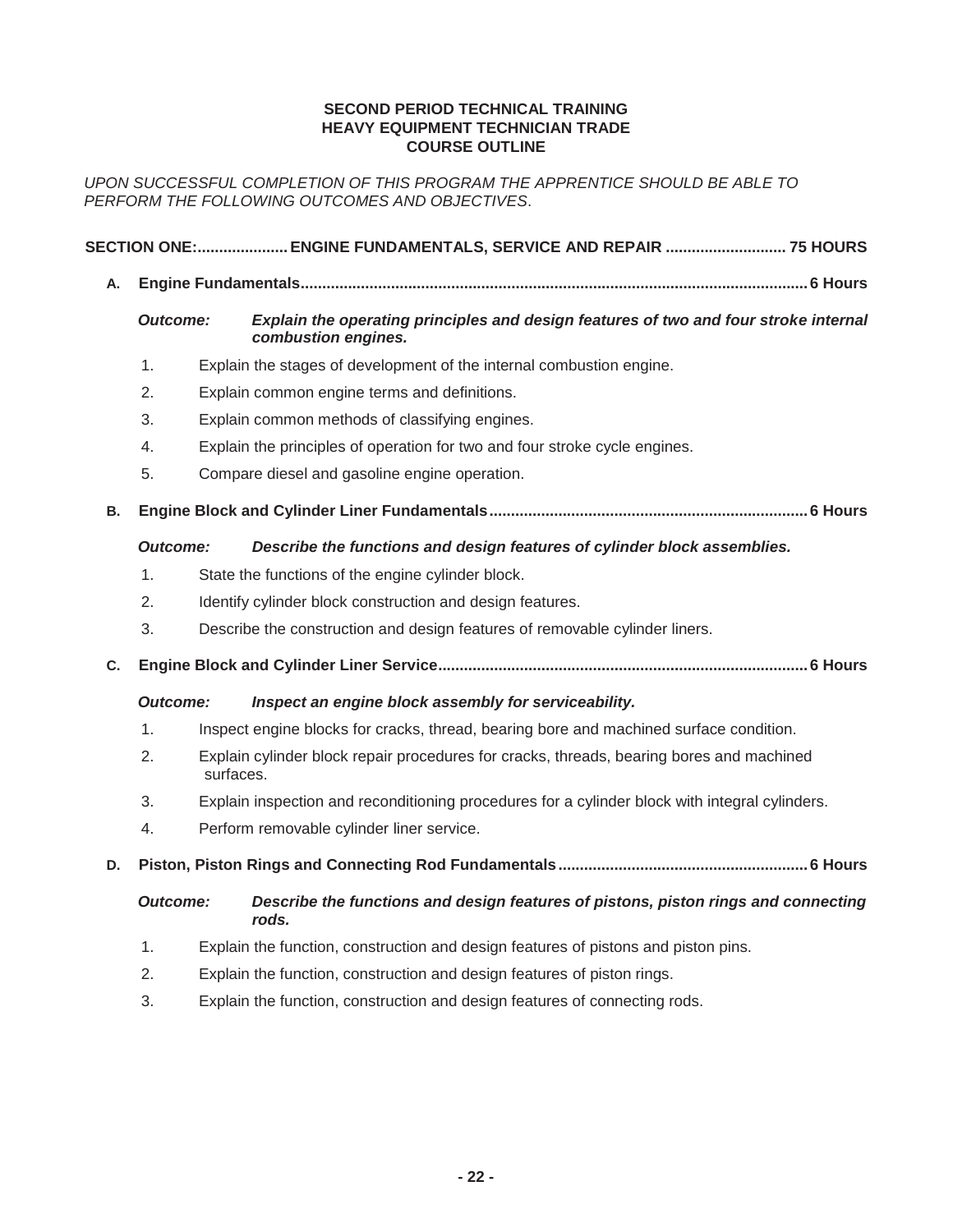# **SECOND PERIOD**

| Е. |                 |  |                                                                                             |  |
|----|-----------------|--|---------------------------------------------------------------------------------------------|--|
|    | <b>Outcome:</b> |  | Service a piston and connecting rod assembly.                                               |  |
|    | 1.              |  | Remove and disassemble piston and connecting rod assemblies.                                |  |
|    | 2.              |  | Inspect piston and pin for reuse.                                                           |  |
|    | 3.              |  | Explain connecting rod service procedures.                                                  |  |
|    | 4.              |  | Install piston and connecting rod assemblies.                                               |  |
| F. |                 |  |                                                                                             |  |
|    | <b>Outcome:</b> |  | Describe the functions and design features of crankshafts and their related<br>components.  |  |
|    | $\mathbf{1}$ .  |  | Explain the function and design features of crankshafts.                                    |  |
|    | 2.              |  | Explain methods used to achieve engine balance.                                             |  |
|    | 3.              |  | State the functions of crankshaft seals, gears and flywheels.                               |  |
|    | 4.              |  | Describe the function and design features of friction bearings specific to engines.         |  |
|    | 5.              |  | Explain the lubrication principles of engine friction bearings.                             |  |
| G. |                 |  |                                                                                             |  |
|    | <b>Outcome:</b> |  | Service crankshafts, friction bearings and related components.                              |  |
|    | $\mathbf{1}$ .  |  | Remove crankshaft and bearings from an engine block.                                        |  |
|    | 2.              |  | Inspect and measure crankshafts to determine serviceability.                                |  |
|    | 3.              |  | Inspect flywheel and vibration damper to determine serviceability.                          |  |
|    | 4.              |  | Identify common crankshaft and bearing failures.                                            |  |
|    | 5.              |  | Install crankshafts and related components.                                                 |  |
| Η. |                 |  |                                                                                             |  |
|    | Outcome:        |  | Describe the functions and design features of camshafts and related components.             |  |
|    | 1.              |  | Explain the function and design features of camshafts, camshaft bearings and seals.         |  |
|    | 2.              |  | Explain the function and design features of camshaft followers.                             |  |
|    | 3.              |  | Explain camshaft drive mechanisms and timing.                                               |  |
| ı. |                 |  |                                                                                             |  |
|    | <b>Outcome:</b> |  | Service camshaft and related components.                                                    |  |
|    | 1.              |  | Remove camshaft and related components from an engine block.                                |  |
|    | 2.              |  | Inspect and measure camshafts and related components to determine serviceability.           |  |
|    | 3.              |  | Install camshaft and related components.                                                    |  |
| J. |                 |  |                                                                                             |  |
|    | <b>Outcome:</b> |  | Describe the functions and design features of cylinder heads and valve train<br>components. |  |
|    | 1.              |  | Explain the function, construction and design features of cylinder heads.                   |  |
|    | 2.              |  | Describe the construction and design features of engine valves and related components.      |  |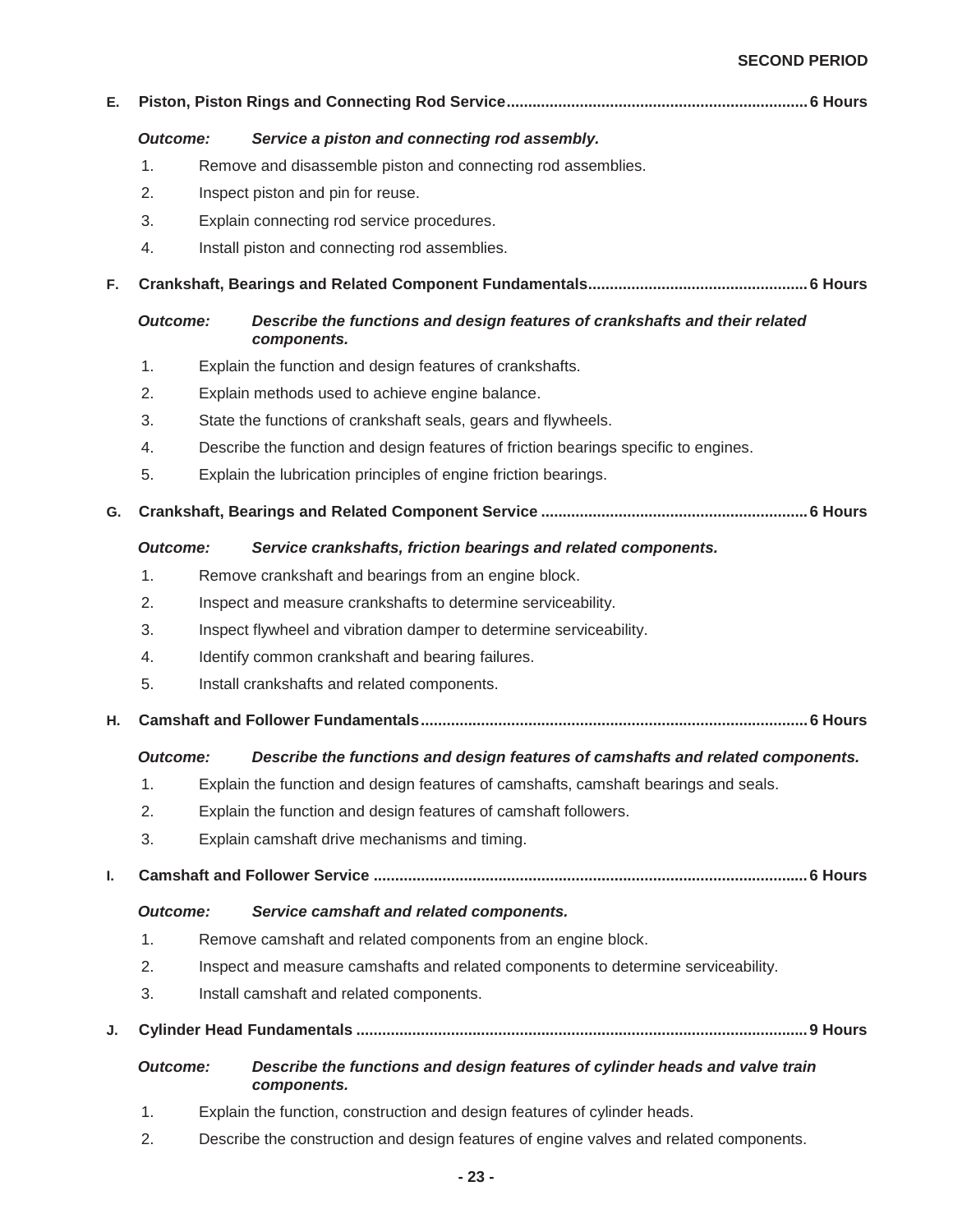- 3. Describe the construction and design features of valve train components.
- 4. Identify cylinder head sealing and retention devices.
- **K. Cylinder Head Service ..................................................................................................................... 9 Hours**

| <b>Outcome:</b> | Service cylinder heads and valve train components. |  |  |
|-----------------|----------------------------------------------------|--|--|
|                 |                                                    |  |  |

- 1. Demonstrate cylinder head removal and disassembly.
- 2. Clean and inspect cylinder heads.
- 3. Explain cylinder head and valve reconditioning procedures.
- 4. Inspect valve train components.
- 5. Demonstrate cylinder head assembly and installation.
- **L. Engine Braking System Fundamentals and Service .................................................................... 3 Hours**

*Outcome: Explain the operation of engine compression and exhaust brakes.* 

- 1. State the function of an engine brake.
- 2. Explain the operation of an engine compression brake.
- 3. Explain basic adjustment and diagnosis of an engine compression brake.
- 4. Explain the functions and operation of an engine exhaust brake.

# **SECTION TWO:............................................... ENGINE SYSTEMS........................................................ 28 HOURS**

**A. Air Induction and Exhaust Systems .............................................................................................. 5 Hours** 

# *Outcome: Service air induction, exhaust systems and related components.*

- 1. State the functions of an air induction system.
- 2. Identify and state the function of air induction system components.
- 3. State the function of an exhaust system.
- 4. Identify and explain the operation of exhaust system components.
- 5. Explain the service procedures for air induction and exhaust systems.
- 6. Explain the use of test equipment to measure air inlet restriction and exhaust backpressure.
- **B. Turbocharged Air Systems ............................................................................................................. 5 Hours**

# *Outcome: Service turbocharged air induction systems.*

- 1. State the purposes for turbocharging the engine air induction system.
- 2. Explain the construction and operation of a turbocharged air induction system and components.
- 3. Test, inspect and service a turbocharger.
- 4. Explain the function, construction and testing procedures for typical aftercoolers/intercoolers.
- 5. Explain the function of variable displacement turbo technology and wastegate systems.
- **C. Lubrication Systems and Crankcase Ventilation ......................................................................... 9 Hours**

# *Outcome: Service lubrication systems and related components.*

- 1. State the functions and characteristics of engine oil.
- 2. Describe the use of oil analysis as a diagnostic tool.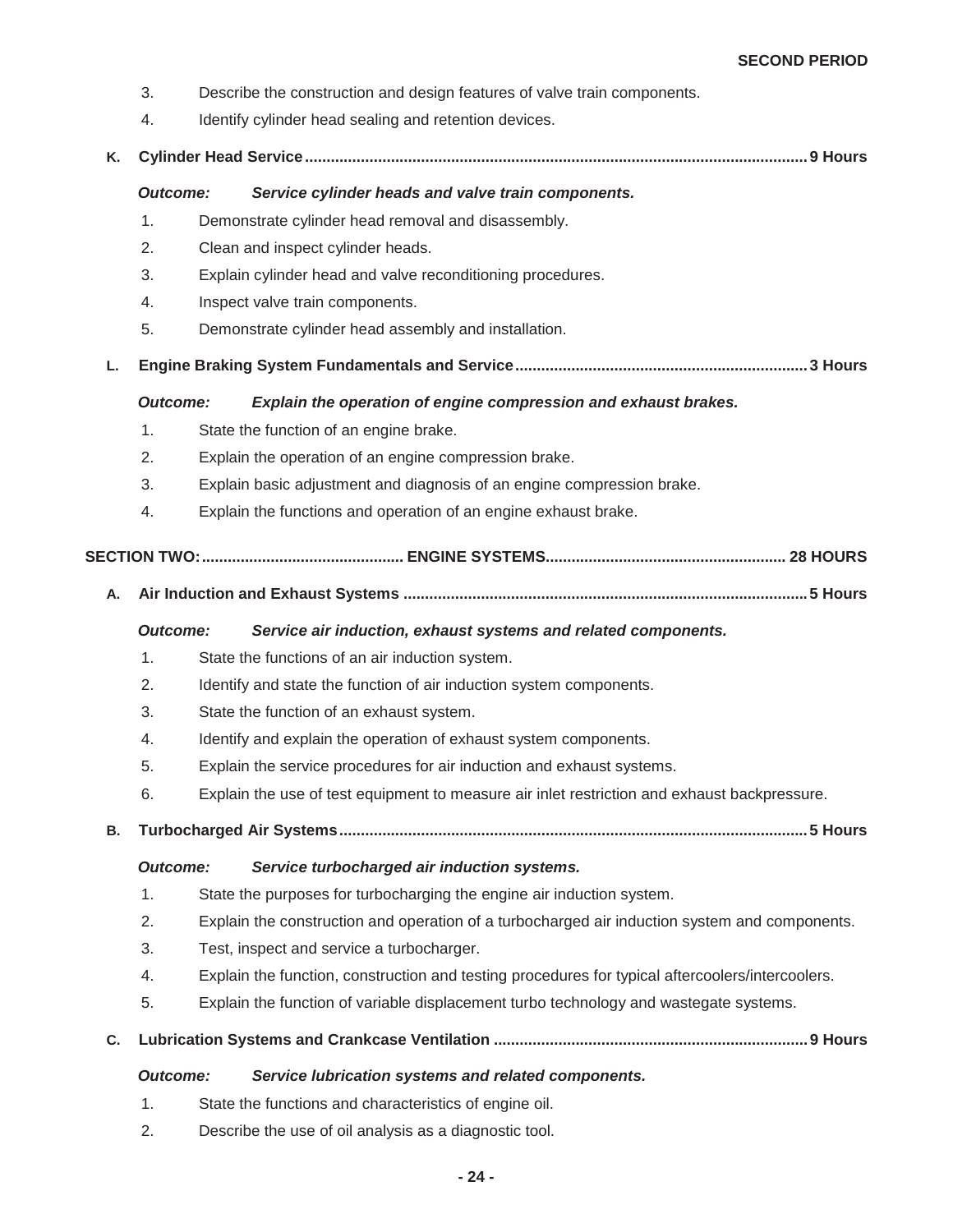- 3. Explain the operating principles of a typical lubrication system and related components.
- 4. State the purpose of crankcase ventilation systems.
- 5. Perform lubrication system inspection and service.
- 6. Diagnose and repair faults related to lubrication systems and components.
- **D. Cooling Systems (Liquid and Air) .................................................................................................. 9 Hours**

#### *Outcome: Service liquid and air-cooling systems and related components.*

- 1. Explain the function of the engine cooling system.
- 2. Explain the operation and maintenance of an air-cooling system.
- 3. Explain the operation of a typical liquid cooling system and its components.
- 4. Perform engine liquid cooling system repair and maintenance.
- 5. Explain the functions and design features of temperature sensors and warning devices.

```
 SECTION THREE: ............................ DIESEL FUEL INJECTION SYSTEMS ......................................... 33 HOURS
```
**A. Diesel Fuel and Storage Tanks (Machine and Bulk Storage) ...................................................... 3 Hours** 

#### *Outcome: Handle and store diesel fuel using safe and efficient practices.*

- 1. State the safety precautions, characteristics and properties of diesel fuel.
- 2. Explain diesel fuel storage concerns.
- 3. Identify construction requirements and design features of fuel storage and supply tanks.
- **B. Combustion Process and Starting Aids ........................................................................................ 4 Hours**

#### *Outcome: Apply the theory of the combustion process to engine operation and diagnosis.*

- 1. Explain the characteristics and factors affecting the diesel engine combustion process.
- 2. Explain diesel engine emission concerns.
- 3. Identify and state the purpose of common combustion chambers.
- 4. Identify types and function of common diesel engine starting aids.
- **C. Fuel System Service ........................................................................................................................ 5 Hours**

*Outcome: Explain the operation of a basic fuel injection system.* 

- 1. Identify types and service procedures for common fuel filters.
- 2. Explain the operating principles and design features of common fuel transfer pumps.
- 3. Perform testing and diagnosis of a fuel transfer system.
- 4. Explain fuel transfer pump inspection and service procedures.
- **D. Basic Mechanical Fuel Injection System ....................................................................................... 6 Hours**

#### *Outcome: Explain the operation of a basic fuel injection system.*

- 1. List the requirements of a fuel injection system.
- 2. Identify the layout and components of a basic fuel injection system.
- 3. Explain the function of the components required in the basic diesel fuel injection system.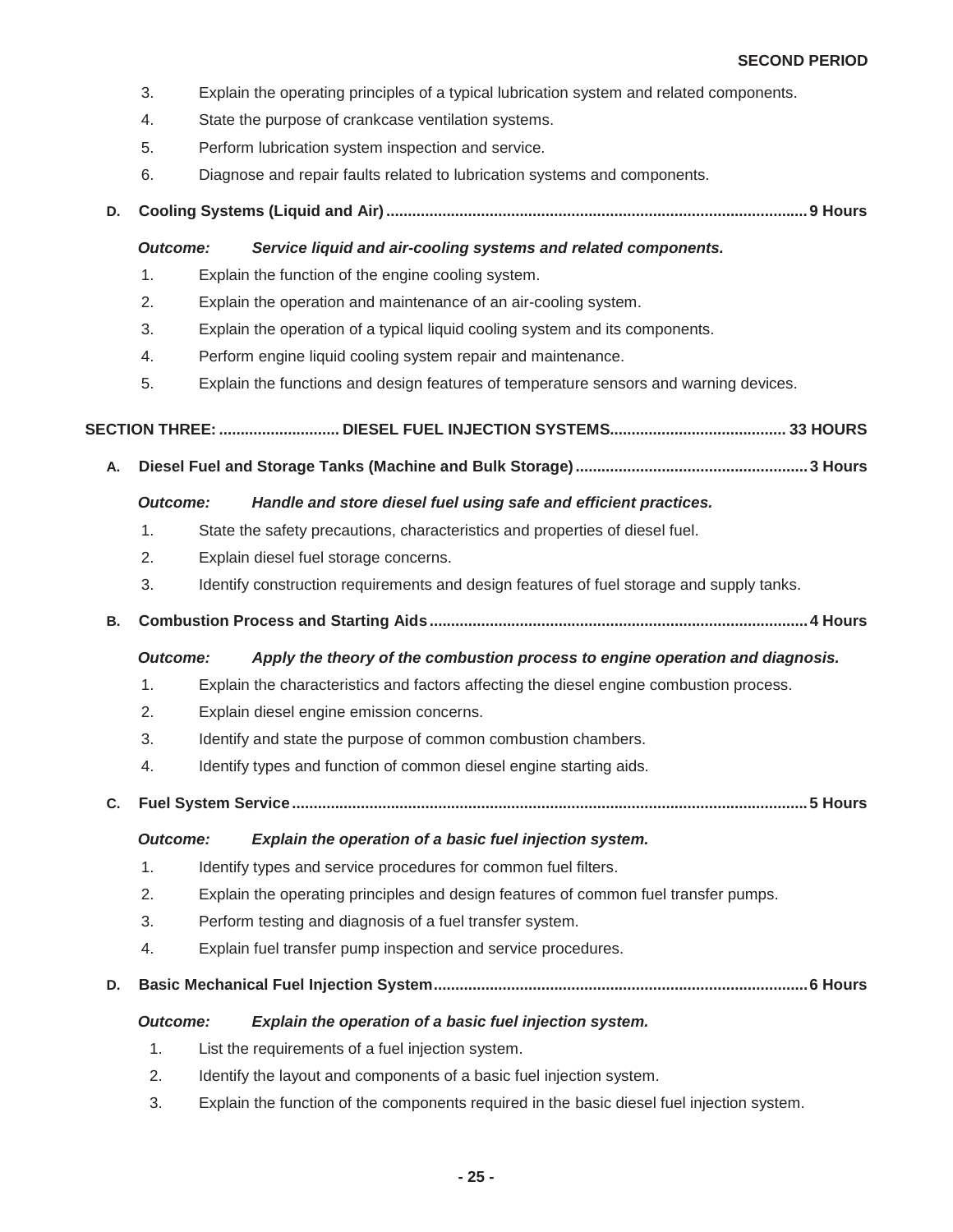#### **SECOND PERIOD**

| Е. |                 |          |                                                                                                                                                                    |  |
|----|-----------------|----------|--------------------------------------------------------------------------------------------------------------------------------------------------------------------|--|
|    | <b>Outcome:</b> |          | Explain the operation of an advanced mechanical fuel injection system.                                                                                             |  |
|    | 1.              |          | Explain the testing and timing procedures of port and helix fuel metering systems.                                                                                 |  |
|    | 2.              | designs. | Explain the testing and timing procedures of inlet fuel metering for opposed plunger pump                                                                          |  |
|    | 3.              |          | Explain the operating principles of hydraulic fuel injection nozzles.                                                                                              |  |
|    | 4.              |          | Explain governor operation according to design characteristics and application.                                                                                    |  |
| F. |                 |          |                                                                                                                                                                    |  |
|    | <b>Outcome:</b> |          | Explain basic testing and adjustment procedures on diesel engines and<br>mechanical fuel injection systems.                                                        |  |
|    | 1.              |          | Explain the benefits of maintaining engine adjustments.                                                                                                            |  |
|    | 2.              |          | Explain engine performance testing and demonstrate diagnosis.                                                                                                      |  |
| G. |                 |          |                                                                                                                                                                    |  |
|    | <b>Outcome:</b> |          | Explain the operating principles of engine shutdown and warning systems.                                                                                           |  |
|    | 1.              |          | Explain the operation of an engine emergency warning and shutdown systems that monitors oil<br>pressure, coolant temperature, coolant level and engine over-speed. |  |
|    |                 |          |                                                                                                                                                                    |  |
| Α. |                 |          |                                                                                                                                                                    |  |
|    | <b>Outcome:</b> |          | Retrieve and interpret basic diagnostic information from a typical diesel engine<br>electronic control system.                                                     |  |
|    | 1.              |          | Explain the operation of a computer controlled fuel injection system.                                                                                              |  |
|    | 2.              |          | Explain the operation of engine sensors that measure pressure, temperature, speed, fluid level,<br>and throttle position.                                          |  |
|    | 3.              |          | Explain integral warning, shutdown and fault codes systems used with electronic controls.                                                                          |  |
|    | 4.              |          | Demonstrate the use of a personal computer (PC) and other appropriate tools for electronic<br>system interface.                                                    |  |
|    | 5.              |          | Demonstrate the adjustment of electronic fuel control system parameters.                                                                                           |  |
| В. |                 |          |                                                                                                                                                                    |  |
|    | <b>Outcome:</b> |          | Identify and explain components of electronically controlled fuel injection systems.                                                                               |  |
|    | 1.              |          | Explain the operation of an electronic unit fuel injection system.                                                                                                 |  |
|    | 2.              |          | Explain the operation of a hydraulic electronic unit injection (HEUI) fuel injection system.                                                                       |  |
|    | 3.              |          | Explain the operation of a common rail fuel injection system.                                                                                                      |  |
|    | 4.              |          | Explain the operation of an electronic unit pump fuel injection system.                                                                                            |  |
|    |                 |          |                                                                                                                                                                    |  |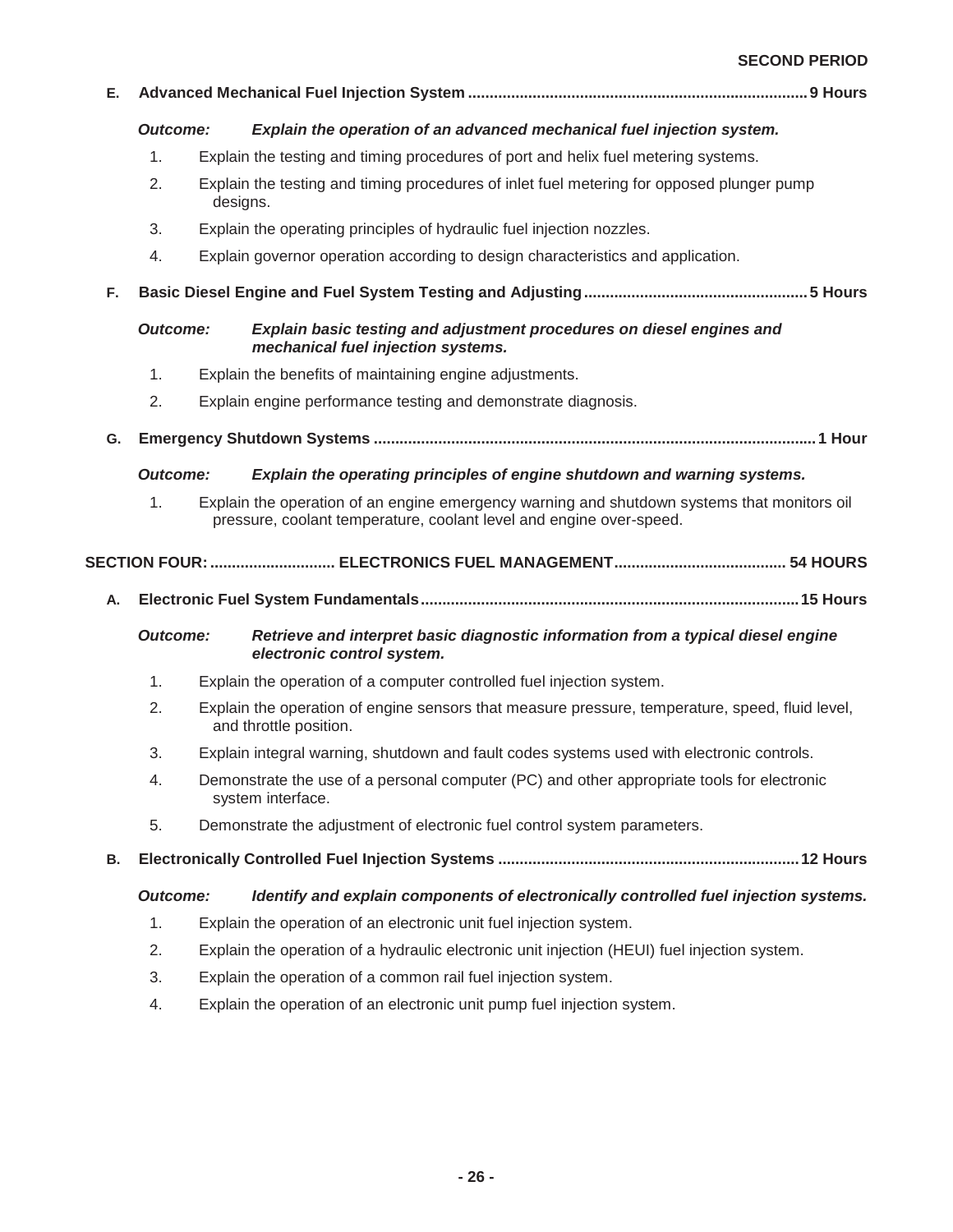**SECOND PERIOD** 

| C. |                 |                                      |                                                                                                          |  |  |
|----|-----------------|--------------------------------------|----------------------------------------------------------------------------------------------------------|--|--|
|    | <b>Outcome:</b> |                                      | Diagnose and service electronic controlled diesel fuel injection systems.                                |  |  |
|    | 1.              |                                      | Diagnose and repair an electronic fuel control system malfunction.                                       |  |  |
|    | 2.              |                                      | Demonstrate removal and installation procedures of an electronic fuel pump or injector.                  |  |  |
| D. |                 |                                      |                                                                                                          |  |  |
|    | <b>Outcome:</b> |                                      | Explain the operation of emission control systems.                                                       |  |  |
|    | 1.              |                                      | State the purposes of an emission control system to Environmental Protection Agency (EPA)<br>guidelines. |  |  |
|    | 2.              |                                      | Describe the theory of Exhaust Gas Recirculation (EGR)                                                   |  |  |
|    | 3.              |                                      | Explain the purpose of Diesel Oxidation Catalyst (DOC) and Diesel Particulate Filter (DPI).              |  |  |
|    | 4.              |                                      | Explain the purpose of a Selective Catalyst Reduction (SCR) and Diesel Exhaust Fluid (DEF).              |  |  |
|    | 5.              |                                      | Explain effect on other vehicle systems; fuel, oil, coolants, intake/turbo systems.                      |  |  |
|    | 6.              |                                      | Discuss emerging technologies.                                                                           |  |  |
|    |                 |                                      | SECTION FIVE: HEAVY DUTY CHARGING AND CRANKING SYSTEMS 50 HOURS                                          |  |  |
| А. |                 |                                      |                                                                                                          |  |  |
|    | <b>Outcome:</b> |                                      | Explain the operation of 12 volt and 24 volt charging systems.                                           |  |  |
|    | 1.              |                                      | Explain the purpose of the charging system in relation to equipment operation.                           |  |  |
|    | 2.              | Identify charging system components. |                                                                                                          |  |  |
|    | 3.              |                                      | Describe the operational characteristics of an alternator.                                               |  |  |
|    | 4.              |                                      | Identify and state the function of common alternator components.                                         |  |  |
|    | 5.              |                                      | Describe the operation of an alternator in regards to induction, rectification and output control.       |  |  |
|    | 6.              |                                      | Identify the variations to common alternator designs.                                                    |  |  |
|    | 7.              |                                      | Identify common regulator types and designs.                                                             |  |  |
|    | 8.              |                                      | State the purpose of auxiliary terminals on integrally regulated alternators.                            |  |  |
|    | 9.              |                                      | Explain the operation of charging system indicator circuits.                                             |  |  |
| В. |                 |                                      |                                                                                                          |  |  |
|    | <b>Outcome:</b> |                                      | Diagnose and service 12 volt and 24 volt charging systems.                                               |  |  |
|    | 1.              |                                      | Perform on-equipment charging system tests.                                                              |  |  |
|    | 2.              |                                      | Demonstrate the procedure to test an alternator for output and voltage control.                          |  |  |
|    | 3.              |                                      | Identify alternator defects.                                                                             |  |  |
|    | 4.              |                                      | Demonstrate charging system maintenance procedures.                                                      |  |  |
| C. |                 |                                      |                                                                                                          |  |  |
|    | <b>Outcome:</b> |                                      | Explain the operation of 12 volt and 24 volt cranking systems.                                           |  |  |
|    | 1.              |                                      | Identify components of a typical cranking system.                                                        |  |  |
|    | 2.              |                                      | Describe the principles of operation of a cranking motor.                                                |  |  |
|    | 3.              |                                      | Identify cranking motor construction in regards to electrical design.                                    |  |  |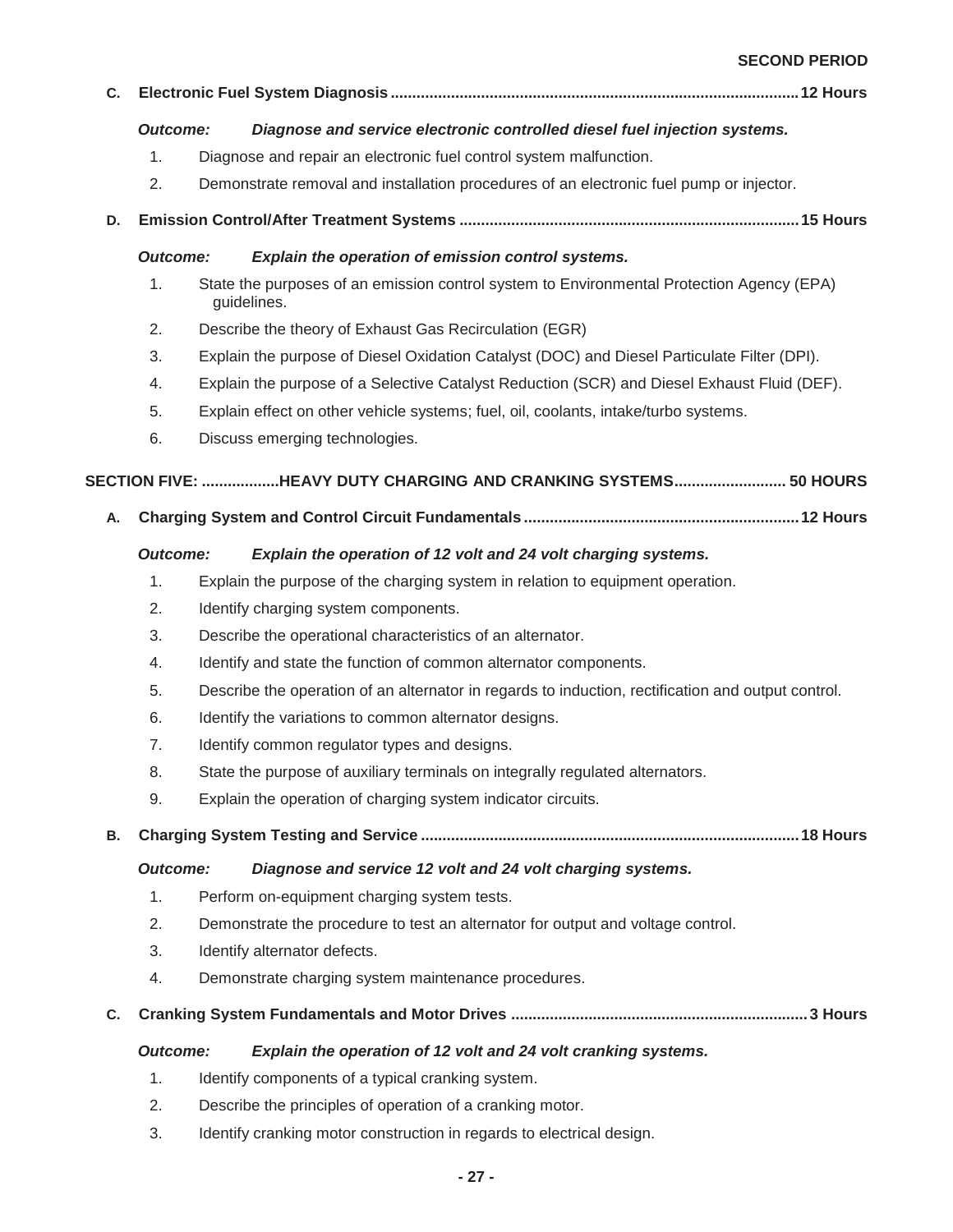- 4. Identify and state the function of common cranking motor components.
- 5. Identify and explain the operation of overrunning clutch type motor drives.
- 6. Explain operational limitations of a cranking motor.

# **D. Cranking System Control Circuits ................................................................................................. 3 Hours**

#### *Outcome: Explain the operation of cranking motor control circuits.*

- 1. Trace a cranking system circuit diagram.
- 2. Explain the operation of a cranking motor solenoid switch.
- 3. Explain the operation of a magnetic switch.
- **E. Cranking System Testing and Service ........................................................................................ 12 Hours**

# *Outcome: Diagnose and service cranking systems.*

- 1. Perform on-equipment cranking system diagnostics.
- 2. Identify cranking motor defects by no-load test results.
- 3. Demonstrate the procedure to bench test a cranking motor.
- 4. Diagnose possible cranking system failures from specific symptoms.

# **F. Non-Electric Cranking Systems ..................................................................................................... 2 Hours**

# *Outcome: Service and maintain air and hydraulic cranking systems.*

- 1. State the function, system requirements and troubleshooting procedures required on air cranking systems.
- 2. State the function, system requirements and troubleshooting procedures required on hydraulic motor cranking systems.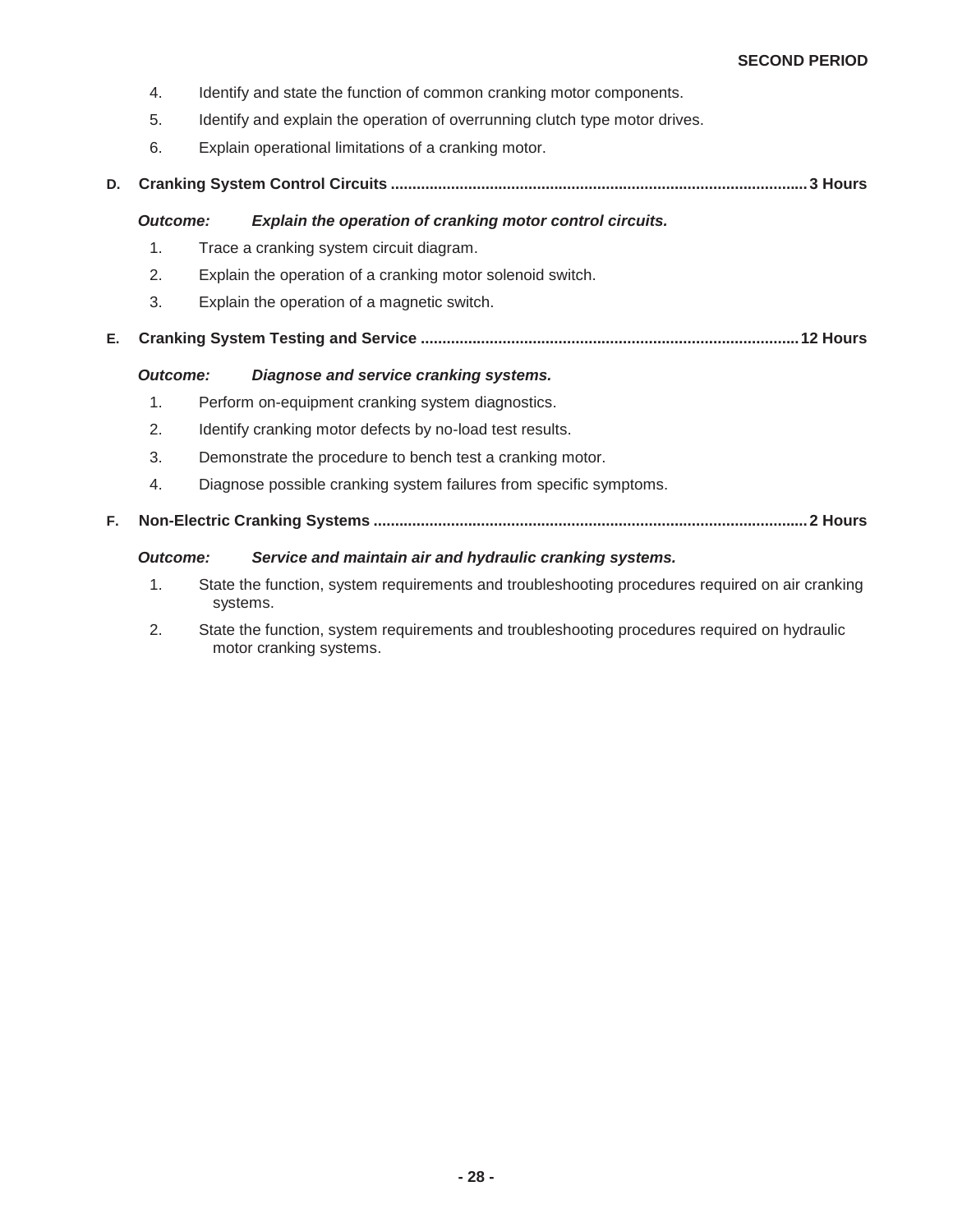#### **THIRD PERIOD TECHNICAL TRAINING HEAVY EQUIPMENT TECHNICIAN TRADE COURSE OUTLINE**

*UPON SUCCESSFUL COMPLETION OF THIS PROGRAM THE APPRENTICE SHOULD BE ABLE TO PERFORM THE FOLLOWING OUTCOMES AND OBJECTIVES.* 

| Α. |                 |                      |                                                          |  |
|----|-----------------|----------------------|----------------------------------------------------------|--|
|    | <b>Outcome:</b> |                      | <b>Explain principles of hydraulics.</b>                 |  |
|    | 1.              |                      | Explain the principles of hydraulic energy transfer.     |  |
|    | 2.              |                      | State the characteristics of hydraulic oil.              |  |
|    | 3.              |                      | Explain common hydraulic contamination control methods.  |  |
| В. |                 |                      |                                                          |  |
|    | <b>Outcome:</b> |                      | Identify common hydraulic pumps.                         |  |
|    | 1.              |                      | Explain common hydraulic pump configurations.            |  |
|    | 2.              |                      | Explain gear pump operating principles.                  |  |
|    | 3.              |                      | Explain vane pump operating principles.                  |  |
|    | 4.              |                      | Explain piston pump operating principles.                |  |
| C. |                 |                      |                                                          |  |
|    | <b>Outcome:</b> |                      | Diagnose and repair common hydraulic pumps.              |  |
|    | 1.              |                      | Explain start up procedures and precautions.             |  |
|    | 2.              | Service a gear pump. |                                                          |  |
|    | 3.              |                      | Service a vane pump.                                     |  |
|    | 4.              |                      | Service a piston pump.                                   |  |
| D. |                 |                      |                                                          |  |
|    | <b>Outcome:</b> |                      | Identify hydraulic cylinders and motors.                 |  |
|    | 1.              |                      | Explain the operating principles of hydraulic cylinders. |  |
|    | 2.              |                      | Explain the operating principles of hydraulic motors.    |  |
| Е. |                 |                      |                                                          |  |
|    | <b>Outcome:</b> |                      | Service hydraulic cylinders and motors.                  |  |
|    | 1.              |                      | Service hydraulic cylinders.                             |  |
|    | 2.              |                      | Service hydraulic motors.                                |  |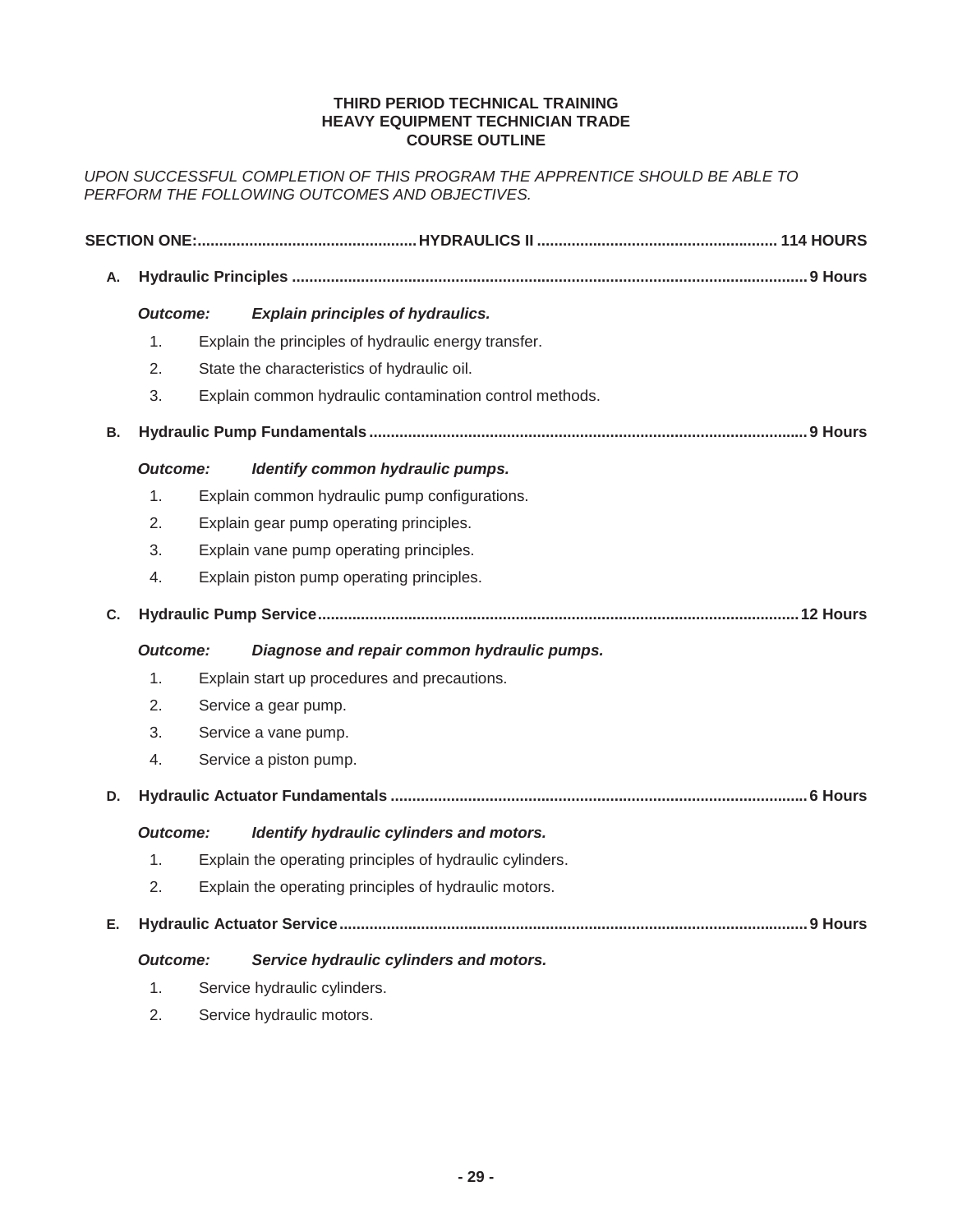# **THIRD PERIOD**

| F. |                 |                                                                                                                     |  |
|----|-----------------|---------------------------------------------------------------------------------------------------------------------|--|
|    | <b>Outcome:</b> | Service hydraulic pressure, flow and directional control valves.                                                    |  |
|    | 1.              | Explain the operation and service procedures of hydraulic pressure control valves.                                  |  |
|    | 2.              | Explain the operation and service procedures of hydraulic flow control valves.                                      |  |
|    | 3.              | Explain the operation and service procedures of hydraulic directional control valves.                               |  |
|    | 4.              | Explain the operation and service procedures of directional control valve accessories.                              |  |
|    | 5.              | Explain methods used to connect multiple directional control valves.                                                |  |
| G. |                 |                                                                                                                     |  |
|    | <b>Outcome:</b> | Analyze common mobile equipment hydraulic systems.                                                                  |  |
|    | 1.              | Interpret common mobile equipment hydraulic system schematics.                                                      |  |
|    | 2.              | Explain the operation of mobile open centre hydraulic systems.                                                      |  |
|    | 3.              | Explain the operation of mobile closed centre hydraulic systems.                                                    |  |
|    | 4.              | Explain the operation of a mobile hydrostatic transmission hydraulic system.                                        |  |
| н. |                 |                                                                                                                     |  |
|    | <b>Outcome:</b> | Diagnose common mobile equipment hydraulic systems.                                                                 |  |
|    | 1.              | Perform visual inspection and operational tests on common hydraulic systems.                                        |  |
|    | 2.              | Perform pressure and flow testing on common hydraulic systems.                                                      |  |
|    | 3.              | Determine hydraulic system faults.                                                                                  |  |
| ı. |                 |                                                                                                                     |  |
|    | <b>Outcome:</b> | Analyze basic electrical and electronically controlled hydraulic systems.                                           |  |
|    | 1.              | Explain the operating principles of electrically controlled hydraulic system components.                            |  |
|    | 2.              | Explain the operating principles of electronically controlled hydraulic system components.                          |  |
|    | 3.              | Explain joystick and pulse width modulated control systems.                                                         |  |
|    | 4.              | Diagnose electrohydraulic system faults.                                                                            |  |
|    |                 | SECTION TWO: STEERING AND SUSPENSION SYSTEMS AND ACCESSORIES  33 HOURS<br>(SPECIFIC TO OFF-ROAD) AND APPRENTICESHIP |  |
| Α. |                 |                                                                                                                     |  |
|    | <b>Outcome:</b> | Diagnose and service off-road equipment steering systems.                                                           |  |
|    | 1.              | Identify common off-road steering configurations and applications.                                                  |  |
|    | 2.              | Identify full time power steering system components.                                                                |  |
|    | 3.              | Explain the operation of common off-road power steering systems and components.                                     |  |
|    | 4.              | Explain off-road power steering system diagnostic and service procedures.                                           |  |
|    | 5.              | Identify skid steering system components.                                                                           |  |
|    | 6.              | Explain the operation of a skid steering system.                                                                    |  |
|    | 7.              | Explain skid steering system diagnostic and service procedures.                                                     |  |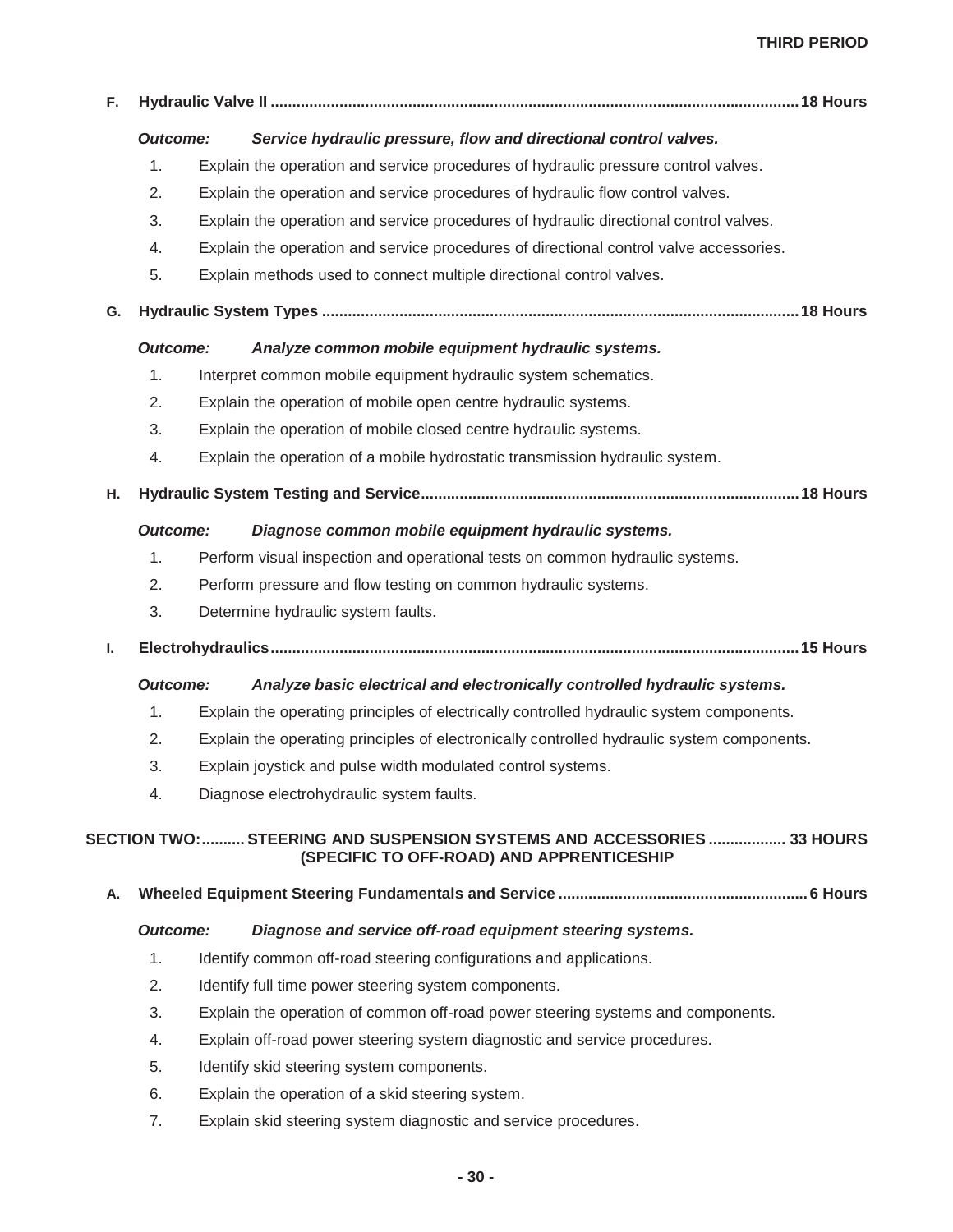# **THIRD PERIOD**

| В. |                 |                      |                                                                                                       |  |  |
|----|-----------------|----------------------|-------------------------------------------------------------------------------------------------------|--|--|
|    | <b>Outcome:</b> |                      | Explain off-road suspension system diagnostic and service procedures.                                 |  |  |
|    | 1.              |                      | State the functions and applications of common off-road suspension systems.                           |  |  |
|    | 2.              |                      | Explain the operation of a motor scraper cushion hitch system.                                        |  |  |
|    | 3.              |                      | Explain cushion hitch diagnostic and service procedures.                                              |  |  |
|    | 4.              |                      | Explain the operation of common haul truck suspension systems.                                        |  |  |
|    | 5.              |                      | Explain common haul truck suspension system diagnostic and repair procedures.                         |  |  |
| C. |                 |                      |                                                                                                       |  |  |
|    | <b>Outcome:</b> |                      | Service and maintain accessories and attachments used with off-road equipment.                        |  |  |
|    | 1.              |                      | Explain the functions and operating principles of operator protective structures.                     |  |  |
|    | 2.              |                      | Explain operator protective structures in regards to service and maintenance precautions.             |  |  |
|    | 3.              |                      | Identify and explain the purpose of automatic fire suppression systems used on off-road<br>equipment. |  |  |
|    | 4.              |                      | Identify and explain the functions of common ground engaging tools and tool mounting<br>components.   |  |  |
|    | 5.              |                      | Explain the procedures required to service common ground engaging tools.                              |  |  |
|    | 6.              |                      | Explain the operating principles and service procedures required for common types of winches.         |  |  |
| D. |                 |                      |                                                                                                       |  |  |
|    | <b>Outcome:</b> |                      | Explain the operation of typical off-road equipment electrical and warning circuits.                  |  |  |
|    | 1.              |                      | Explain the operation of off-road equipment lighting circuits.                                        |  |  |
|    | 2.              |                      | Explain the operation of off-road equipment accessory circuits.                                       |  |  |
|    | 3.              |                      | Explain the operation of audible and visual warning devices.                                          |  |  |
|    | 4.              |                      | Explain multiplexing systems in off-road equipment.                                                   |  |  |
| Е. |                 |                      |                                                                                                       |  |  |
|    | <b>Outcome:</b> |                      | Diagnose and repair off-road equipment electrical circuits.                                           |  |  |
|    | 1.              |                      | Perform basic test procedures on off-road equipment lighting circuits.                                |  |  |
|    | 2.              |                      | Perform basic test procedures on off-road equipment accessory circuits.                               |  |  |
|    | 3.              |                      | Explain precautions when servicing electronic dash systems.                                           |  |  |
| F. |                 |                      |                                                                                                       |  |  |
|    |                 |                      | <b>Outcome: Display coaching skills.</b>                                                              |  |  |
|    | 1.              |                      | Describe coaching skills used for training apprentices.                                               |  |  |
|    |                 | a)                   | Identifying the point of the lesson.                                                                  |  |  |
|    |                 | b)                   | Linking the lesson.                                                                                   |  |  |
|    |                 | $\mathsf{C}$ )<br>d) | Demonstrating a new skill.<br>Providing the opportunity to practice a skill.                          |  |  |
|    |                 | e)                   | Giving feedback to the learner.                                                                       |  |  |

f) Assessing the apprentices learning progress.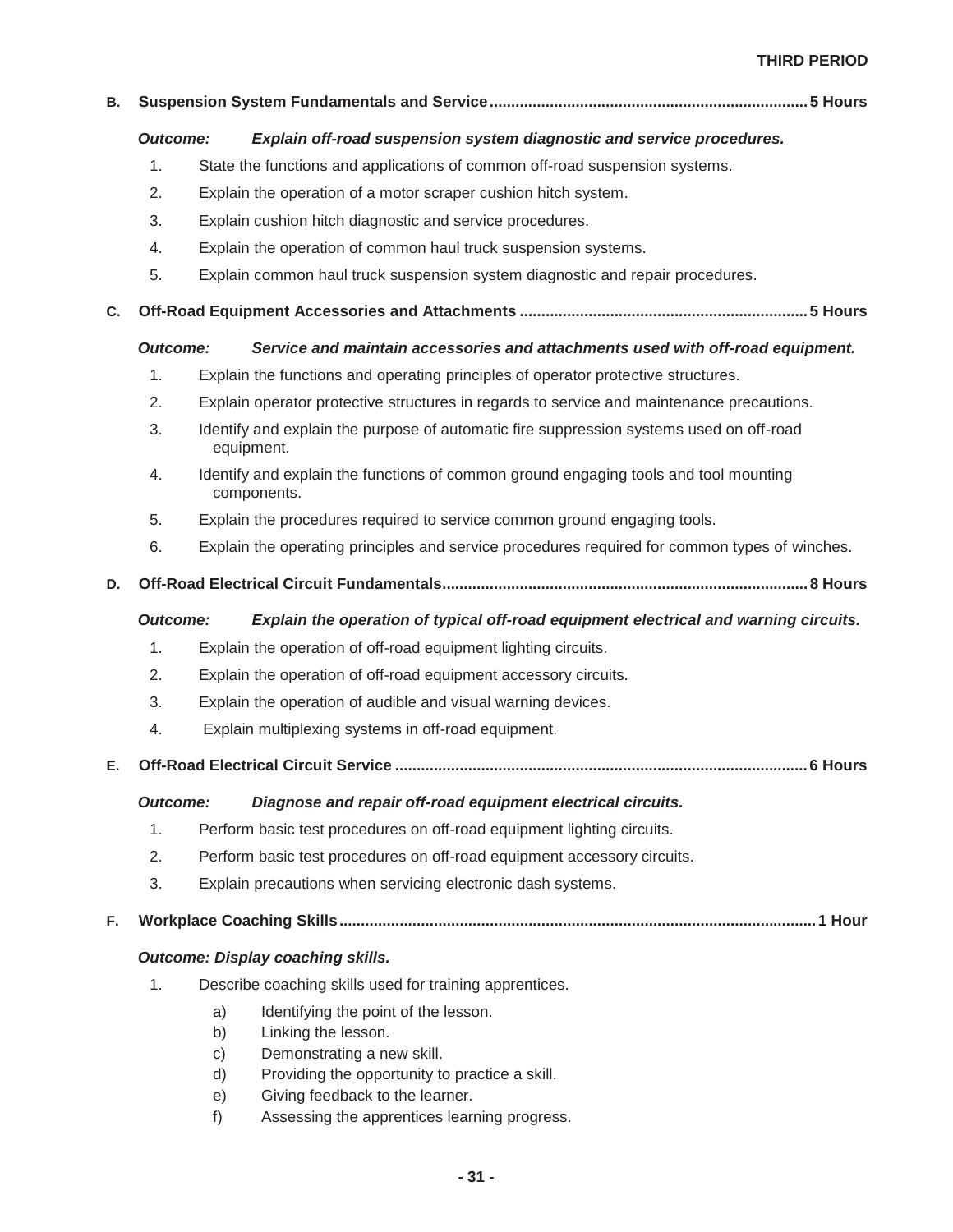| G. |                                                                                                                                         |  |                                                                                                     |  |  |  |  |
|----|-----------------------------------------------------------------------------------------------------------------------------------------|--|-----------------------------------------------------------------------------------------------------|--|--|--|--|
|    | <b>Outcome: Describe the advisory network.</b>                                                                                          |  |                                                                                                     |  |  |  |  |
|    | 1.<br>Explain the role and purpose of the advisory network, local apprenticeship committee, and<br>provincial apprenticeship committee. |  |                                                                                                     |  |  |  |  |
| Η. |                                                                                                                                         |  |                                                                                                     |  |  |  |  |
|    |                                                                                                                                         |  | <b>Outcome: Discuss Red Seal/Interprovincial Standards.</b>                                         |  |  |  |  |
|    | 1.                                                                                                                                      |  | Describe the National Occupational Analysis (NOA).                                                  |  |  |  |  |
|    | 2.                                                                                                                                      |  | Describe the relationship between the NOA and Red Seal / Interprovincial examinations.              |  |  |  |  |
|    | 3.                                                                                                                                      |  | Discuss the roles of federal and provincial government in the development of Red Seal<br>standards. |  |  |  |  |
|    | 4.                                                                                                                                      |  | Discuss the role of industry in the development of Red Seal standards.                              |  |  |  |  |
|    | 5.                                                                                                                                      |  | Explain the intent of the Red Seal exam as it relates to interprovincial mobility.                  |  |  |  |  |
|    | 6.                                                                                                                                      |  | Describe sources of information on Red Seal standards and practice examination.                     |  |  |  |  |
|    |                                                                                                                                         |  | SECTION THREE: POWERTRAIN (SPECIFIC TO OFF-ROAD)  93 HOURS                                          |  |  |  |  |
| А. |                                                                                                                                         |  |                                                                                                     |  |  |  |  |
|    | <b>Outcome:</b>                                                                                                                         |  | <b>Explain basic gearing principles.</b>                                                            |  |  |  |  |
|    | 1.                                                                                                                                      |  | Define gear terminology.                                                                            |  |  |  |  |
|    | 2.                                                                                                                                      |  | Explain gear relationships with regards to ratios and input/output direction.                       |  |  |  |  |
|    | 3.                                                                                                                                      |  | Identify common gear types and applications.                                                        |  |  |  |  |
| В. |                                                                                                                                         |  |                                                                                                     |  |  |  |  |
|    | <b>Outcome:</b>                                                                                                                         |  | Diagnose and repair common off-road equipment torque converters.                                    |  |  |  |  |
|    | 1.                                                                                                                                      |  | Describe the function and concepts of fluid converters.                                             |  |  |  |  |
|    | 2.                                                                                                                                      |  | Describe the components and operation of torque converters.                                         |  |  |  |  |
|    | 3.                                                                                                                                      |  | Explain the operation of a torque divider.                                                          |  |  |  |  |
|    | 4.                                                                                                                                      |  | Explain basic torque converter mounting, diagnostic and repair procedures.                          |  |  |  |  |
| C. |                                                                                                                                         |  | Powershift and Automatic Transmission Mechanical/Electronic Components 14 Hours                     |  |  |  |  |
|    | <b>Outcome:</b>                                                                                                                         |  | Explain the operation of powershift and automatic transmission mechanical<br>components.            |  |  |  |  |
|    | 1.                                                                                                                                      |  | Compare functions and applications of powershift and automatic transmissions.                       |  |  |  |  |
|    | 2.                                                                                                                                      |  | Explain gearing principles of single and multiple planetary gear seats.                             |  |  |  |  |
|    | 3.                                                                                                                                      |  | Explain the operation of a typical planetary type transmission.                                     |  |  |  |  |
|    | 4.                                                                                                                                      |  | Explain the operation of typical countershaft type powershift/automatic transmissions.              |  |  |  |  |
| D. |                                                                                                                                         |  |                                                                                                     |  |  |  |  |
|    | <b>Outcome:</b>                                                                                                                         |  | Explain the operation of powershift and automatic transmission shift control<br>mechanisms.         |  |  |  |  |
|    | 1.                                                                                                                                      |  | Explain the operation of hydraulic shift control systems for powershift transmissions.              |  |  |  |  |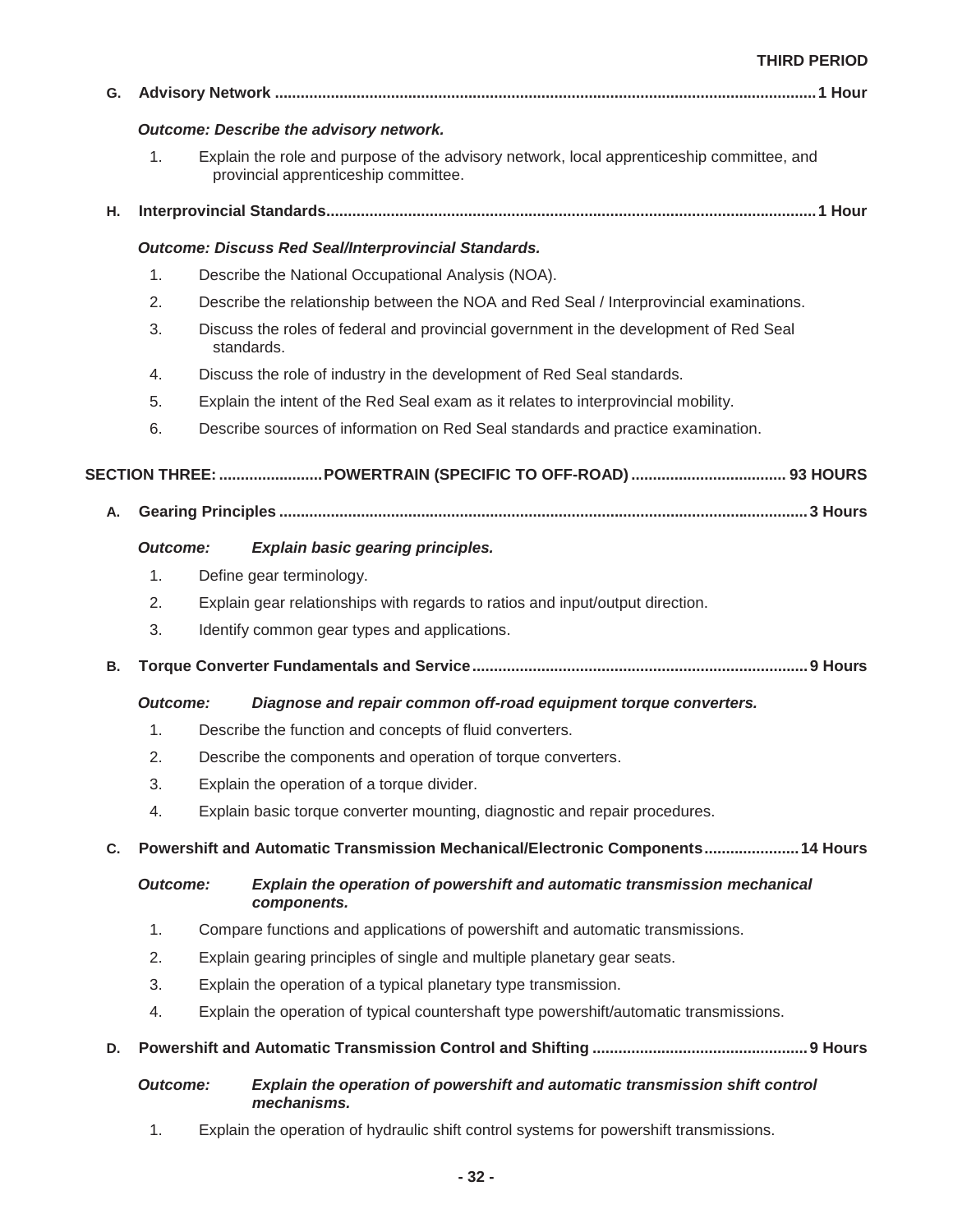- 2. Explain the operation of hydraulic shift control systems for automatic transmissions.
- 3. Explain the operation of electronic shift control systems for automatic transmissions.

# **E. Hydraulic Retarder Fundamentals ................................................................................................. 3 Hours**

# *Outcome: Explain the operating principles for off-road equipment hydraulic retarders.*

- 1. Identify the components of a typical off-road equipment hydraulic retarder.
- 2. Explain the operation of a typical off-road equipment hydraulic retarder.
- **F. Powershift and Automatic Transmission Testing and Service ................................................... 9 Hours**

#### *Outcome: Diagnose and service powershift and automatic transmissions.*

- 1. Perform powershift and automatic transmission visual inspections and operational tests.
- 2. Perform powershift and automatic transmission hydraulic shift control system testing.
- 3. Perform powershift and automatic transmission electronic shift control system testing.
- 4. Explain the procedures to remove and reinstall a powershift and automatic transmission.
- **G. Tracked Equipment Steering Fundamentals and Service .........................................................10 Hours**

# *Outcome: Explain tracked equipment steering system diagnostic and service procedures.*

- 1. Explain the operation of a steering clutch and brake crawler tractor steering system.
- 2. Explain the diagnostic and service procedures for a steering clutch and brake crawler tractor steering system.
- 3. Explain the operation of a hydrostatic crawler tractor steering system.
- 4. Explain diagnostic and service procedures for a hydrostatic crawler tractor steering system.
- 5. Explain the operation of a differential type crawler tractor steering system.
- 6. Explain the diagnostic and service procedures for a differential type crawler tractor steering system.

# **H. Undercarriage Systems Fundamentals and Service .................................................................. 11 Hours**

# *Outcome: Explain diagnostic and service procedures for tracked equipment undercarriage and related components.*

- 1. Describe the functions, applications and configurations of undercarriage systems.
- 2. Explain the functions and operation of the components of typical undercarriage systems.
- 3. Perform undercarriage inspection and adjustment procedures.
- 4. Explain the procedures required for safely removing and replacing undercarriage components.
- 5. Explain procedures for remanufacturing undercarriage components.

# **I. Final Drive Fundamentals and Service (Off-Road) .....................................................................10 Hours**

# *Outcome: Explain diagnostic and service procedures for off-road equipment final drive systems.*

- 1. Describe the functions, applications, and configurations of final drive systems.
- 2. Explain the operation of wheeled equipment final drive systems.
- 3. Explain the fundamentals of alternating current (ac) drive systems.
- 4. Explain the safety precautions when servicing units equipped with ac drive systems.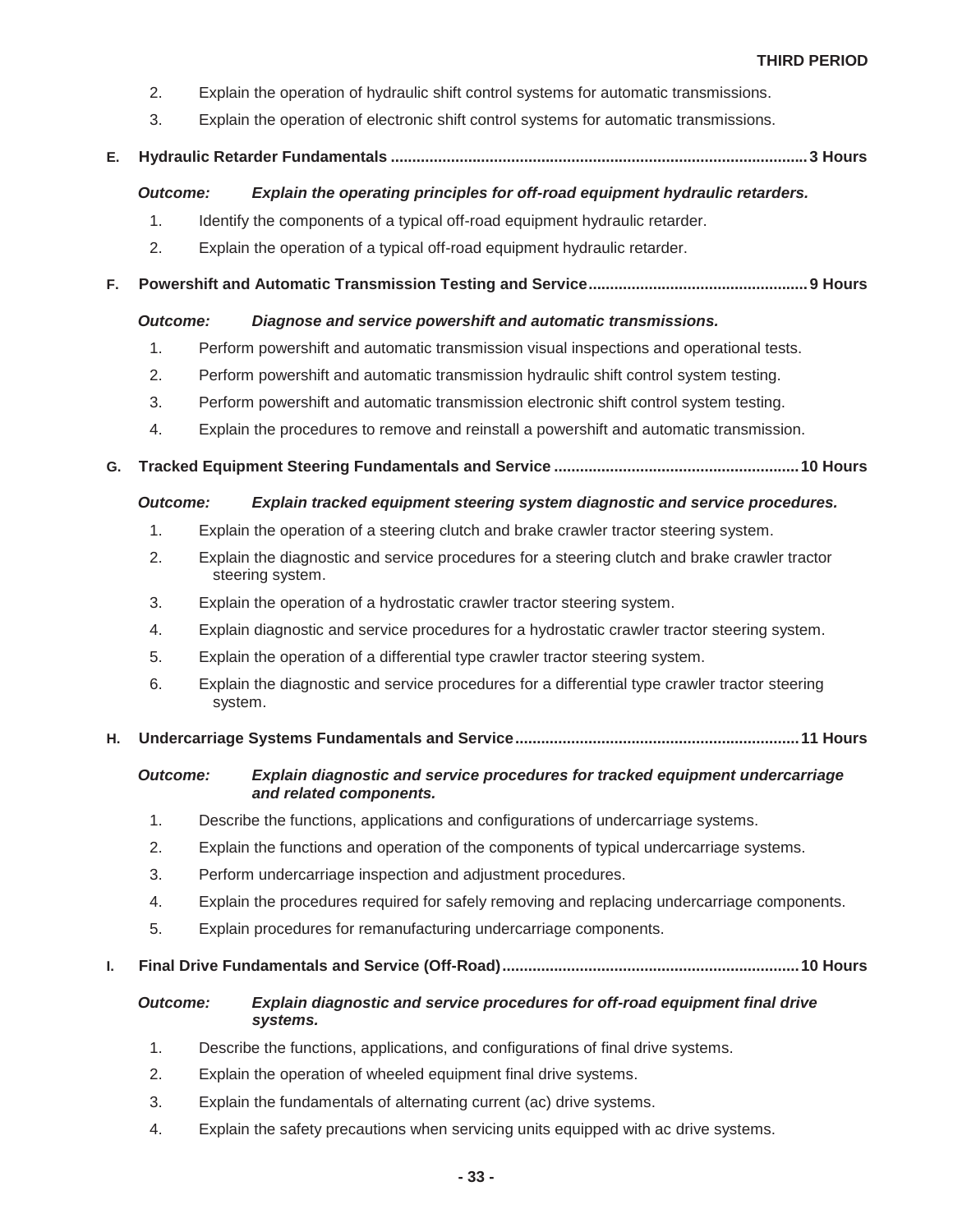- 5. Explain the operation of tracked equipment final drive systems.
- 6. Explain maintenance and service procedures for final drive systems.

#### **J. Drive Axle and Carrier Fundamentals and Service (Off-Road) ................................................. 12 Hours**

#### *Outcome: Repair drive axle and carrier assemblies.*

- 1. State the functions of single reduction drive axle assemblies.
- 2. Identify single reduction drive axle components.
- 3. Explain the operating principles of a single reduction drive axle and differential assembly.
- 4. Identify common types of carrier assemblies used in the trade.
- 5. Explain the lubrication of a single reduction drive axle.
- 6. Diagnose a drive axle and carrier assembly for operational faults.
- 7. Explain drive axle and carrier assembly removal and replacement procedures.
- 8. Overhaul a typical drive axle and carrier assembly to manufacturer's specifications.
- **K. Clutch Fundamentals and Service ................................................................................................. 3 Hours**

#### *Outcome: Service and diagnose common clutch types.*

- 1. Explain the operation and maintenance of overcentre clutches.
- 2. Explain the operation principles of special application clutches such as overrunning, dog, cone and bevel and electromagnetic.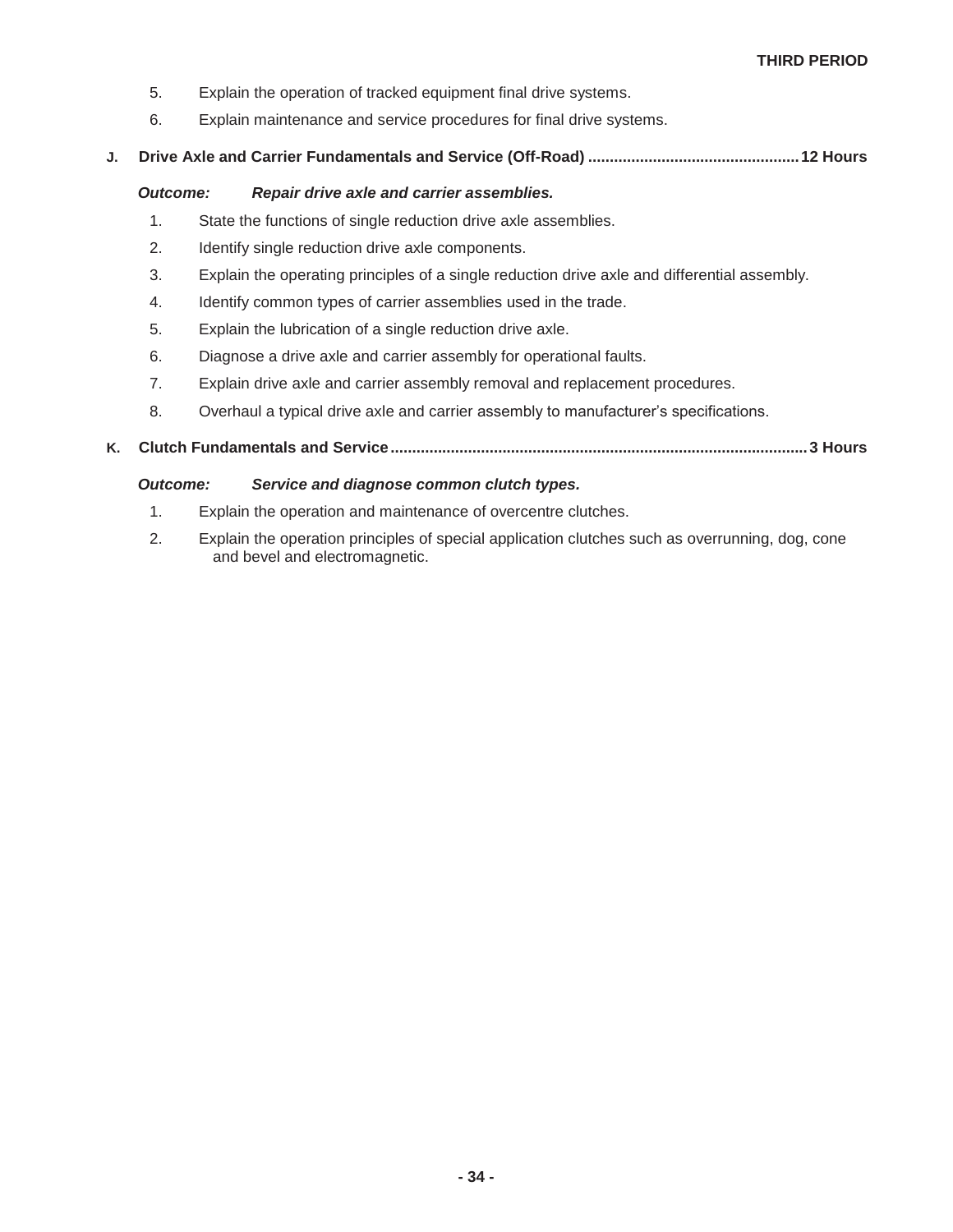#### **FOURTH PERIOD TECHNICAL TRAINING HEAVY EQUIPMENT TECHNICIAN TRADE COURSE OUTLINE**

*UPON SUCCESSFUL COMPLETION OF THIS PROGRAM THE APPRENTICE SHOULD BE ABLE TO PERFORM THE FOLLOWING OUTCOMES AND OBJECTIVES.* 

|    |                 |                                                        | SECTION ONE:POWERTRAIN (SPECIFIC TO TRUCK AND TRANSPORT)  122 HOURS                                                    |  |  |  |
|----|-----------------|--------------------------------------------------------|------------------------------------------------------------------------------------------------------------------------|--|--|--|
| Α. |                 |                                                        |                                                                                                                        |  |  |  |
|    | <b>Outcome:</b> |                                                        | Service and diagnose common clutch types.                                                                              |  |  |  |
|    | 1.              |                                                        | Explain the function and operating principles of spring-loaded clutch systems.                                         |  |  |  |
|    | 2.              | State the function of spring-loaded clutch components. |                                                                                                                        |  |  |  |
|    | 3.              |                                                        | Diagnose spring-loaded clutch operating faults.                                                                        |  |  |  |
|    | 4.              |                                                        | Perform service procedures for spring-loaded clutches.                                                                 |  |  |  |
|    | 5.              |                                                        | Explain the function and operating principles of auto adjust clutches.                                                 |  |  |  |
|    | 6.              |                                                        | Explain the function and operating principles of the no pedal clutch systems.                                          |  |  |  |
| В. |                 |                                                        |                                                                                                                        |  |  |  |
|    | <b>Outcome:</b> |                                                        | Diagnose and service drivelines and universal joints.                                                                  |  |  |  |
|    | 1.              |                                                        | Explain the function and operating principles of common driveline assemblies.                                          |  |  |  |
|    | 2.              |                                                        | Explain the construction and design features of common driveline components.                                           |  |  |  |
|    | 3.              |                                                        | Diagnose and service universal joints.                                                                                 |  |  |  |
|    | 4.              |                                                        | Explain and check driveline phasing, angles and angle limitations.                                                     |  |  |  |
|    | 5.              |                                                        | Explain the procedure to rectify driveline vibrations.                                                                 |  |  |  |
| C. |                 |                                                        |                                                                                                                        |  |  |  |
|    | <b>Outcome:</b> |                                                        | <b>Explain basic gearing principles.</b>                                                                               |  |  |  |
|    | 1.              |                                                        | Define gear terminology.                                                                                               |  |  |  |
|    | 2.              |                                                        | Explain gear relationships with regards to ratios and input/output direction.                                          |  |  |  |
|    | 3.              |                                                        | Identify common gear types and applications.                                                                           |  |  |  |
| D. |                 |                                                        |                                                                                                                        |  |  |  |
|    | <b>Outcome:</b> |                                                        | Explain the principles of operation and design features of mechanical<br><i>transmissions.</i>                         |  |  |  |
|    | 1.              |                                                        | Explain vehicle powertrain requirements in relation to engine performance characteristics and<br>vehicle applications. |  |  |  |
|    | 2.              |                                                        | Explain the operation of a synchronizer.                                                                               |  |  |  |
|    | 3.              |                                                        | Explain the operating principles of transmission main section mechanical components.                                   |  |  |  |
|    | 4.              |                                                        | Explain the operation of transmission auxiliary section mechanical components.                                         |  |  |  |
|    | 5.              |                                                        | Explain the lubrication of transmissions.                                                                              |  |  |  |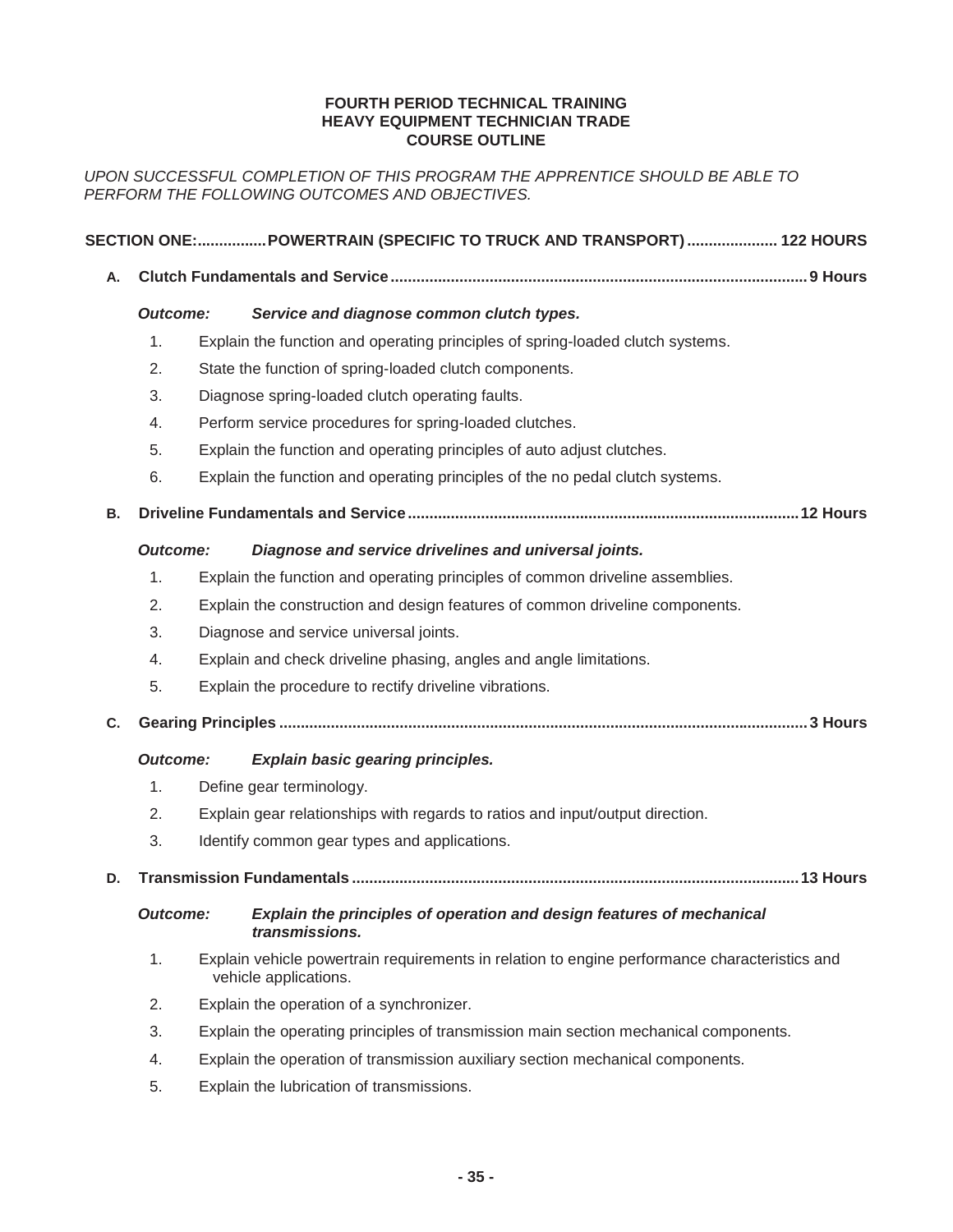- 6. Explain the fundamentals of Hybrid drive systems.
- 7. Explain the safety precautions of Hybrid drive systems.
- **E. Transmission Shifting ................................................................................................................... 12 Hours**

# *Outcome: Explain mechanical and electronic transmission shift controls.*

- 1. Explain the operation of the components of a mechanical air shift system.
- 2. Explain mechanical transmission air shift system operation.
- 3. Explain the operating principles of an electronic automated top gear shifting system.
- 4. Explain the basic operation of mechanical transmission electronic shift controls.
- **F. Transmission Service ....................................................................................................................27 Hours**

# *Outcome: Repair mechanical transmissions.*

- 1. Explain how to service and maintain constant mesh transmissions.
- 2. Diagnose operational faults associated with typical constant mesh transmissions.
- 3. Overhaul a non-synchromesh transmission to manufacturer's specifications.
- 4. Overhaul a synchromesh transmission to manufacturer's specifications.
- 5. Perform failure analysis on the components of a typical constant mesh transmission.
- 6. Explain transmission installation procedures.
- 7. Perform air shift system diagnosis and troubleshooting.
- 8. Explain the safety precautions when servicing vehicles with Hybrid drive systems.
- **G. Transfer Case and Auxiliary Drives ............................................................................................... 4 Hours**

# *Outcome: Explain the operating principles and repair procedures of transfer cases and auxiliary drive units.*

- 1. Explain how to service and maintain constant mesh transmissions.
- 2. Explain the diagnosis and service of a typical transfer case.
- 3. Explain the principles of operation and design features of typical power takeoff (PTO) units.
- 4. Explain PTO installation procedures and precautions.
- 5. Explain PTO diagnosis and service procedures.

# **H. Drive Axle Assembly Fundamentals (On-Road) ......................................................................... 12 Hours**

# *Outcome: Explain the functions and operating principles of drive axle assemblies.*

- 1. Explain drive axle requirements in relation to vehicle applications.
- 2. State the functions of a drive axle assembly.
- 3. Identify drive axle configurations and components.
- 4. Explain the operating principles of a differential assembly.
- 5. Explain the operating principles of an inter-axle differential assembly.
- 6. Explain common axle shaft configurations.
- 7. Explain the lubrication of a drive axle.
- 8. Explain the operating principles of wheel lock assemblies.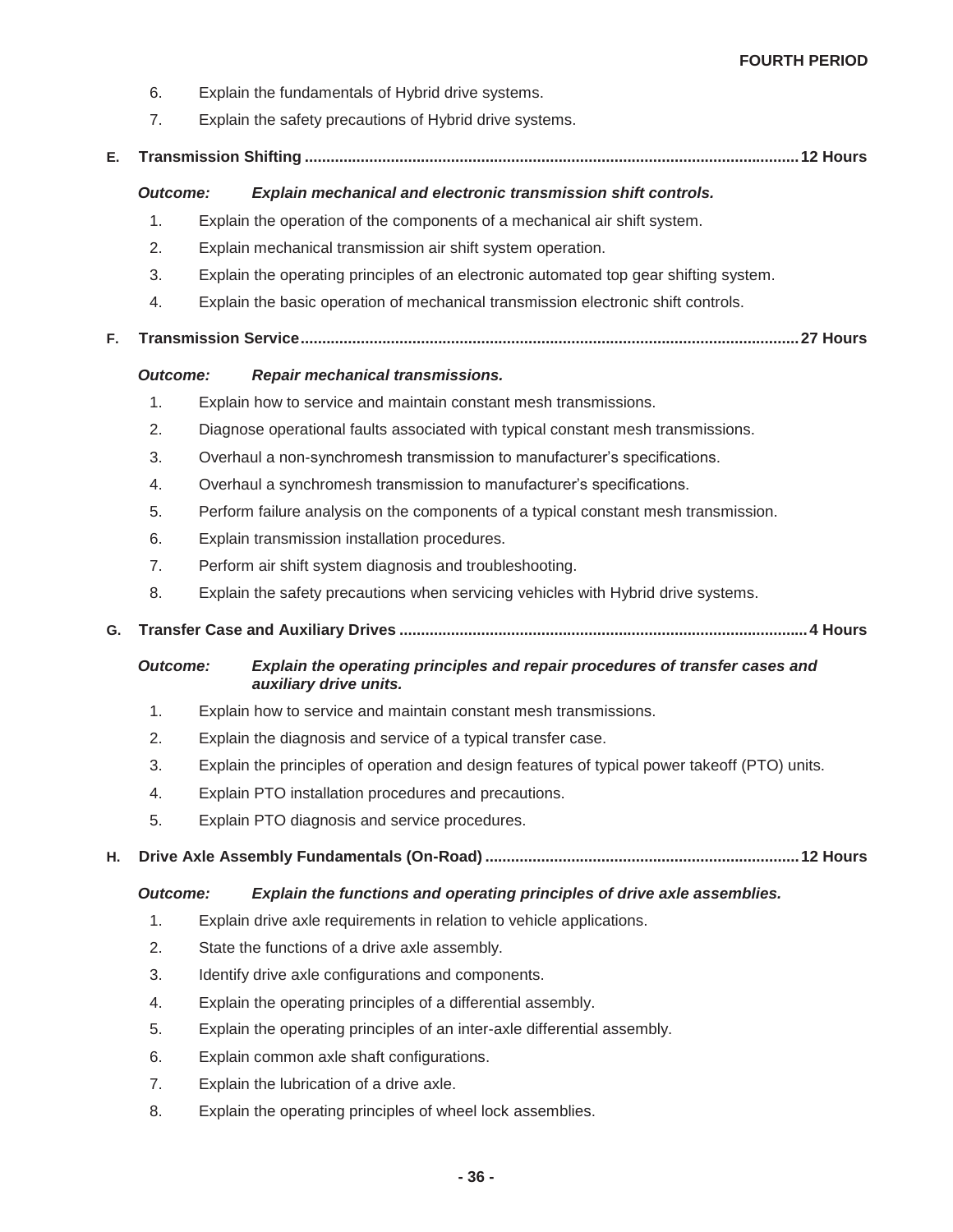# **FOURTH PERIOD**

| ı. |                 |                                                                            |                                                                                                          |  |  |  |
|----|-----------------|----------------------------------------------------------------------------|----------------------------------------------------------------------------------------------------------|--|--|--|
|    | <b>Outcome:</b> |                                                                            | Repair drive axle assemblies.                                                                            |  |  |  |
|    | 1.              |                                                                            | Diagnose a drive axle assembly for operational faults.                                                   |  |  |  |
|    | 2.              | Explain differential carrier assembly removal and installation procedures. |                                                                                                          |  |  |  |
|    | 3.              |                                                                            | Overhaul a typical differential carrier assembly to manufacturer's specifications.                       |  |  |  |
|    | 4.              |                                                                            | Overhaul a typical inter-axle differential assembly.                                                     |  |  |  |
|    |                 |                                                                            | SECTION TWO:  STEERING SYSTEMS AND ANTILOCK BRAKE SYSTEMS  48 HOURS                                      |  |  |  |
| А. |                 |                                                                            |                                                                                                          |  |  |  |
|    | <b>Outcome:</b> |                                                                            | Diagnose truck steering systems.                                                                         |  |  |  |
|    | 1.              |                                                                            | Explain the operating principles of steering systems.                                                    |  |  |  |
|    | 2.              |                                                                            | Explain the construction and design features of steering components.                                     |  |  |  |
|    | 3.              |                                                                            | Identify the components of a truck power steering system.                                                |  |  |  |
|    | 4.              |                                                                            | Explain the operation of power steering system components.                                               |  |  |  |
| В. |                 |                                                                            |                                                                                                          |  |  |  |
|    | <b>Outcome:</b> |                                                                            | Diagnose and service truck steering systems.                                                             |  |  |  |
|    | 1.              |                                                                            | Explain steering component service procedures.                                                           |  |  |  |
|    | 2.              |                                                                            | Diagnose power steering system faults.                                                                   |  |  |  |
|    | 3.              |                                                                            | Explain hydraulic system testing and adjustment procedures.                                              |  |  |  |
|    | 4.              |                                                                            | Describe the procedures required to remove and replace power steering components.                        |  |  |  |
|    | 5.              |                                                                            | Describe the procedures for adjusting an integral power steering gearbox.                                |  |  |  |
|    | 6.              |                                                                            | Service a power steering gear.                                                                           |  |  |  |
| C. |                 |                                                                            |                                                                                                          |  |  |  |
|    |                 |                                                                            | Outcome: Identify steering angles and their effects on vehicle handling.                                 |  |  |  |
|    | 1.              |                                                                            | Explain steering system geometric principles and their effects on vehicle handling and tire wear.        |  |  |  |
|    | 2.              |                                                                            | List pre-alignment inspection procedures.                                                                |  |  |  |
|    | 3.              |                                                                            | Describe common methods of adjusting wheel alignment angles to achieve manufacturer's<br>guidelines.     |  |  |  |
| D. |                 |                                                                            |                                                                                                          |  |  |  |
|    | <b>Outcome:</b> |                                                                            | Explain the operation of antilock braking systems (ABS) and automatic traction<br>control (ATC) systems. |  |  |  |
|    | 1.              |                                                                            | Explain the operation of an antilock brake systems (ABS).                                                |  |  |  |
|    | 2.              |                                                                            | Explain the operation of the individual ABS components.                                                  |  |  |  |
|    | 3.              |                                                                            | Explain the interface between the tractor and the trailer.                                               |  |  |  |
|    | 4.              |                                                                            | Explain the operation of the individual ATC components.                                                  |  |  |  |
|    | 5.              |                                                                            | List ABS and ATC service precautions.                                                                    |  |  |  |
|    | 6.              |                                                                            | Explain the operation of roll stability systems.                                                         |  |  |  |
|    |                 |                                                                            |                                                                                                          |  |  |  |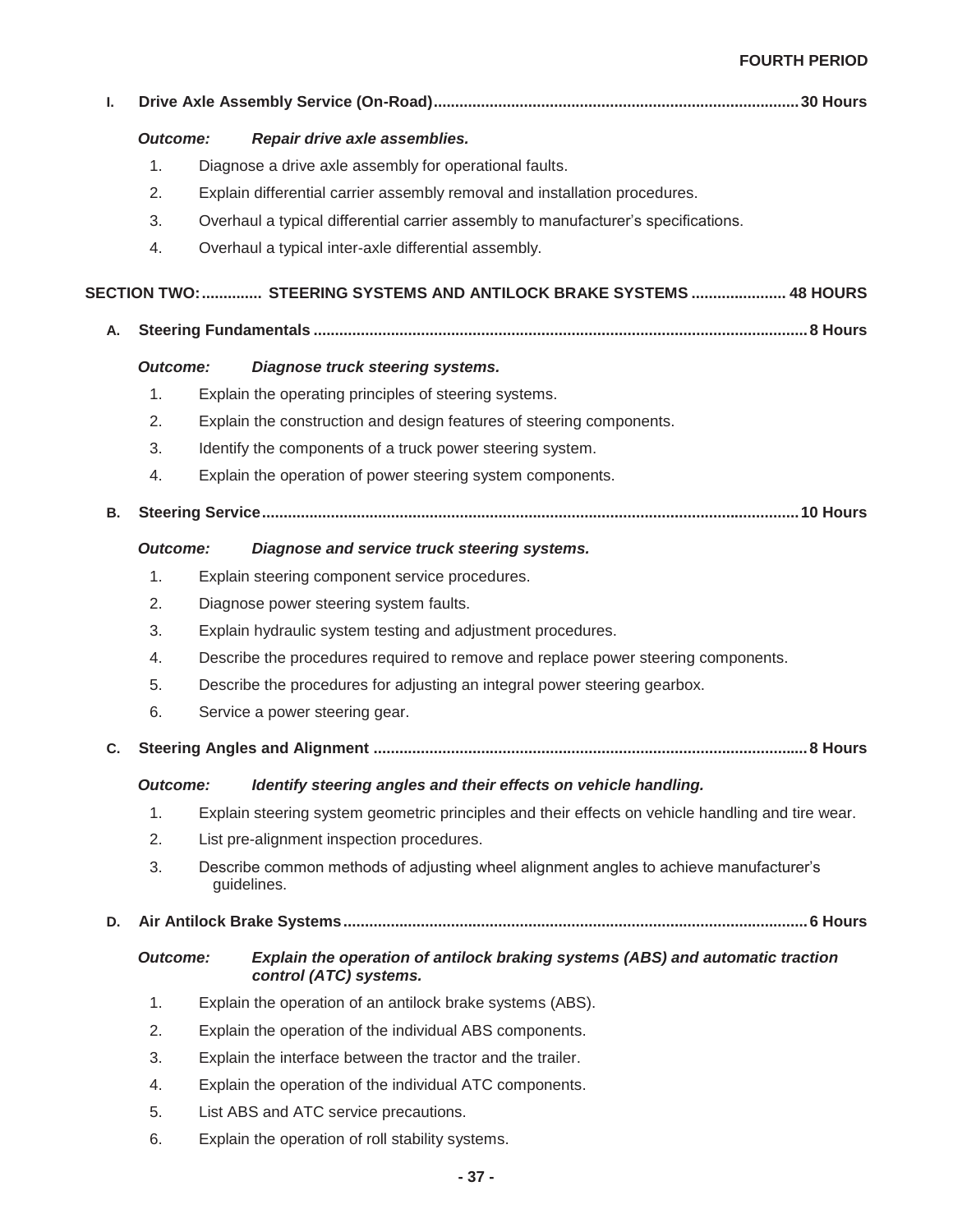#### **FOURTH PERIOD**

| Е. |                 |                                                                                                                   |  |
|----|-----------------|-------------------------------------------------------------------------------------------------------------------|--|
|    | <b>Outcome:</b> | Diagnose and service air antilock braking systems (ABS).                                                          |  |
|    | 1.              | Explain a logical procedure to troubleshoot an air ABS.                                                           |  |
|    | 2.              | Identify service tools for ABS diagnosis.                                                                         |  |
|    | 3.              | Describe methods used to test failed ABS components.                                                              |  |
|    | 4.              | Diagnose and repair ABS faults.                                                                                   |  |
| F. |                 |                                                                                                                   |  |
|    | <b>Outcome:</b> | Explain the operation of typical hydraulic antilock braking systems (ABS).                                        |  |
|    | 1.              | Identify the components of a hydraulic ABS.                                                                       |  |
|    | 2.              | Explain hydraulic system operation.                                                                               |  |
|    | 3.              | Explain electronic system operation.                                                                              |  |
|    | 4.              | Describe hydraulic ABS service and diagnostic procedures.                                                         |  |
|    | 5.              | Demonstrate the procedure to bleed a hydraulic ABS.                                                               |  |
|    |                 |                                                                                                                   |  |
| Α. |                 |                                                                                                                   |  |
|    | <b>Outcome:</b> | Explain the operating principles of basic air conditioning systems.                                               |  |
|    | 1.              | Explain the thermodynamic principles related to air conditioning.                                                 |  |
|    | 2.              | Explain the properties and handling precautions of refrigerants and refrigerant oils.                             |  |
|    | 3.              | Identify the basic components of an air conditioning system.                                                      |  |
|    | 4.              | Explain the operation of a clutch cycling air conditioning system using an expansion valve or an<br>orifice tube. |  |
| В. |                 |                                                                                                                   |  |
|    | Outcome:        | Explain the operating principles of heating, ventilation and air conditioning (HVAC)<br>control systems.          |  |
|    | 1.              | Identify the components of an air conditioning control system.                                                    |  |
|    | 2.              | Explain the operation of air conditioning control systems.                                                        |  |
|    | 3.              | Identify the components of an automatic temperature control system.                                               |  |
|    | 4.              | Identify the components of an air distribution system.                                                            |  |
|    | 5.              | Explain the operation of an air distribution system.                                                              |  |
|    | 6.              | Explain the operation of a typical sleeper temperature control system.                                            |  |
|    | 7.              | Explain the procedure to test HVAC control system operation.                                                      |  |
| C. |                 |                                                                                                                   |  |
|    | <b>Outcome:</b> | Diagnose and service air conditioning systems.                                                                    |  |
|    | 1.              | State the safety precautions required when servicing air conditioning systems.                                    |  |
|    |                 | the company's company's problems.                                                                                 |  |

- 2. Identify air conditioning service tools.
- 3. Perform air conditioning system diagnosis.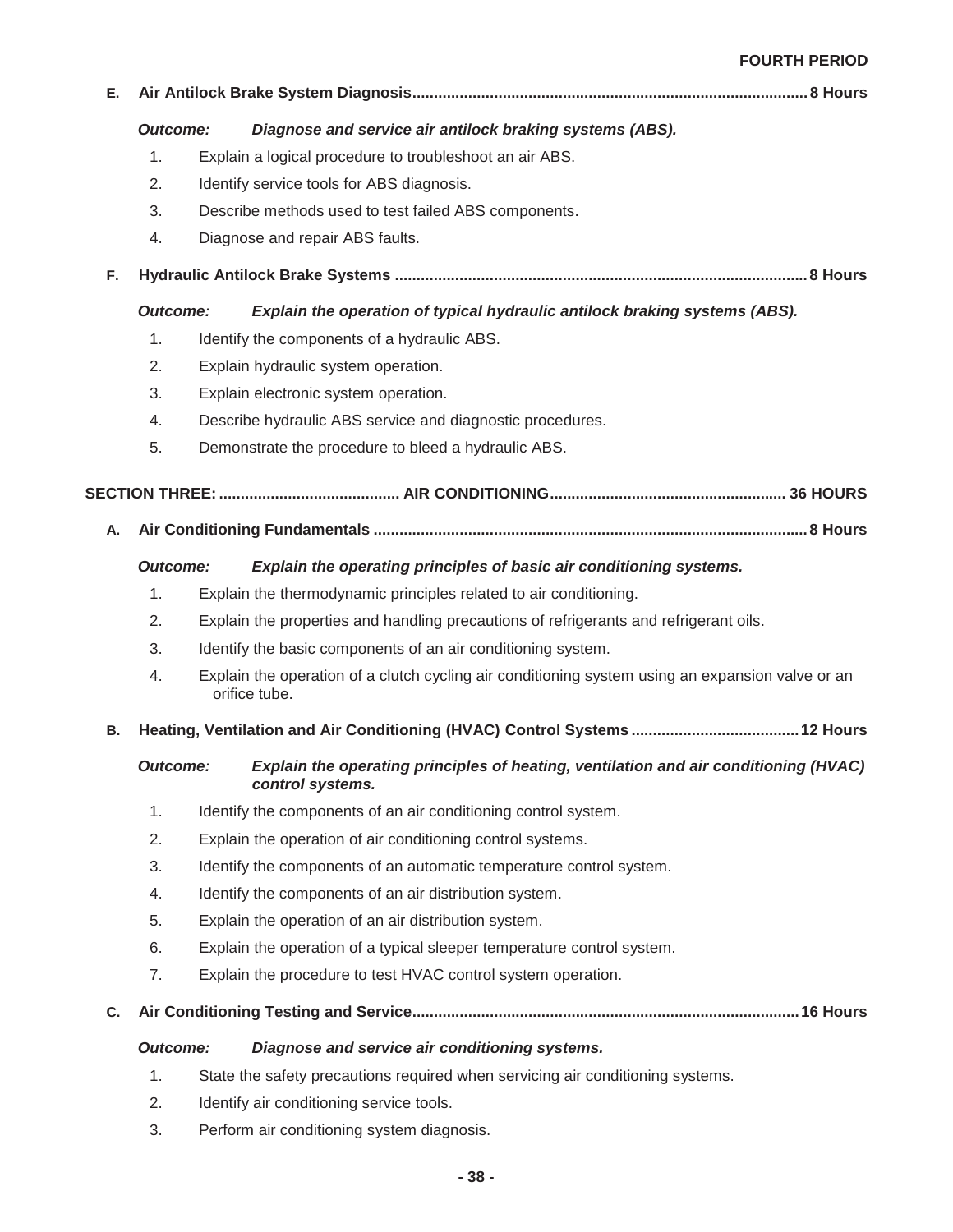- 4. Perform air conditioning service within legislated guidelines.
- 5. Explain replacement procedures for defective air conditioning components.

|    |                 |    | <b>FAILURE ANALYSIS AND APPRENTICEHSIP</b>                                                               |  |  |  |  |
|----|-----------------|----|----------------------------------------------------------------------------------------------------------|--|--|--|--|
| А. |                 |    |                                                                                                          |  |  |  |  |
|    | <b>Outcome:</b> |    | Explain the operation of typical truck electrical and warning circuits.                                  |  |  |  |  |
|    | 1.              |    | Explain the operation of truck lighting circuits.                                                        |  |  |  |  |
|    | 2.              |    | Explain the operation of truck accessory circuits.                                                       |  |  |  |  |
|    | 3.              |    | Explain the operation of audible and visual warning devices.                                             |  |  |  |  |
|    | 4.              |    | Explain multiplexing systems in on highway equipment.                                                    |  |  |  |  |
| В. |                 |    |                                                                                                          |  |  |  |  |
|    | <b>Outcome:</b> |    | Diagnose and repair truck electrical circuits.                                                           |  |  |  |  |
|    | 1.              |    | Perform basic test procedures on truck lighting circuits.                                                |  |  |  |  |
|    | 2.              |    | Perform basic test procedures on truck accessory circuits.                                               |  |  |  |  |
|    | 3.              |    | Explain precautions when servicing electronic dash systems.                                              |  |  |  |  |
|    | 4.              |    | Describe safety precautions related to supplemental restraint systems (SRS).                             |  |  |  |  |
| C. |                 |    |                                                                                                          |  |  |  |  |
|    | <b>Outcome:</b> |    | Explain predictive maintenance procedures utilizing failure and fluid analysis.                          |  |  |  |  |
|    | 1.              |    | Explain fluid (oil and coolant) analysis.                                                                |  |  |  |  |
|    | 2.              |    | Explain basic failure analysis.                                                                          |  |  |  |  |
| D. |                 |    |                                                                                                          |  |  |  |  |
|    | <b>Outcome:</b> |    | <b>Explain truck inspection according to Commercial Vehicle Inspection (CVI)</b><br>regulations.         |  |  |  |  |
|    | 1.              |    | Outline provincial truck inspection regulations.                                                         |  |  |  |  |
|    | 2.              |    | Identify conditions caused by damage, wear or corrosion that would make a truck unsafe or<br>inoperable. |  |  |  |  |
|    | 3.              |    | Identify conditions that would require further inspection.                                               |  |  |  |  |
| Е. |                 |    |                                                                                                          |  |  |  |  |
|    |                 |    | <b>Outcome: Display coaching skills.</b>                                                                 |  |  |  |  |
|    | 1.              |    | Describe coaching skills used for training apprentices.                                                  |  |  |  |  |
|    |                 | a) | Identifying the point of the lesson.                                                                     |  |  |  |  |
|    |                 | b) | Linking the lesson.                                                                                      |  |  |  |  |
|    |                 | c) | Demonstrating a new skill.                                                                               |  |  |  |  |
|    |                 | d) | Providing the opportunity to practice a skill.<br>ing foodhook to the learner                            |  |  |  |  |

e) Giving feedback to the learner. f) Assessing the apprentices learning progress.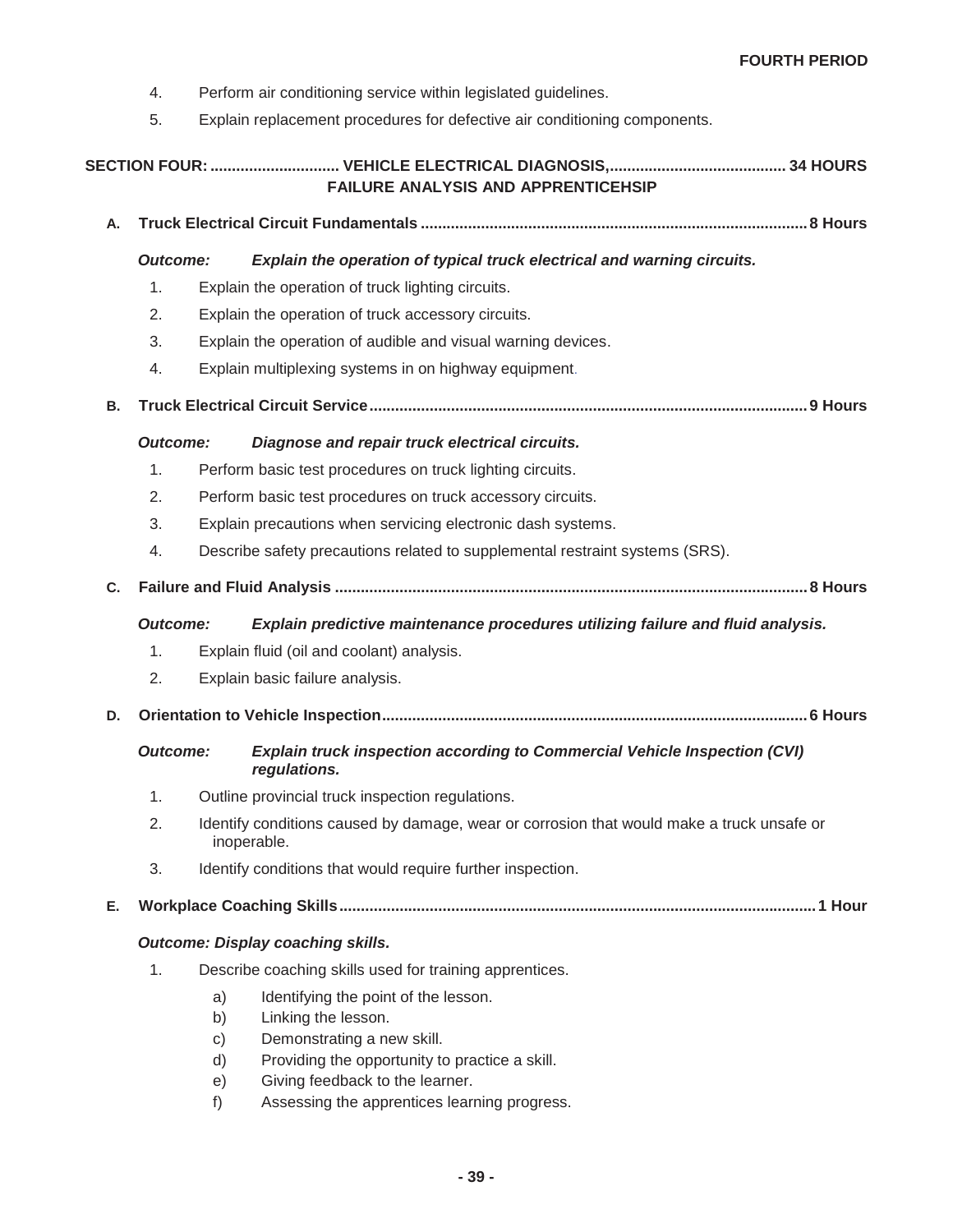| F., |                                                             |                                                                                                                                   |  |  |  |  |  |  |
|-----|-------------------------------------------------------------|-----------------------------------------------------------------------------------------------------------------------------------|--|--|--|--|--|--|
|     | <b>Outcome: Describe the advisory network.</b>              |                                                                                                                                   |  |  |  |  |  |  |
|     | $1_{\cdot}$                                                 | Explain the role and purpose of the advisory network, local apprenticeship committee, and<br>provincial apprenticeship committee. |  |  |  |  |  |  |
| G.  |                                                             |                                                                                                                                   |  |  |  |  |  |  |
|     | <b>Outcome: Discuss Red Seal/Interprovincial Standards.</b> |                                                                                                                                   |  |  |  |  |  |  |
|     | 1.                                                          | Describe the National Occupational Analysis (NOA).                                                                                |  |  |  |  |  |  |
|     | 2.                                                          | Describe the relationship between the NOA and Red Seal / Interprovincial examinations.                                            |  |  |  |  |  |  |
|     | 3.                                                          | Discuss the roles of federal and provincial government in the development of Red Seal<br>standards.                               |  |  |  |  |  |  |

- 4. Discuss the role of industry in the development of Red Seal standards.
- 5. Explain the intent of the Red Seal exam as it relates to interprovincial mobility.
- 6. Describe sources of information on Red Seal standards and practice examination.